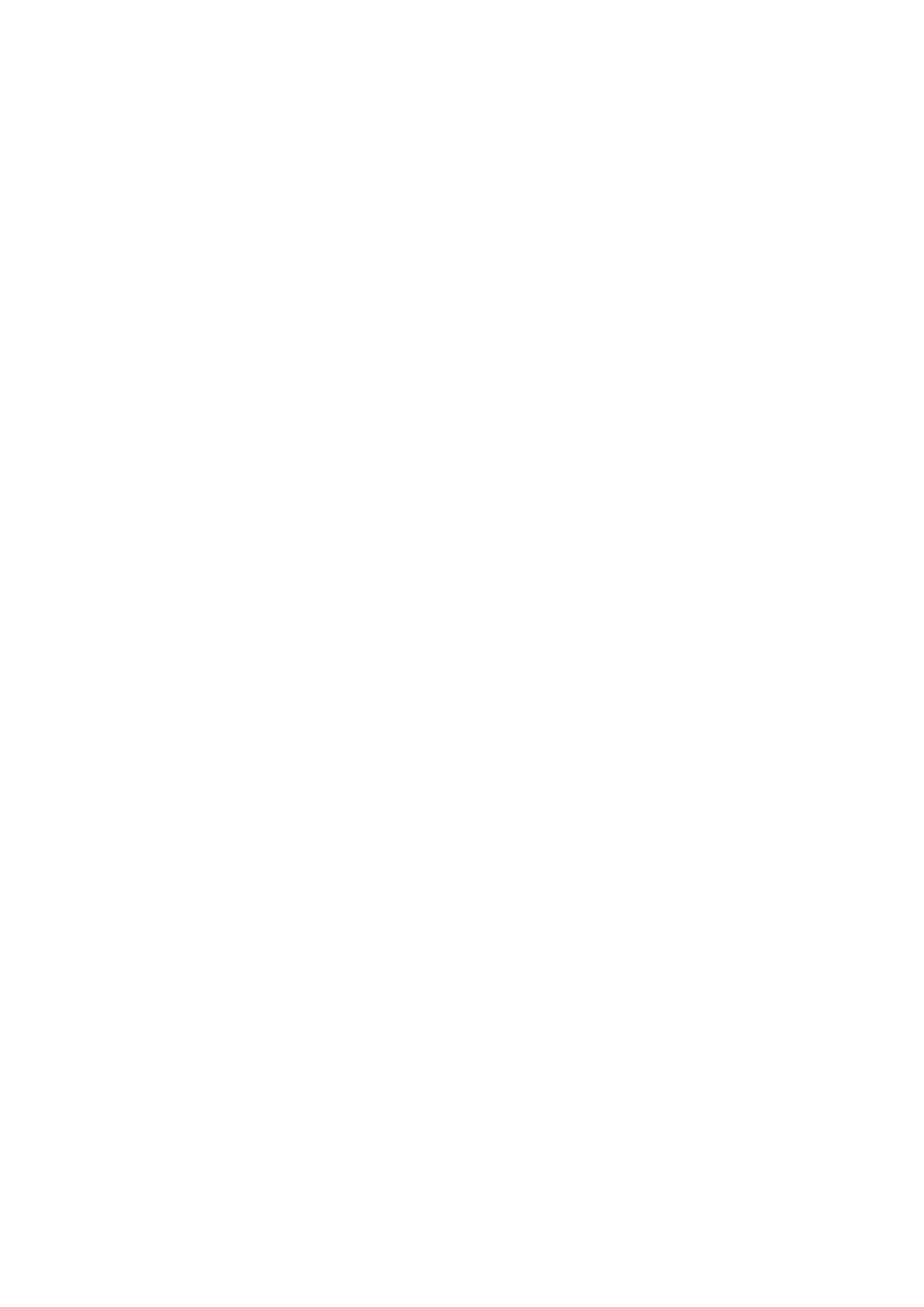# **FOSTERING NEW VOCATIONS**

*A REFLECTION PAPER ON VOCATION MINISTRY AND INITIAL DISCERNMENT IN THE SOCIETY OF MARY*



## **SOCIETY OF MARY (MARIANISTS)**

**May 11, 2016**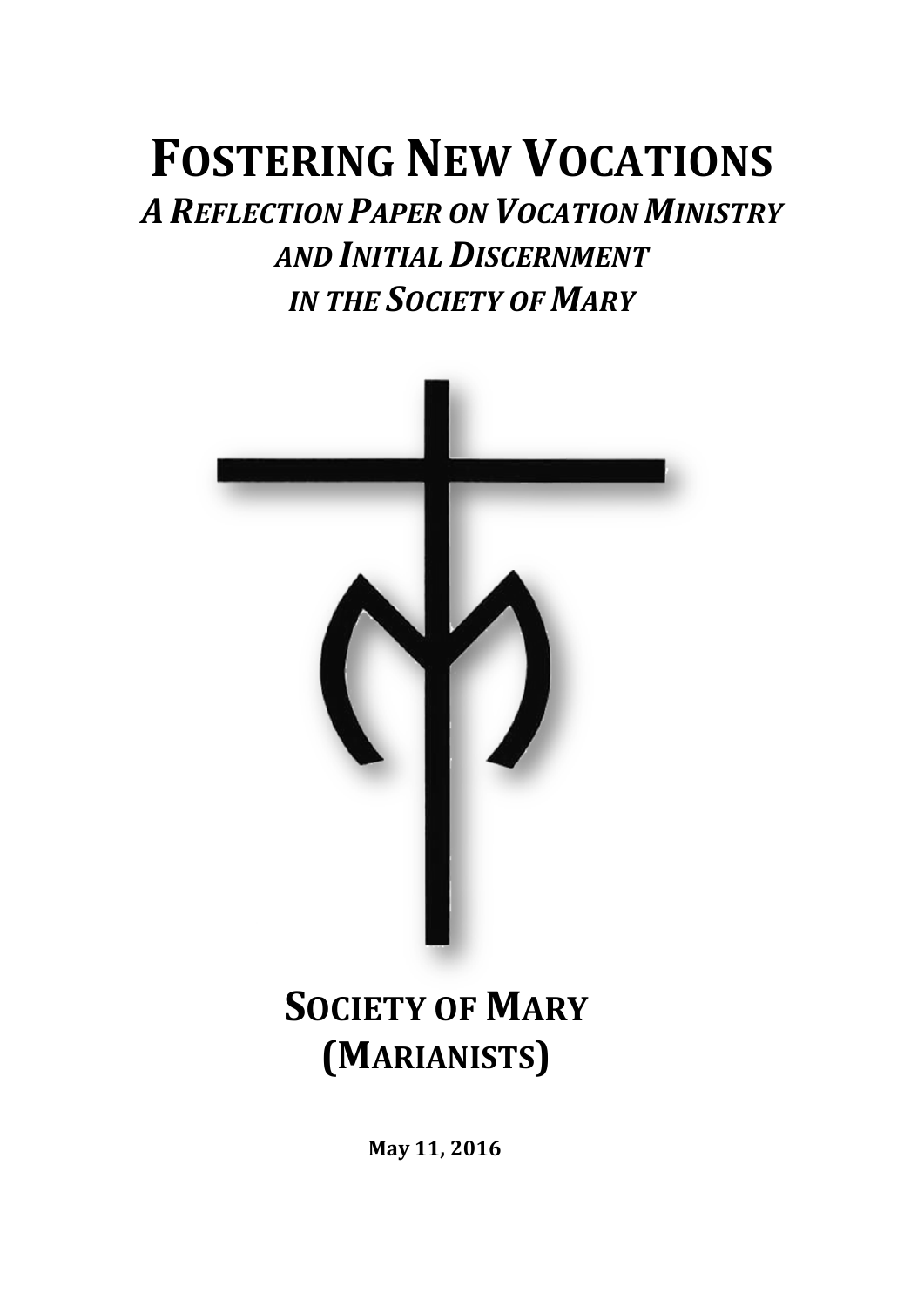4 - SOCIETY OF MARY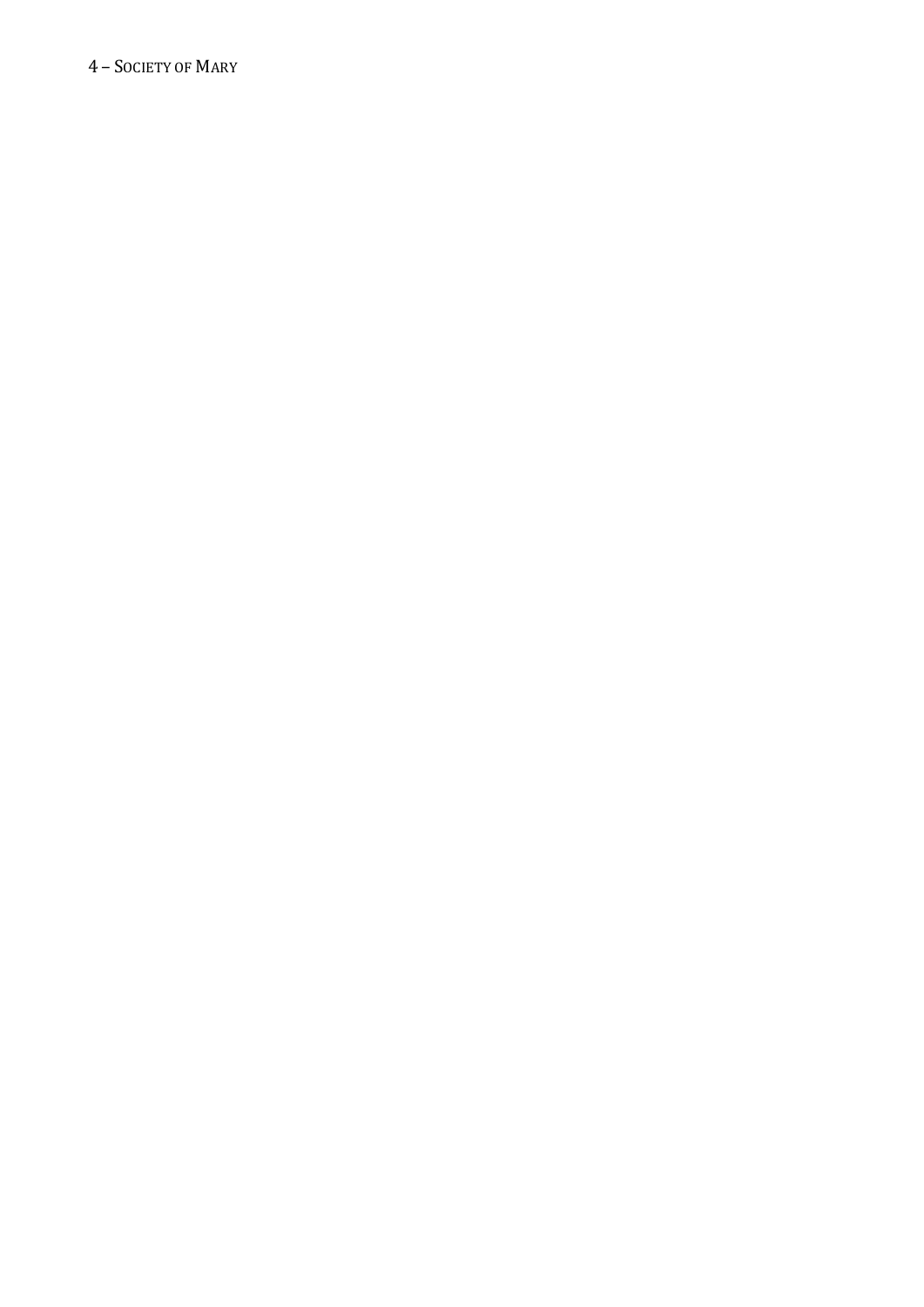

## **PRESENTATION**

Dear brothers.

A new document on vocations? Why?

First of all, it is obvious that, today, the "challenge" of vocations is on everyone's lips, sometimes, even using the expression, albeit very inappropriately, "the vocation problem." Characterized by a lack of vocations on the one hand, and on the other, by a superabundance of candidates needing an often complex discernment of their motivations, vocation ministry is a demanding task. Conscious of the current difficulties, but also of the importance of this topic for the future of our Congregation, the last General Chapter mandated:

*The Assistant General for Religious Life will coordinate among the Units a process for reflecting upon and improving the methods and pedagogy used to promote and discern Marianist vocations (To Enliven the Fire that Enkindles Other Fires, 22.a.4).*

In responding at the same time to both that challenge and that mandate, this document has been formulated with the intention of offering some paths for reflection and action. Such a task is made more complex by the very great diversity that characterizes our presence throughout the world. So, these reflections can be taken up and discussed in each setting, only by taking account of specific local conditions in order to tackle particular aspects that seem more urgent in each individual context.

In the Units which already have a rich vocation ministry, this text can serve for reviewing and improving their praxis, when it is appropriate; among those who have less, or even very little, experience in the matter, may this document serve as a stimulus to set up, with creativity and enthusiasm, a true vocation ministry that can be described in a plan, according to the mandate of the General Chapter (16.d). The text proposed here can also serve to enlighten our co-workers about what we want to say and do when we talk about vocation ministry, so that it will be easier to work together on it.

Vocation ministry is a sign of faith in God's activity and a proof of the hope we maintain that he will always continue to offer to our family and to our Congregation the vocations we need. May that faith and that hope not be lacking in anyone among us! As we enter our third century, we can "look to the past with gratitude ... live the present with passion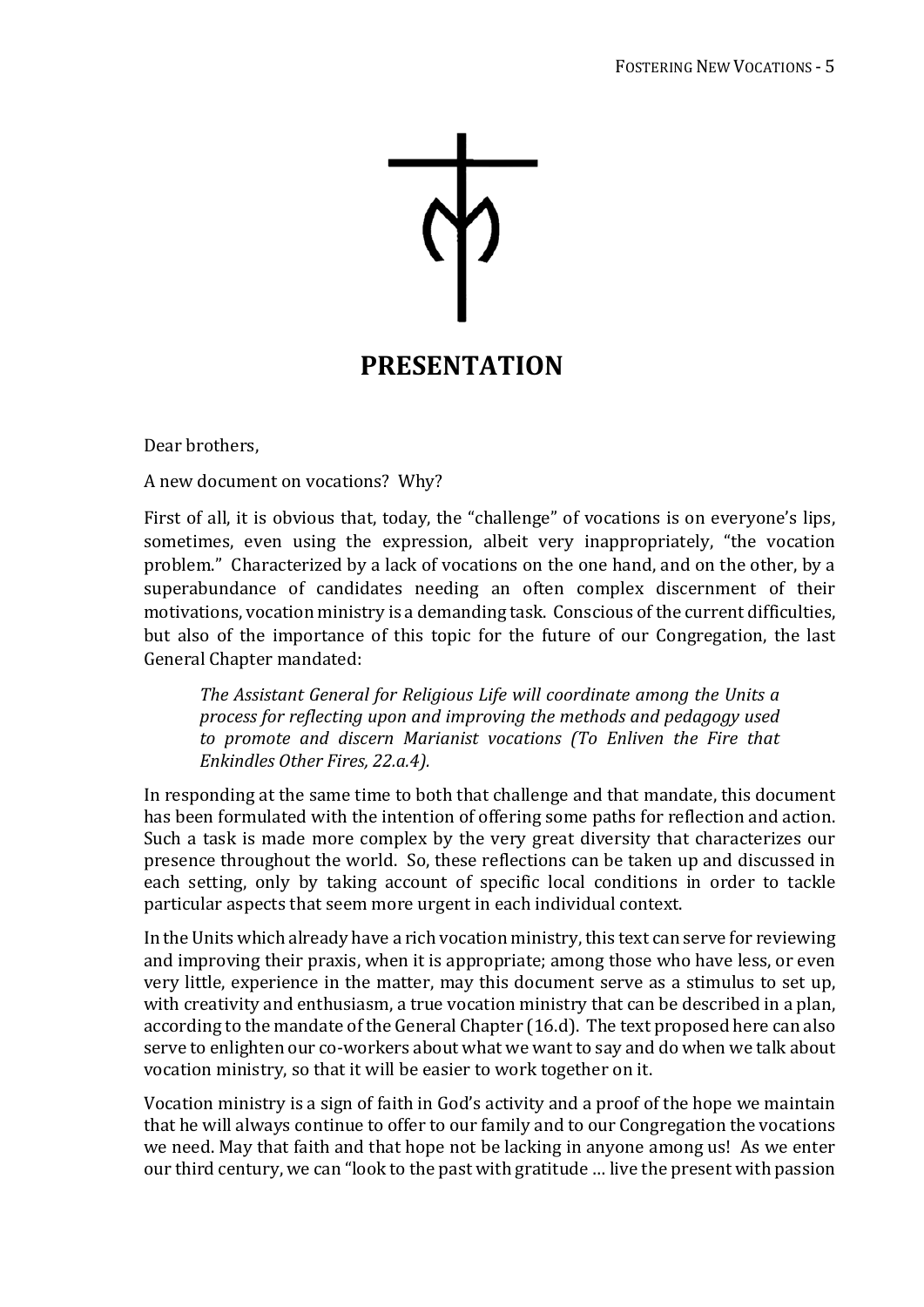... [and] embrace the future with hope."<sup>1</sup> In particular, let us show it through the enthusiasm and intelligence with which each brother, each community and each Unit devote themselves to that difficult, but enriching task. As our *Rule* puts it:

*Our Marianist Charism cannot continue without the attraction and development of new religious vocations. Our efforts in this domain witness to our belief that God is inviting men to our Society and that we can assist them in discerning that call (RL 5.7).*

To facilitate a better appropriation of the text, the boxes included propose, on the one hand, the essential themes of each part ("Proposal"), and, on the other, a few questions for reflection or a review of experience ("Let's think about it"). At the end of the document, for expanding or deepening what precedes, some fundamental texts are provided. A first series refers to the Magisterium of the Church, to our *Rule* and to our General Chapters. A second group offers a short synthesis of the ideas of our Founder regarding vocation ministry, followed by a list of texts that illustrate it. It is up to the reader to decide how this last section might be useful and how one may complement it with other references adapted to one's particular situation of life and work.

This new text was officially approved by the General Council at its meeting of May 11, 2016, in view of being promulgated and used throughout the entire Society of Mary. It is up to each Unit, therefore, to determine how to distribute it and to those in charge of vocation ministry, together with their teams, to make it a reference point for reflection and action. They will need to involve all the communities and all the brothers, each one having an active role to play in this domain. They must also think about the most effective way to include other members of the Marianist Family, as well as our lay coworkers in this reflection.

If these pages have finally been written, it is thanks to the reflection undertaken with many among you over these last years, and it is also the fruit of many exchanges on this topic in the General Council, very often beginning with the actual situation we have observed in our Units. May these pages now be an encouragement to our common commitment, with faith, intelligence and enthusiasm, so that the Society of Mary might accomplish the ardent desire of our Founder in being "a man who does not die."<sup>2</sup>

Rome, May 31, 2016

Fr. André Fétis, SM Assistant General for Religious Life

<u> 1989 - Johann Barn, mars ar breithinn ar chuid ann an t-</u>

<sup>&</sup>lt;sup>1</sup> Apostolic Letter of His Holiness Pope Francis to All Consecrated People on the Occasion of the Year of Consecrated Life, November 21, 2014, §§I.1‐3.

<sup>2</sup> Chaminade, W. J., "Answer to the Objections…," Vol. I, Doc. 154, 23.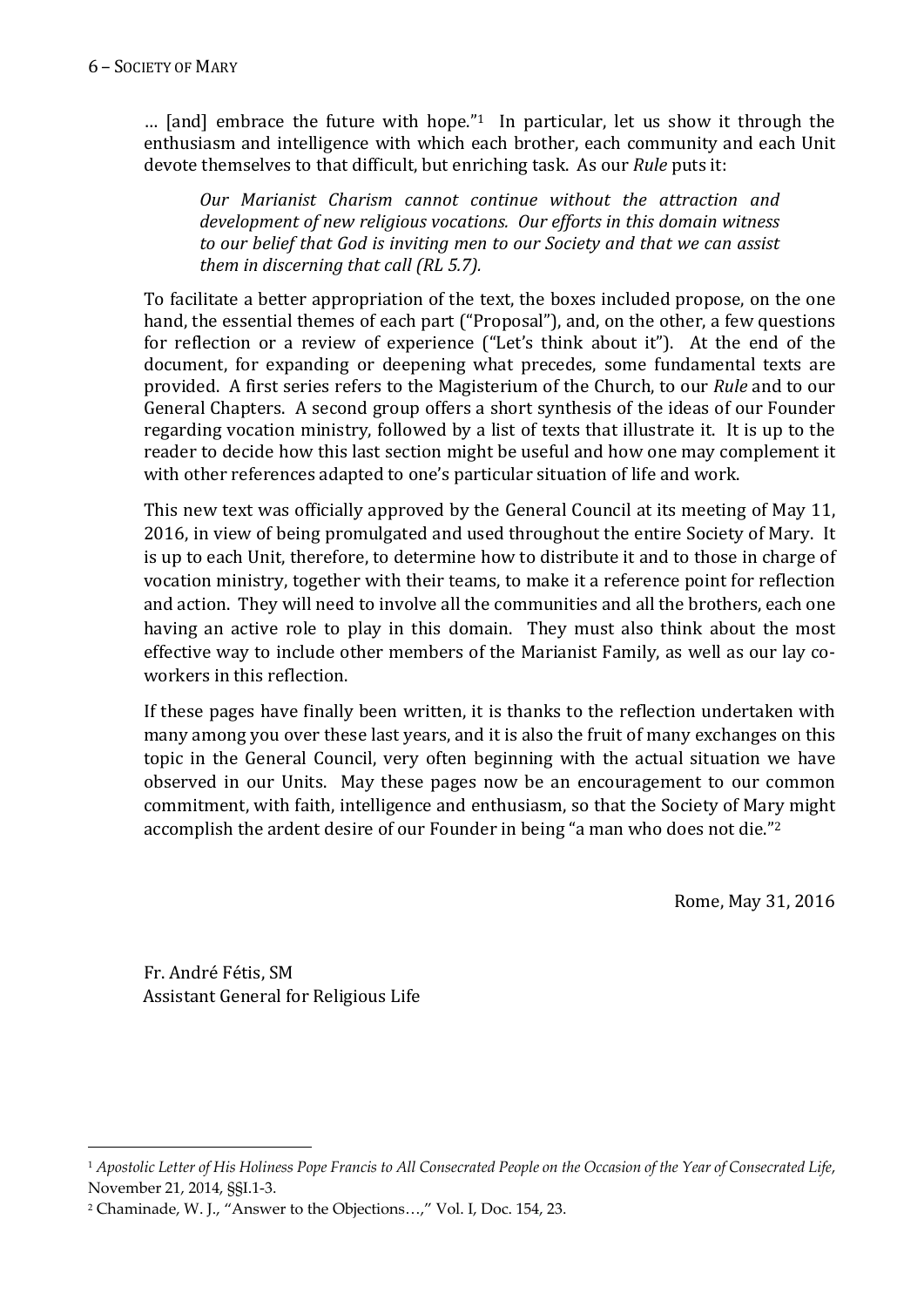## **OVERVIEW**

## **I) DEFINING THE FRAMEWORK**

## **1. VOCATION MINISTRY: WHAT'S IT ALL ABOUT?**

- 1.1. Vocation as a personal project
- 1.2. Vocation is a call from God
- 1.3. Vocation ministry

## **2. A SPECIFIC CONTEXT**

- 2.1. The human, cultural and social context
- 2.2. The spiritual, Christian and ecclesial situation
- 2.3. Marianist religious life here and now
- **3. PRIOR CONVICTIONS**

## **II) FIRST FIELD OF ACTION: STRENGTHENING THE CONDITIONS THAT MAKE VOCATIONS POSSIBLE**

- **1.** O**N THE HUMAN PLANE**
- **2.** O**N THE** C**HRISTIAN PLANE**
- **3.** E**DUCATION, YOUTH MINISTRY, AND VOCATION MINISTRY**

## **III) SECOND FIELD OF ACTION: MAKING THE RELIGIOUS LIFE AND THE MARIANIST RELIGIOUS LIFE KNOWN**

- **1.** E**VERY LIFE IS A VOCATION**
- **2. THERE IS A DIVERSITY OF VOCATIONS**
- **3. PRESENTING THE RELIGIOUS LIFE**
- **4. PRESENTING THE MARIANIST RELIGIOUS LIFE**
- **5. A HEALTHY BALANCE**

## **IV) THIRD FIELD OF ACTION: PRAYING, CALLING, ACCOMPANYING AND DISCERNING**

- **1. PRAYING**
- **2. CALLING**
	- 2.1.1. From one call to another
	- 2.1.2. Witnessing, not proselytism
	- 2.1.3. The call to total consecration
	- 2.1.4. Target audience
	- 2.1.5. A preferred terrain: the places where the Society of Mary and the Marianist Family are present.
	- 2.1.6. Vocation ministry beyond our own works or places where the Marianist Family is present.
- **3. ACCOMPANYING**
- **4. DISCERNING**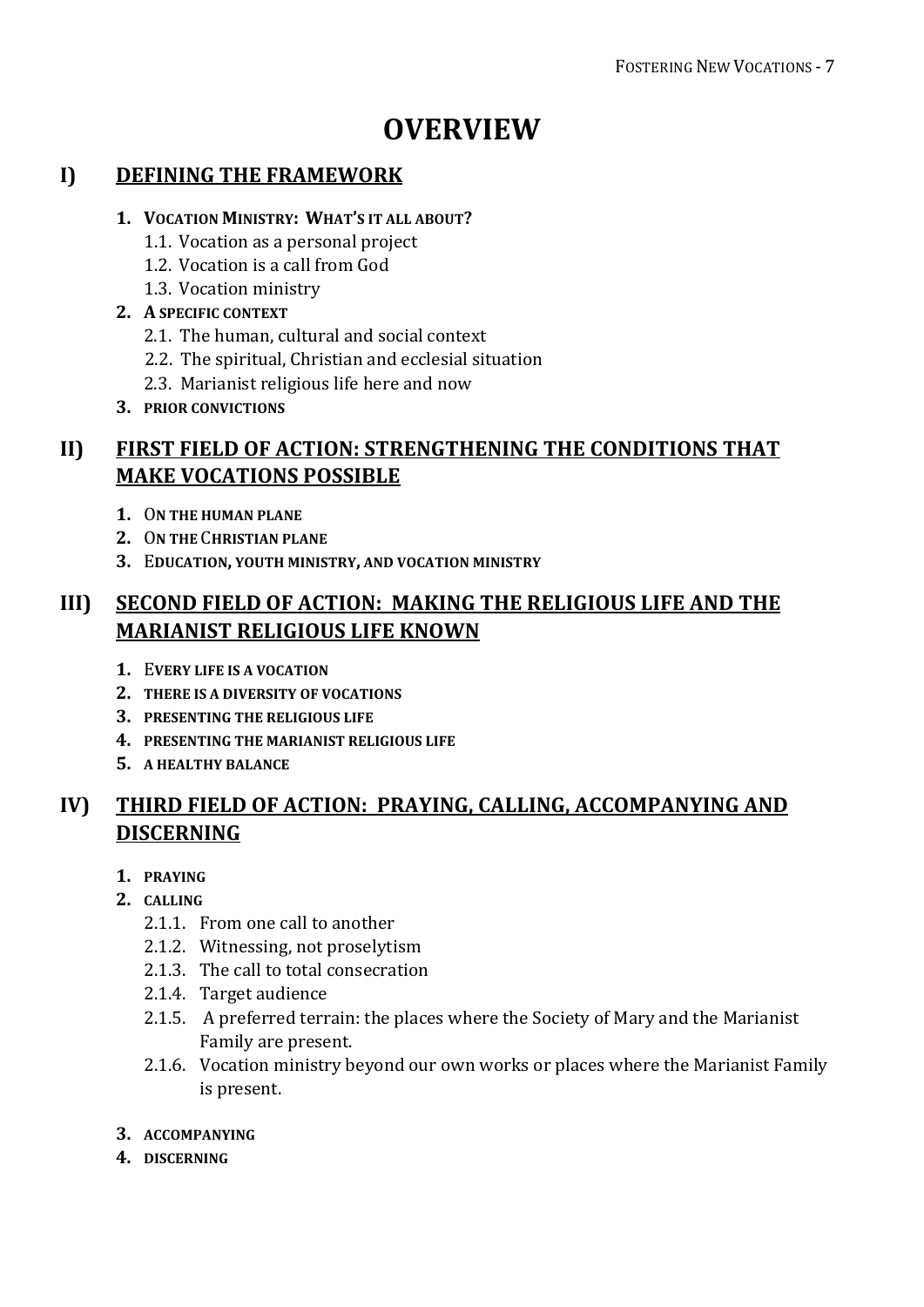## **V) THE AGENTS**

- **1. EVERYONE**
- **2. THOSE WHO WORK WITH US FOR THE MISSION**
- **3. THE MARIANIST FAMILY**
- **4. THE RELIGIOUS**
- **5. THE UNIT'S VOCATION TEAM**
- **6. THE PERSON IN CHARGE OF VOCATION MINISTRY IN THE UNIT**
- **7. COLLABORATION WITH OTHER INSTITUTES AND OTHER MARIANIST UNITS.**

## **VI) AN ACTIVITY THAT IS EVER NEW**

## **SUPPLEMENTARY RESOURCES**

## **1. TEXTSOF THE MAGISTERIUM ON VOCATION MINISTRY**

## **VATICAN COUNCIL II**

#### **POPES**

**Saint John Paul II Pope Francis**

**CONGREGATION FOR THE INSTITUTES OF CONSECRATED LIFE AND SOCIETIES OF APOSTOLIC LIFE** 

## **2. CURRENT MARIANIST DOCUMENTS**

*Rule of Life* **of the Society of Mary** *Guide for Formation* **in the Society of Mary, 1997 General Chapters Circular International Meeting of Marianists in Charge of Vocations (June 30 – July 6, 1999) Marianist Family**

## **3. WRITINGS OF FATHER CHAMINADE**

**Synthesis Anthology**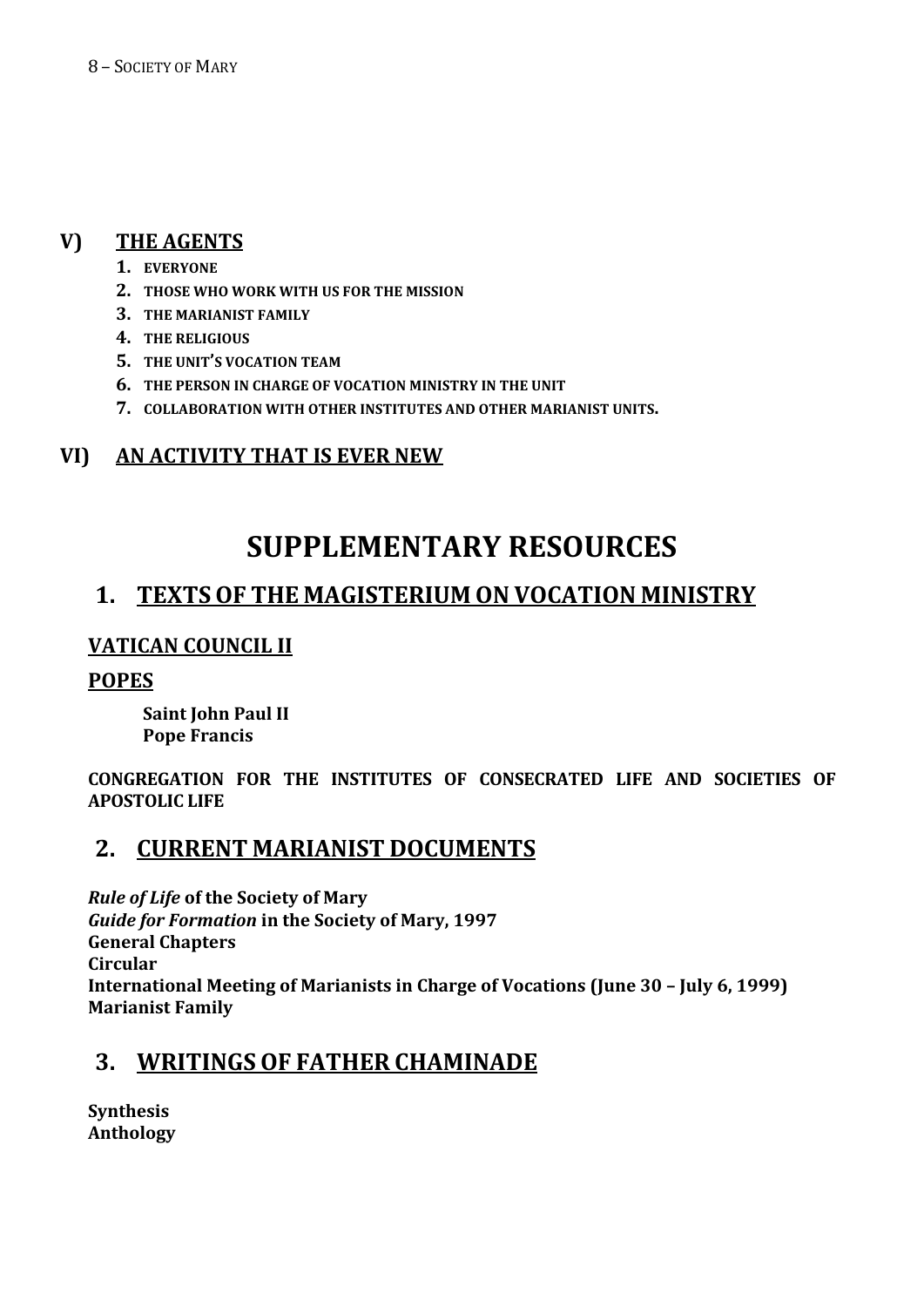## **FOSTERING NEW VOCATIONS <sup>3</sup>**

## **A REFLECTION PAPER ON VOCATION MINISTRY AND INITIAL DISCERNMENT IN THE SOCIETY OF MARY**

## **I) DEFINING THE FRAMEWORK**

#### *PROPOSAL:*

*Starting from an understanding of life as vocation, and of vocation as a call from God orienting the entire existence of those whom he addresses, define the meaning that we want to give to vocation ministry. Look at the influence, whether positive or not, that is exercised by the context within which it will be developed, and strengthen our own faith convictions.*

#### **1. VOCATION MINISTRY: WHAT'S IT ALL ABOUT?**

What is meant when the expression "vocation ministry" is used? The expression is used in many different ways, so that a reflection on this term is a necessary preliminary step. It is especially appropriate to think about what is meant when speaking of "vocation."

#### **1.1. Vocation as a personal life project**

Modern times have accustomed us to placing human subjectivity at the center. Often, then, vocation is considered to be a personal project and personal decision. That view would tend to favor a vocation ministry based upon attraction, proselytism, and a kind of marketing, convinced that one must encourage a youth to look at this option. Thus, our product must "be sold" in such a way as to convince him that our religious life is something he needs. The image that we present, as religious, is therefore essential. The personal happiness and personal achievement of the candidate are the fundamental criteria and, at the time of discerning his aptitude for the religious life, his talents or competencies become influential criteria. Indeed, our religious life must be attractive, but we need to think about the elements which should be at the root of that attractiveness. Remember that what has just been described is sometimes influencing the way we, ourselves, view a religious vocation. It is a concept of vocation which also filters into the processes of formation.

#### **1.2. Vocation is a call from God**

A vocation is not a personal project, even if it does radically orient the life of the person called. Bringing it to birth depends not upon us, but upon God. Our role is to help each one to understand it and to respond to it.

Vocation ministry is, therefore, centered upon the experience of one's encounter with God, upon coming to understand God's call. As such, it works at developing the capacities for listening and response. Without losing sight of their importance, the human qualities of the

<u> 1989 - Johann Barn, mars ar breithinn ar chuid ann an t-</u>

<sup>3</sup> RL 6.7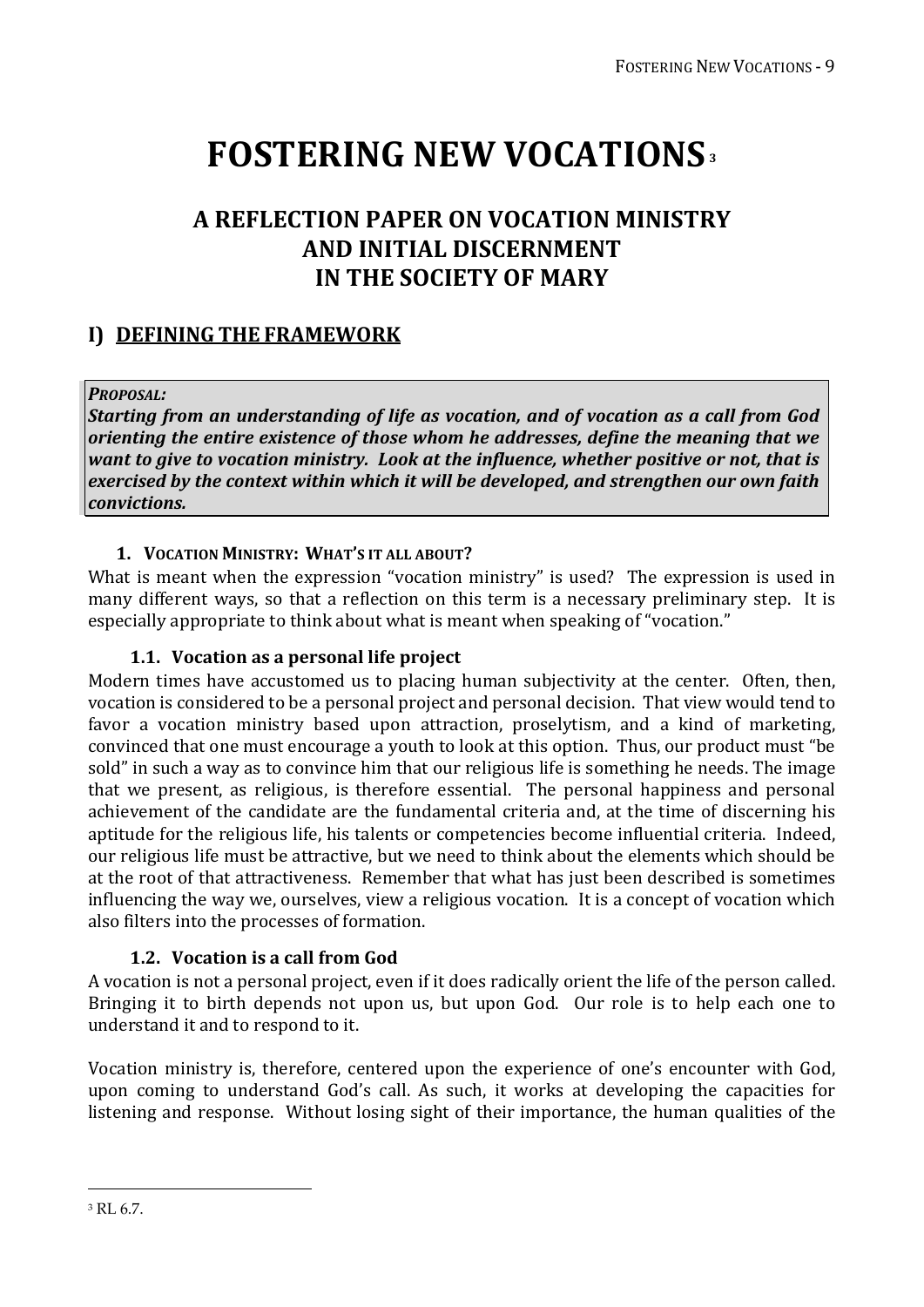candidate become secondary matters in relation to God's own criteria, always marked by love and freedom.<sup>4</sup>

God's call is addressed to a person for his own good and for that of others, inseparably. Vocation cannot be separated from its communitarian and missionary dimensions. To respond positively to the call received is to commit oneself to a path towards giving one's life in the service of others and of God, against any form of self-centeredness.

#### **1.3. Vocation ministry**

Because a vocation comes from God's call, vocation ministry consists in helping each person to identify it and to respond to it. Such ministry also consists in making known the Marianist religious life, as a possible form of that call, and of the corresponding response. Finally, it encourages prayer, so that God might continue to call, but also so that those addressed, as well as the members of the Congregation, might accept their own responsibilities that flow from the exercise of this ministry.

The components of this ministry will be discussed later.

Increasing vocations is not the primary objective of our activity, which consists in making Jesus Christ, Son of Mary, known, loved and served. Yet, it is, nevertheless, one important aspect of this work. It is a natural fruit of all our activity and so we are called to welcome and care for these vocations, so that they might come to maturity. These fruits, these vocations, are signs of God's grace and vitality offered as a result of missionary generosity, and it is thanks to them that our activity will be able to last and to develop. A right and healthy relationship between missionary activity and vocation ministry helps in carrying out both the one and the other. This can, therefore, be a topic worthy of our reflection.

#### **2. A SPECIFIC CONTEXT**

Ministry in general, and especially that of vocations, depends upon the context where it is carried out. It is integrated into that context, and finds its support or its challenges there. It strengthens or confronts that context, bringing about – thanks to the Gospel and under the influence of the Holy Spirit – a transformation of that context. For that reason, the study and the understanding of the context are necessary prerequisites to the Church's activity, and especially to the pastoral care of vocations.

#### **2.1. The human, cultural and social context**

#### In general:

What are its characteristics; the strong points and the weak ones; the specific challenges? What kind of human existence flows from it? What anthropological view underlies it? How is this terrain favorable or unfavorable for welcoming the Gospel and Christian life, religious life?

#### The situation of youth:

<u> 1989 - Johann Barn, mars ar breithinn ar chuid ann an t-</u>

Are there certain characteristics proper to the world of youth? Do these particular elements come from the differences between generations or do they indicate the germination of new aspects to be developed later? Etc. ...

An attentive and rather detailed analysis of this context at these two levels needs to be constantly renewed, in order to adapt the proposal to the current situation, given its inherent strengths and weaknesses.

#### **2.2. The spiritual, Christian and ecclesial situation**

<sup>4</sup> Think, for example, about God's choice of David: 1 Sm 16:1‐13, or of the Apostles.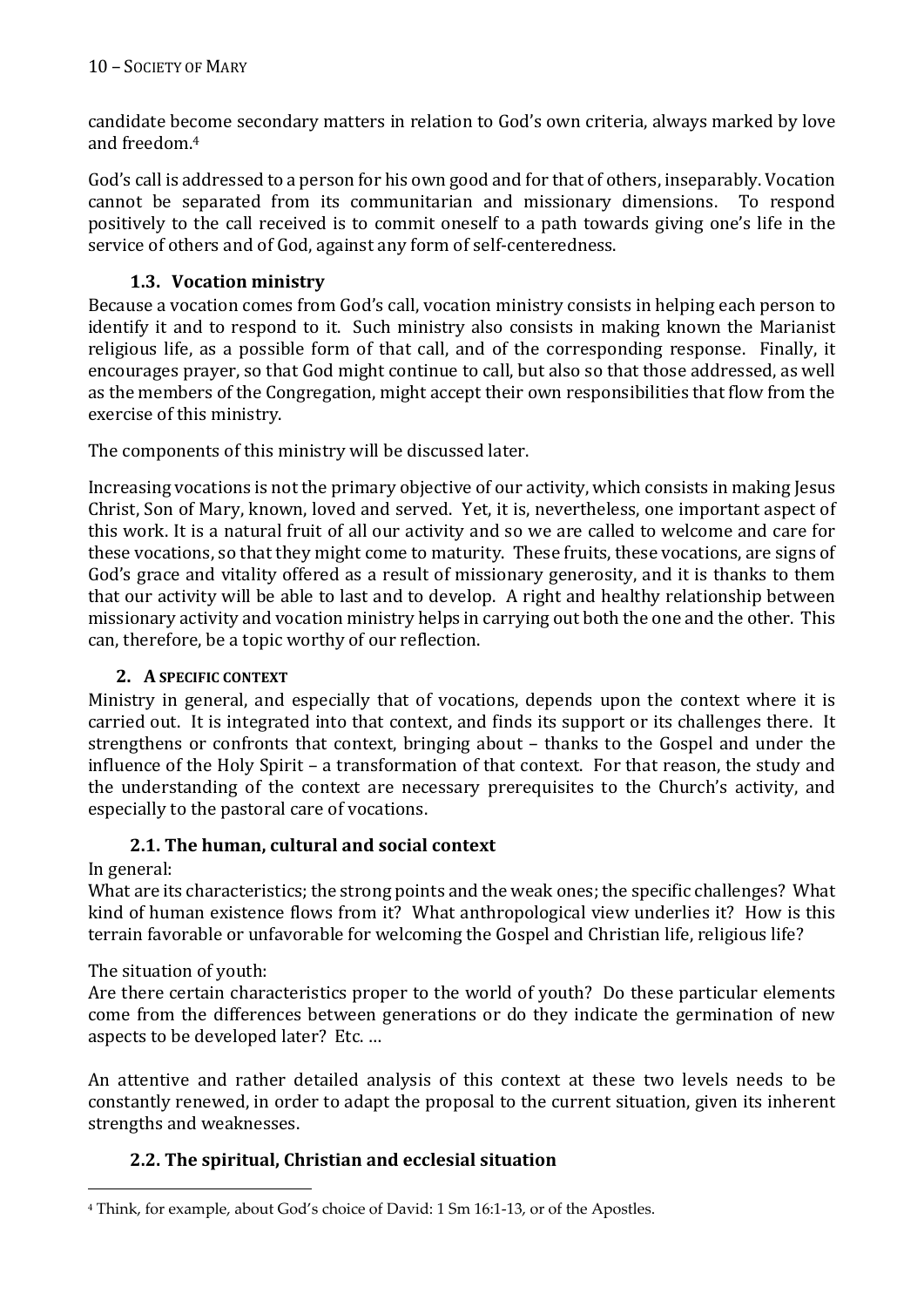What is the surrounding spiritual context: its richness, fervor, trends, strengths, poverties..., including with regard to other religions and Christian denominations? What is going on in Christian life and Church life? These points of support or weakness make their mark upon Christians who may be candidates.

#### **2.3. Marianist religious life here and now**

Vocation ministry is set up in reference to a concrete context of Marianist religious life. From there, it must draw the inspiration for its action. While taking account of its potential and real possibility for growth, we are calling persons to Marianist religious life as it actually exists today (persons, places, apostolic activities, ...) and not to such as we, or the candidates, might wish it to be.

Nevertheless, since religious life also involves a supernatural dimension, our discernment of the situation is also enlightened by a faith perspective.

#### **3. PRIOR CONVICTIONS**

Vocation ministry rests upon a certain number of fundamental convictions: God calls today; "Every life is vocation"; the Marianist Charism is a gift for the entire Church. Yet, it can also be affected by the absence of such convictions, or by ambivalent motivations: fear of dying; lust for power, etc.

To strengthen our convictions, purify and clarify our motivations, and to nourish those that are legitimate, is the task of every Marianist with the help of the person in charge of vocations in the Unit. By attending to these convictions and motivations, our ministry will also gain strength. This is not a point to be neglected.

A good understanding of the nature of vocation ministry, an accurate knowledge of the context and of good motivations help to define what can promote Marianist religious vocations. That is what we will discuss next.

#### *LET'S THINK ABOUT IT*

*What understanding of vocation underlies our ministry at the level of the Unit and of the communities? Would understanding it, above all, as a call received from God, require us to modify certain elements of that ministry? How can we describe the context within which we develop it? Upon what convictions can we or should we rely?*

## **II) FIRST FIELD OF ACTION: STRENGTHENING THE CONDITIONS THAT MAKE VOCATIONS POSSIBLE**

#### *PROPOSAL :*

*To allow for each individual to experience a personal encounter with Christ, we unify our ministry according to an overall plan, nourished by the Marianist Charism, bringing together all the energies of the religious and the laity.*

What are the conditions which encourage one's acceptance of a vocation and its taking root? In being attentive to those conditions, and in strengthening those that favor it, we can lay the foundations necessary for vocation ministry. Without these foundations, that ministry risks remaining unproductive.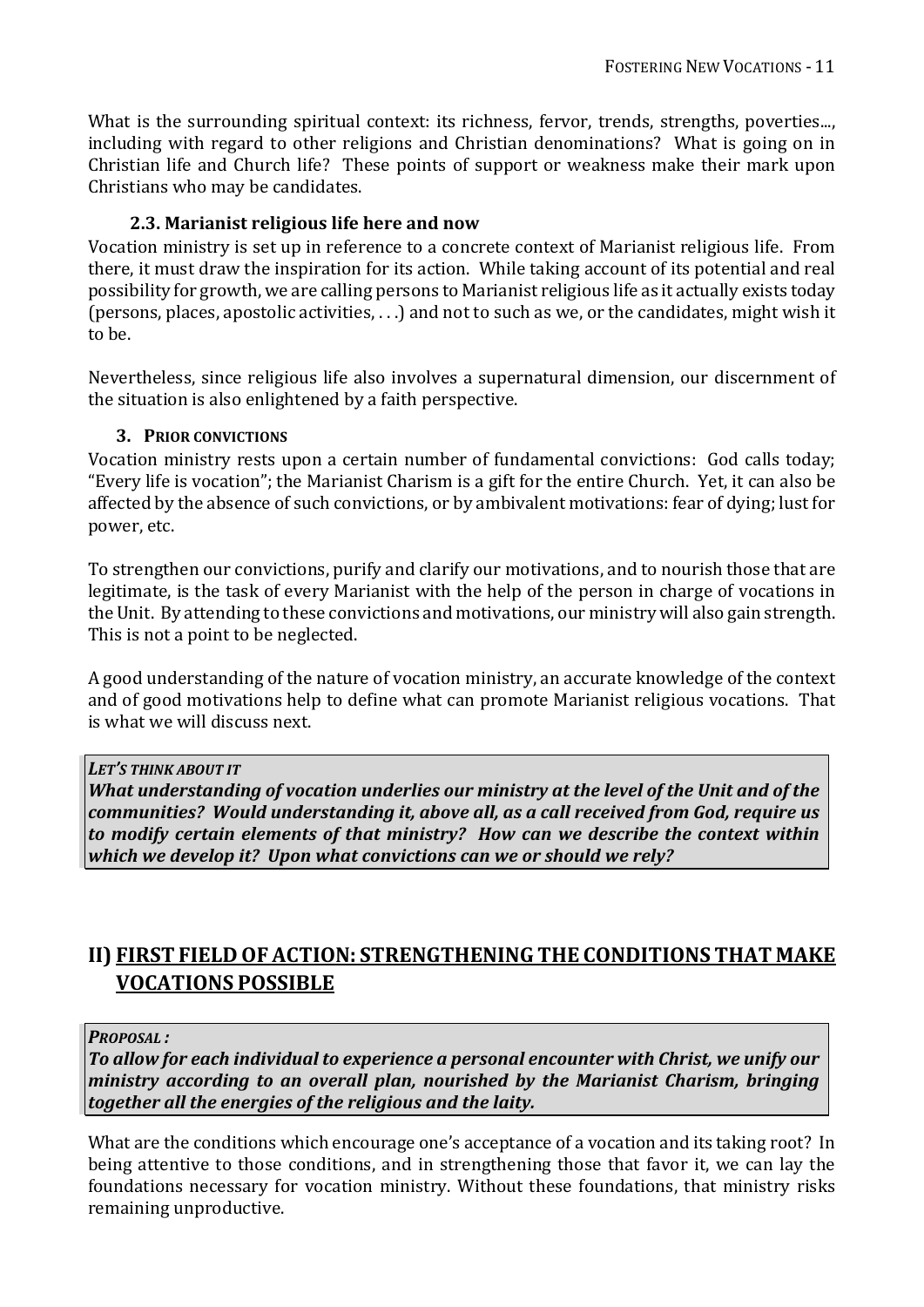Situations vary from one country to the next, and each community must always act in a way that is adapted and realistic. So, it is very necessary to observe the context. The characteristics and the particular needs of children and youth must occupy a special place in that reflection and that activity.

#### **1. ON THE HUMAN PLANE**

The supernatural life is supported by the human situation: the development of the latter is therefore necessary for the former. As we have already indicated, individuals are inserted within **a context** which strongly influences them, and with which it is necessary to be wellacquainted. Some areas include:

- The social situation: social stability; tensions or violence; poverty, wealth; unity, divisions; openness, clannishness/tribalism; --
- The family, the natural ambiance for growth of the personality: stability, unity; strengths and weaknesses, ...
- Dominant virtues or weaknesses: courage/timidity; frankness/duplicity; generosity/self-centeredness; altruism/individualism, ...
- The quality of intellectual, professional training, ...

To these collective tendencies are added the personal characteristics of each individual in these various areas. It is important that our activity take account of these facts, of their strong and weak points and that, starting from there, it have **a goal:** What is to be done first and foremost, here and now?

To that end, we must allow ourselves to be guided by **a Christian anthropology**. The Christian vocation is, naturally, integrated within that anthropology, which contains both elements that are uniquely Christian, as well as many elements that are shared with other faiths. The infinite value of the person, God's creature, and his openness to both interiority and the transcendent, are two fundamental axes of that anthropology. These must, therefore, be at the center of all our concerns about this topic. It is good, also, that there be a dialog between this Christian anthropology and the anthropology that exists within the local culture in order to evaluate strengths and weaknesses. Enlightened by the gospel parables of the sower, we have to give a lot of care to **the soil** which receives God's action and the specific call to the baptized life.<sup>5</sup>

What is our activity at this level? Does it respond to the actual needs? Should we innovate? Is our *analysis of the current situation accurate? And our understanding of human nature (anthropology)?*

#### **2. ON THE CHRISTIAN PLANE**

<u> 1989 - Johann Barn, mars ar breithinn ar chuid ann an t-</u>

The analysis of the context lets us understand the surrounding Christian environment, with its strong and weak points, its elements that encourage or discourage evangelization and the Christian experience. This also allows us to see how the Church, or we ourselves, respond to those situations.

One central element, nevertheless, serves to relativize a bit these first givens; the encounter with Christ. "I never tire of repeating those words of Benedict XVI which take us to the very heart of the Gospel: 'Being a Christian is not the result of an ethical choice or a lofty idea, but

<sup>5</sup> Article 8 of the *Guide to Formation in the Society of Mary* defines some important qualities for the growth of a religious vocation.

According to the context of each locality, certain qualities can take on a particular importance: honesty in an environment of corruption; stability in a changing milieu; etc……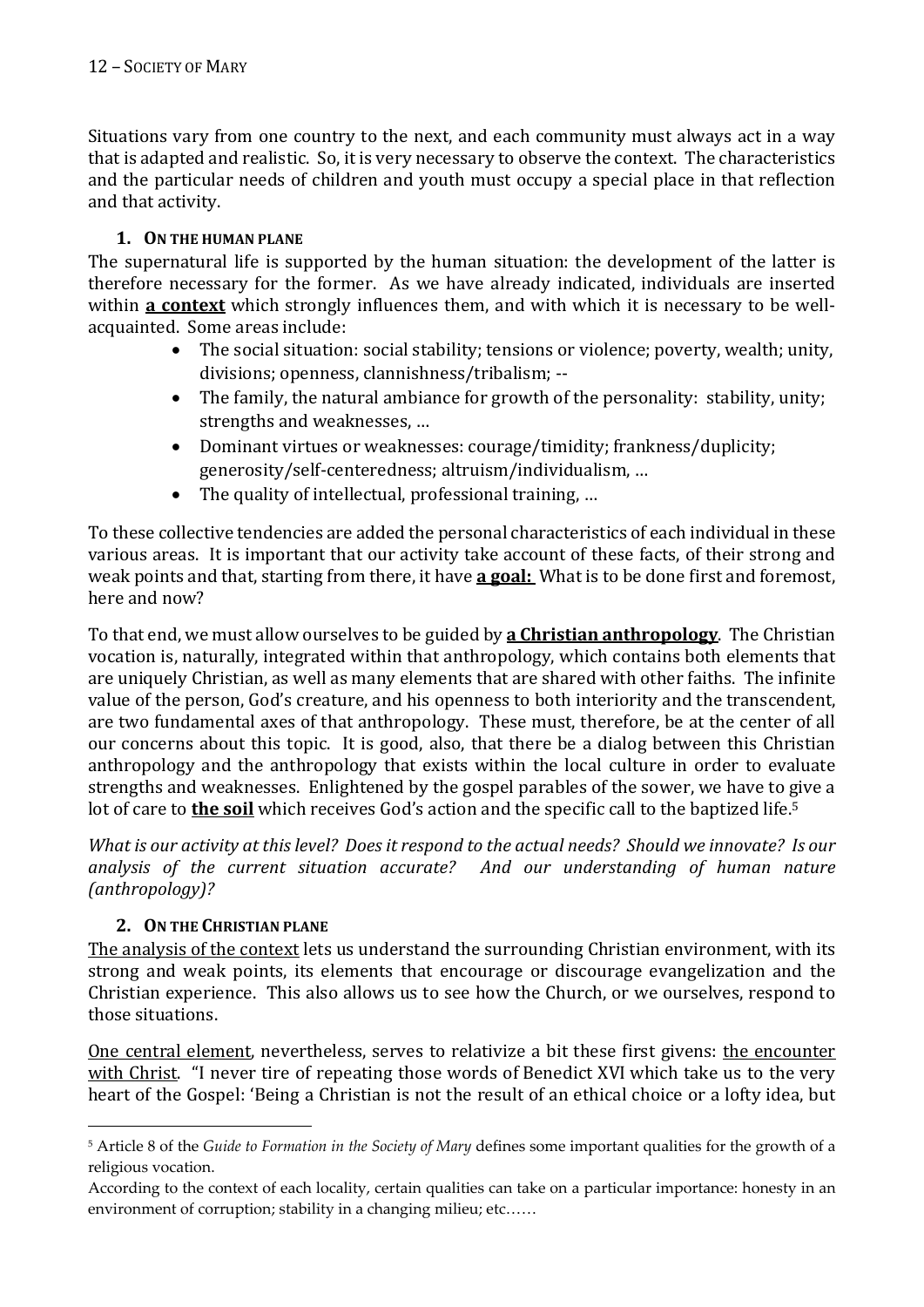the encounter with an event, a person, which gives life a new horizon and a decisive direction."<sup>6</sup> Upon that element depend all the others: without that personal encounter, or if it is too superficial, the house will be built upon sand and run the risk of collapse (cf. Mt  $7:24-27$ ). Facilitating or deepening the encounter of each one with Christ should be at the heart of our activity. Verifying the solidity of what we are proposing is fundamental: How can vocation ministry even be thought of, if we don't make the Master of the harvest known?

Which ministry? What are our proposals for supporting for that encounter, within our given context, following the three traditional and fundamental axes of evangelization: proclamation, celebration, service? How can we balance these three dimensions?<sup>7</sup> Are they assured in a satisfactory manner? Do our activities bear the expected fruits?

Some typical characteristics that guide this Marianist pastoral work which we undertake:

- The place of Mary, whom we want to make known, loved and served, and who is our privileged path towards Christ.
- $\bullet$  The importance of the communitarian dimension of faith: evangelization through and in view of the community.
- Evangelization by attraction (multiplying Christians).
- Dialogue among culture, faith and justice (illustrated by the Three Offices: faith, culture, economy).

A common pastoral plan at the Unit level is a great help in setting the missionary priorities according to which we want to act. It translates our missionary charism into reality. It is our way of laboring at the harvest, to which we wish to welcome new workers.

That common plan can be applied and adapted at the level of each community and of each work, so that all the brothers are engaged in putting it into practice. If such is the case, the *raison d'être* of the religious life appears more clearly, and it is easier to call others to it. Lay persons also can join their energies to ours and collaborate in the same mission, reflecting a diversity of vocations. 

#### **3. EDUCATION, YOUTH MINISTRY, AND VOCATION MINISTRY**

<u> 1989 - Jan Barnett, fransk politiker (d. 1989)</u>

All this reflection has put into greater relief the deep bonds that link humanistic and religious education to vocation ministry, at the heart of which they are naturally integrated. A serious vocation ministry, therefore, one which does not want to limit itself to mere recruitment, cannot exist without a solid plan for humanistic and religious education, especially at the level of youth. In turn, vocational ministry enriches that plan with the educational appropriateness of its reflections. Without it, the plan would lose its cutting edge. Far from being in competition, the two aspects support each other and enrich each other, as we shall see later, while continuing our reflections. As the group of European religious in charge of vocations stated in 1997: "The Pastoral work for vocations is the vocation of pastoral work."<sup>8</sup>

<sup>6</sup> Pope Francis, Apostolic Exhortation *Evangelii Gaudium*, 7, citing Benedict XVI, Encyclical Letter *Deus Caritas est* (December 25, 2005), 1.

<sup>&</sup>lt;sup>7</sup> A proclamation without celebration or service never takes root; a celebration without proclamation or service risks staying on the level of feelings; service without proclamation or celebration transforms the Church into an NGO.

<sup>8</sup> PONTIFICAL WORK FOR ECCLESIASTICAL VOCATIONS: NEW VOCATIONS FOR A NEW EUROPE (In Verbo tuo...), Rome: 1997, 26b:

http://www.vatican.va/roman\_curia//congregations/ccscrlife/documents/rc\_con\_ccscrlife\_doc\_06011998\_new ‐vocations\_en.html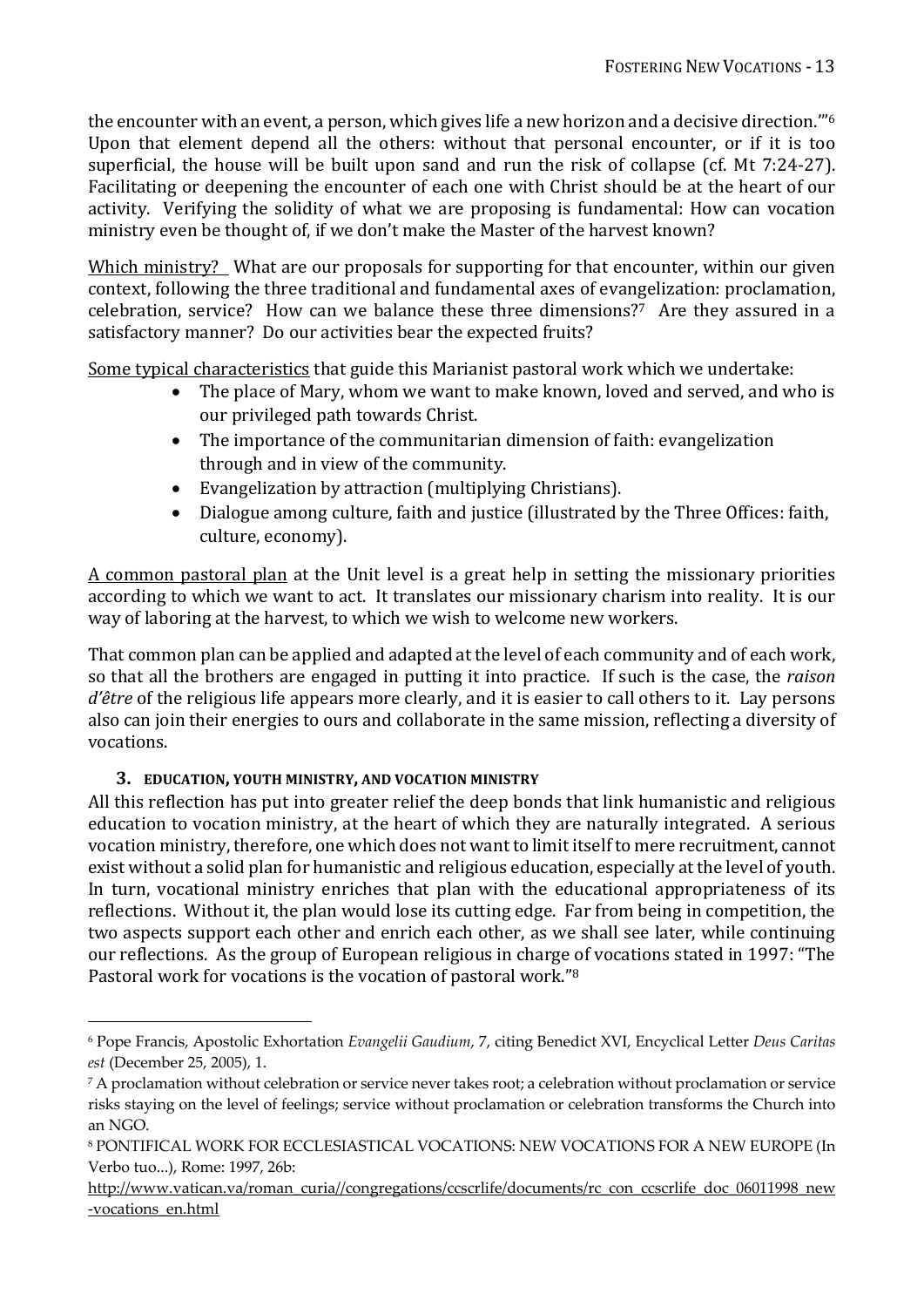#### *LET'S THINK ABOUT IT:*

*Where is our ministry in this regard? Is it guided by an overall plan? Is it really Marianist? Does it allow for real evangelization and an effective encounter with Christ? Given that purpose, where does it stand with proclamation, celebration, service? How is it presented to the local Christian community?*

## **III) SECOND FIELD OF ACTION: MAKING THE RELIGIOUS LIFE AND THE MARIANIST RELIGIOUS LIFE KNOWN**

*PROPOSAL:*

Lead each one to think of his life as a response to a series of calls that orient him towards *the fulfillment of his vocation. Make the particular elements of the Marianist religious life understood as a possible form of that call and of his response.*

The religious life, and the Marianist life in particular, is often very little understood or quite misunderstood. Making it known and understood, and eliminating any misunderstandings, is an indispensable task of vocation ministry. It is also indispensable in order to permit everyone to understand and to welcome this gift of God to the world and to the Church.

For that task, here are some possible strategies, theoretical and practical, based upon testimony and experience. They are meant to be adapted and complemented according to the context in each Zone, Unit, community or work.

#### **1. EVERY LIFE IS A VOCATION**

This conviction helps us to introduce reflection about vocation as an integral part of pastoral care and as a service rendered to each individual, including non-Christians.

Human life may be presented as a succession of responses to calls that can be momentary (and generally reversible), more stable and demanding, or even definitive. Each person is called to prepare or to support his definitive choices by his every day choices or by those choices more long-term in nature.

Specifically, the Christian life is a response to the call received from God, recognized and accepted in baptism. The other decisions which guide one's life flow from that same call, such as it reveals itself all along the stages of one's existence.

For those who do not share our faith, the understanding of life as vocation means recognizing that the fundamental choices of a life can't be made uniquely in terms of oneself, but that every life carries a dimension of call and response. Thus, by listening to others and to the calls of the world, each one is encouraged to go out of himself and beyond his own comfort zone, to enter into the dimension of self-gift.

Listening, welcoming calls, discerning them, and the implementation that follows from them, concern everyone, each according to his level of listening and response. We want to accompany each person in this process, in order to encourage good listening and responses in harmony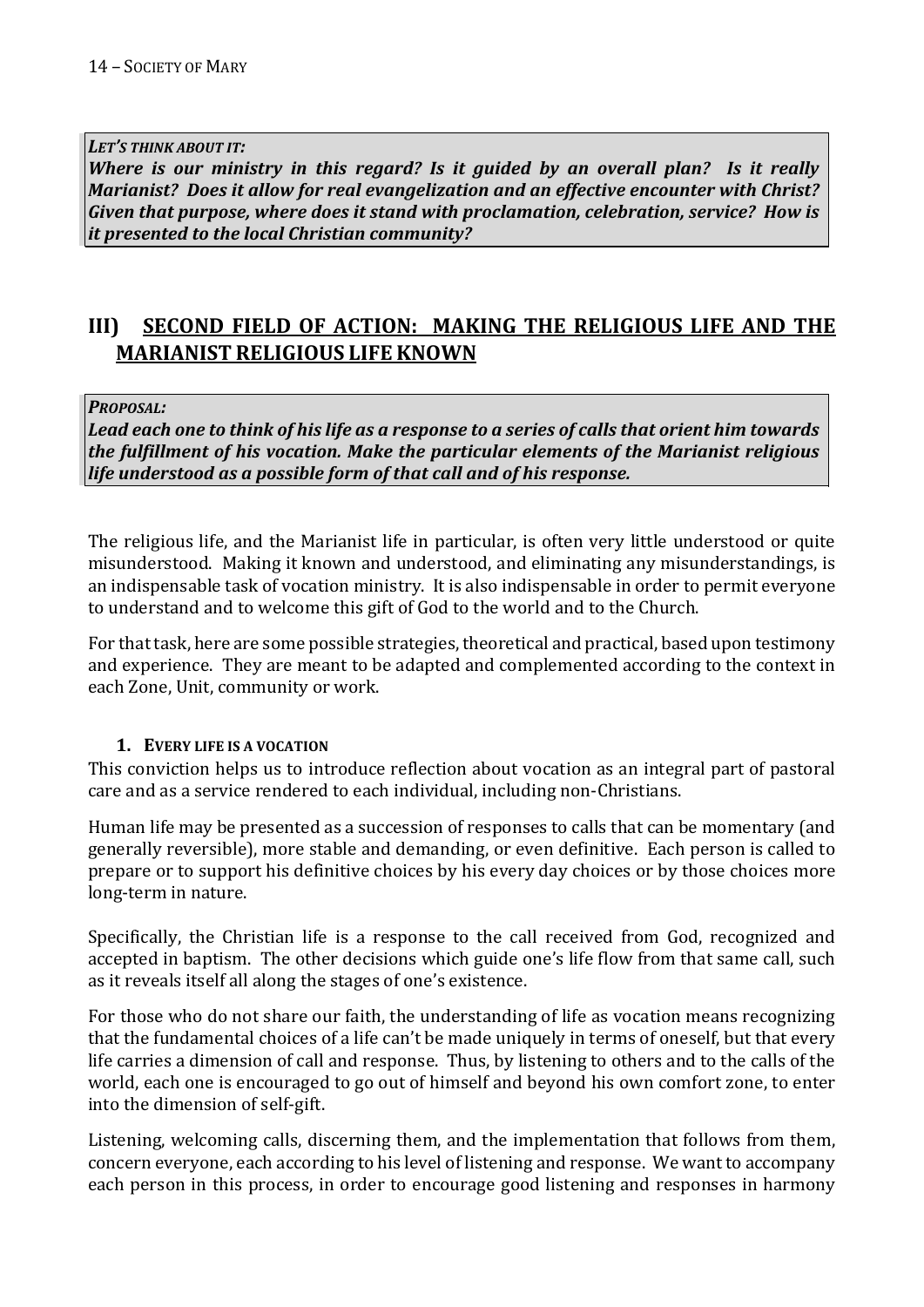with one's own personal vocation. We are also called to be the ear which helps to hear and the voice which echoes the consequence of that listening.

Now we must consider how to respond to the more personal call that God addresses the candidate. 

*LET'S THINK ABOUT IT: How can that vocational dimension be introduced into our pastoral care, both with non‐ Christians and with Christians? How can we encourage attitudes of listening and of acceptance of the calls?*

#### **2. THERE IS A DIVERSITY OF VOCATIONS**

The Church, a gathering of those whom God has called to it, is a Body where the vocations are varied and arranged harmoniously by the Holy Spirit  $(Cf. 1 Cor 12:1-30)$  who raises them up for the good of all. Those in charge of the community authenticate the calls of God and watch over the harmony of the Body.

Vocation ministry must, in the first place, present the variety of vocations, clear up any misunderstandings about them, and stress their complementarity in the Church. Variety does not cause confusion but, on the contrary, stresses what is special to each one of them. Each person can thus be happy with his own vocation while respecting those of others.

#### **3. PRESENTING THE RELIGIOUS LIFE**

Religious are the primary persons responsible for an accurate understanding of what is specific to the religious vocation, by Christians in particular, but also in society at large.

The religious life is not a theory, but a praxis, the best presentation of which is that which allows one to experience how it is lived by direct contact with its brotherliness, life, apostolate, prayer, ... So that the specific elements of the religious life appear more clearly, it is good to contrast it with other vocations by having persons representing the variety of states of life participate in the presentation. These persons can stress what the religious life means when considered from their own identity.

#### **4. PRESENTING THE MARIANIST RELIGIOUS LIFE**

Everything we have said applies also to the Marianist religious life. The Marianist Charism offers a specific path for living the life of a baptized person. It is based upon several characteristics (the imitation of Christ and service to the mission in the alliance with Mary, the importance of community, faith, ...).

- It is embodied in a diversity of vocations: laity, consecrated seculars, lay or priestly religious.
- Each vocation is fully understood in relation to the others and "in view of the good of all"  $(1$  Cor  $12:7$ ).

The Marianist Family offers us the opportunity to present simultaneously what is specific to the baptismal life lived according to the Marianist Charism, and the variety of vocations that embody it, each with its own corresponding elements. Thus, collaboration with the other branches is very beneficial for each one of them.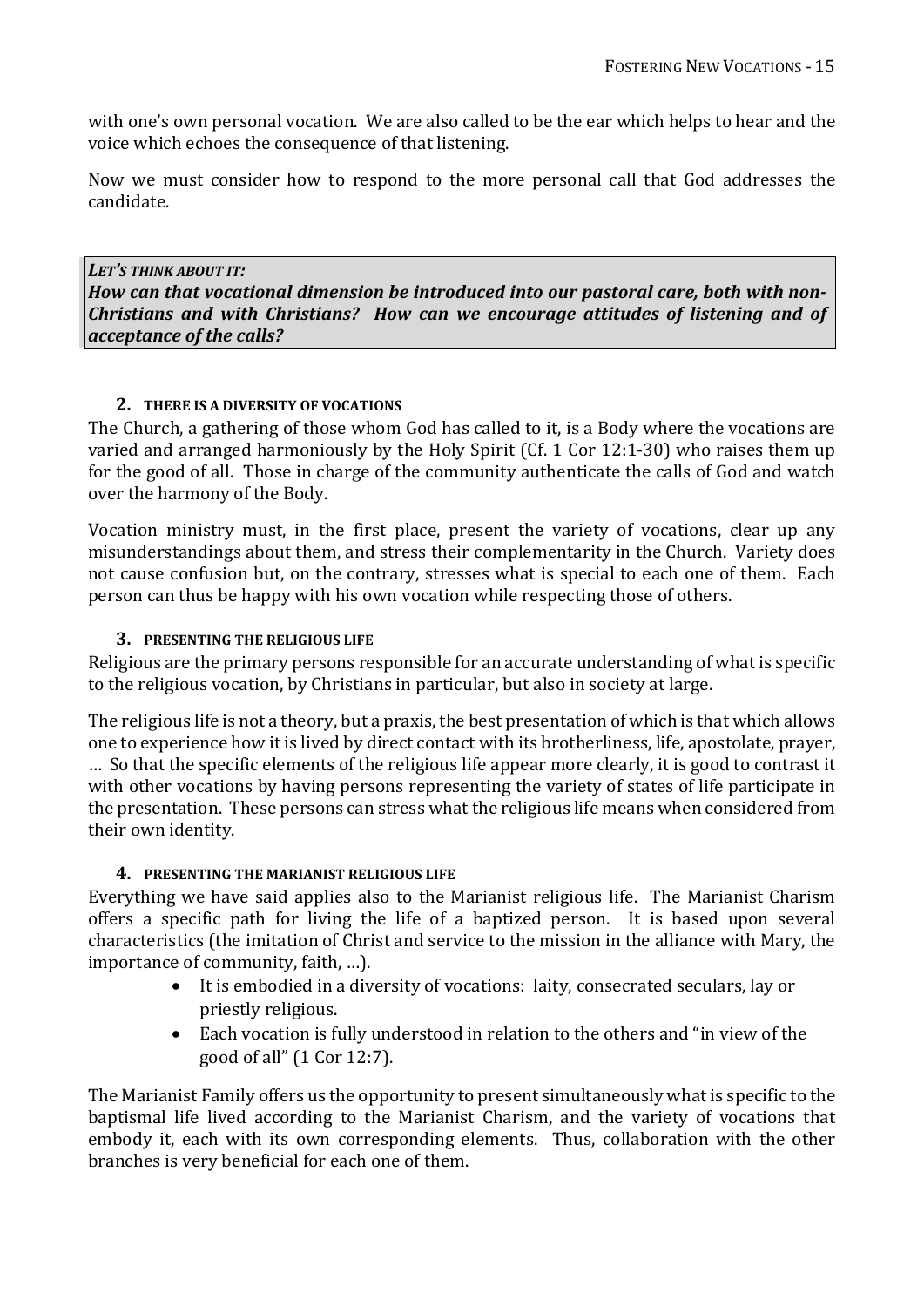**Mixed composition** is one of the fundamental distinguishing marks of the masculine Marianist religious life. "There is only one Marianist vocation" (RL 12) which is embodied in two specific paths: the lay consecrated life (brother) or the sacerdotal life (priest), with equal rights and duties (RL 12), at the service of one unique communitarian mission where the two paths are involved, in a complementary way, in preferred types of activities  $(Cf. RL 13)$ . During his first contacts, a candidate is called to discover, essentially through direct contact with the religious and with our communities, the richness of this "characteristic trait" which constitutes "a treasure for the entire Church." It is, therefore, above all, through observation and a lived experience, that he will enter little by little into that mentality. It is also at this point that he will have to accept that an effective discernment of his personal orientation (towards consecrated lay life or towards priesthood) cannot be done rapidly, but rather carried out much later, at the time of asking for perpetual vows. The accent in this first stage is placed upon the discovery of the oneness of the Marianist vocation and of the diversity of ways of embodying it. The candidate's reaction to this particular element and to the specific method of discernment offer one important criterion for evaluating his suitability for the Marianist life. As the General Chapter of 2012 puts it: "Is he open to guidance and formation from formators and superiors in the choice and development of his vocation (either as a lay religious or religious priest), who will ultimately have to authorize his personal orientation toward lay religious life or religious priesthood?"9

The specifics of the Marianist Charism and religious life are better understood in comparison with other charisms. A part of vocation ministry, therefore, can be carried out in collaboration with other religious congregations. It might also be worthwhile to observe the diversity of the bonds which link each one to his spiritual family in order to highlight how determining for our identity is the specific bond which we maintain with the Marianist Family.

#### *LET'S THINK ABOUT IT:*

*When and how can we present the variety of vocations, the religious vocation and the Marianist religious vocation? What can we propose, beyond the necessary theory, for sharing something of the lived experience? How can we be the ear that helps someone listen to the calls and then be the voice which echoes those calls?*

#### **5. A HEALTHY BALANCE**

A well-situated vocation ministry surely enables its practice without reticence and without excesses. It can, therefore, prove opportune for all our pastoral work. If we take the time to think carefully about it, we can profit from the advantages and avoid the dangers, freeing ourselves both from inhibitive fears as well as from the perils of excess.

What we don't want is to construct a ministry which would be exclusively concerned with Marianist vocations. That would be, certainly, a con that could easily turn into manipulation, contrary to the interest of the persons.

On the contrary, we are happy that vocation ministry offers an opportunity to consider all ministry in its vocational dimension, each person being invited to consider his life as a response to the calls he receives and, more deeply, to the central call of his life which he can consider as being his vocation. It is, therefore, an opportunity that we are offering to each person to better

<u> 1989 - Johann Barn, mars ar breithinn ar chuid ann an t-</u>

<sup>9</sup> *To Enliven the Fire…,* 22.a.3.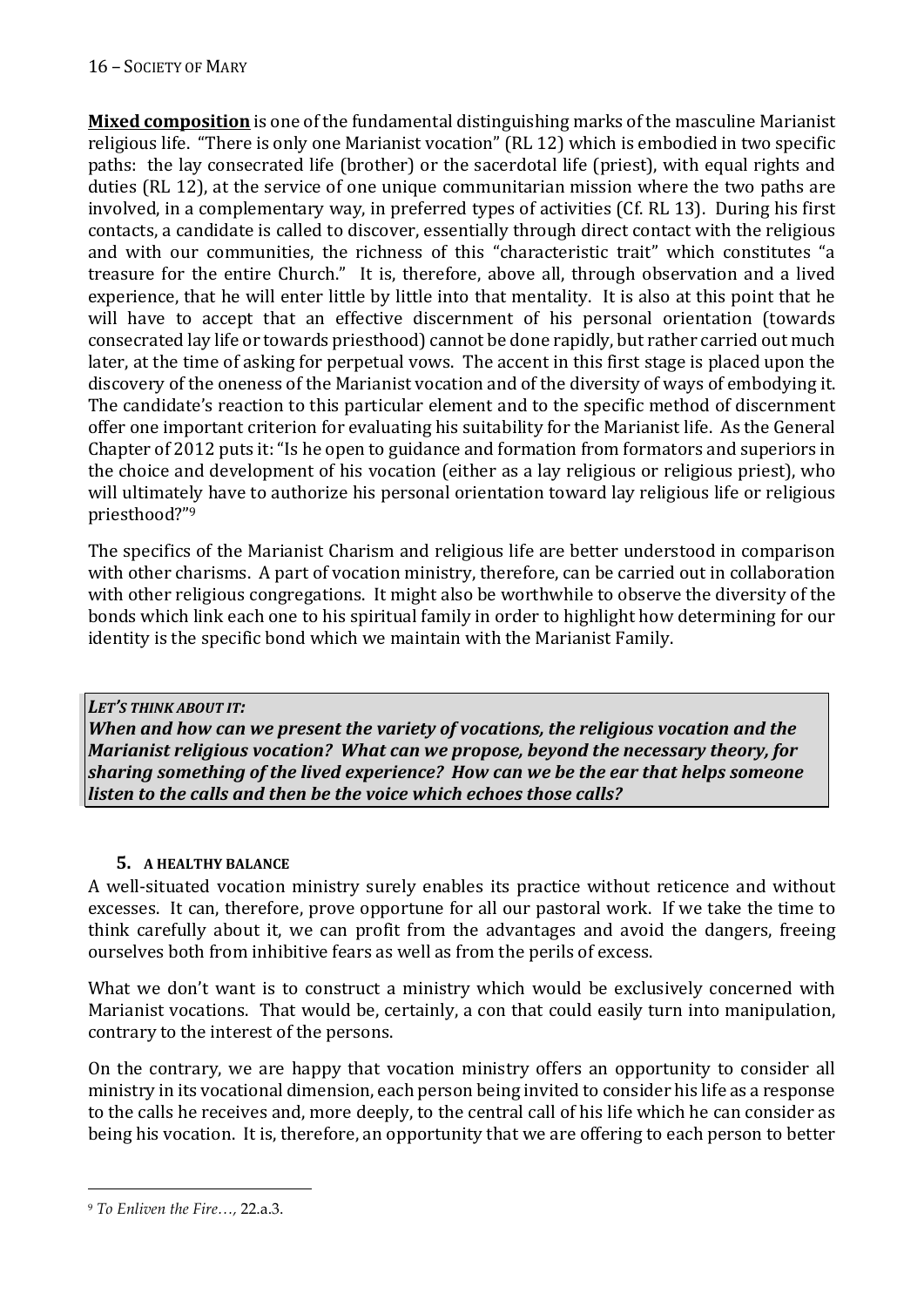orient his life with freedom and responsibility, understanding that a human life is always an experience of call and response.

Human mediations play a great role in that process of coming to awareness of one's call. We must not disdain the intermediate forms of the call which invite each one to respond to one's conscience, to the needs of the world and of human dignity, to the call to a morally higher life. For Christians, the matter in question is to learn to discover the God's call, present at the heart of every human life, whether it manifests itself directly or through mediations. Still further, beyond discovering the call, one must also discover Him who is the Caller.

That understanding of "life as vocation" seems to be applicable to everyone and offers a corrective alternative to a self-centered concept of life. The European meeting on vocations in 1998 synthesized it in a beautiful formula: "The vocation of all pastoral ministry is vocation ministry." 

## **IV) THIRD FIELD OF ACTION: PRAYING, CALLING, ACCOMPANYING AND DISCERNING**

*PROPOSAL:*

*Carry out our vocational activity along four axes: praying, calling, accompanying and discerning.*

Four principal areas await our action. Let us consider them, one by one:

#### **1. PRAYING**

Prayer is an important element of vocation ministry. It responds to the express wish of Christ: "The harvest is plentiful, but the laborers are few; pray therefore the Lord of the harvest to send out laborers into his harvest" (Mt 9:37-38).

An evangelical prayer. Prayer is a sign of hope for God's action and man's capacity to respond. It cannot simply be an activity inspired by anxiety about tomorrow's uncertainties. Rather, it is a time to let God transform us in order to know how to call us according to his wish and in his way, so that his Kingdom might come and his will be done. It can't be just a way of dumping on God what is our responsibility. On the contrary, prayer commits the person who pronounces it to carry out his own part so that what he asks for might be possible.

Alone or in a group. Prayer can be individual or collective. It can also be associated with specific actions (fasting, pilgrimage, ...). The offering of difficulties and sufferings has a particular value and it is important to express our gratitude and our encouragement to our elderly or sick brothers for their collaboration with us. We can also invite others to pray with us, thus sharing with them our conviction that God continues to call. Lay persons are often very available for that. There are some beautiful initiatives among us or around us (cf. the Invisible Monasteries, *En‐redate*, …). 

Tools. It is good to be able to use some tools to support prayer: a well prepared common prayer, intentions, an electronic bulletin, a Facebook page, ..., Regular contacts encourage further engagement.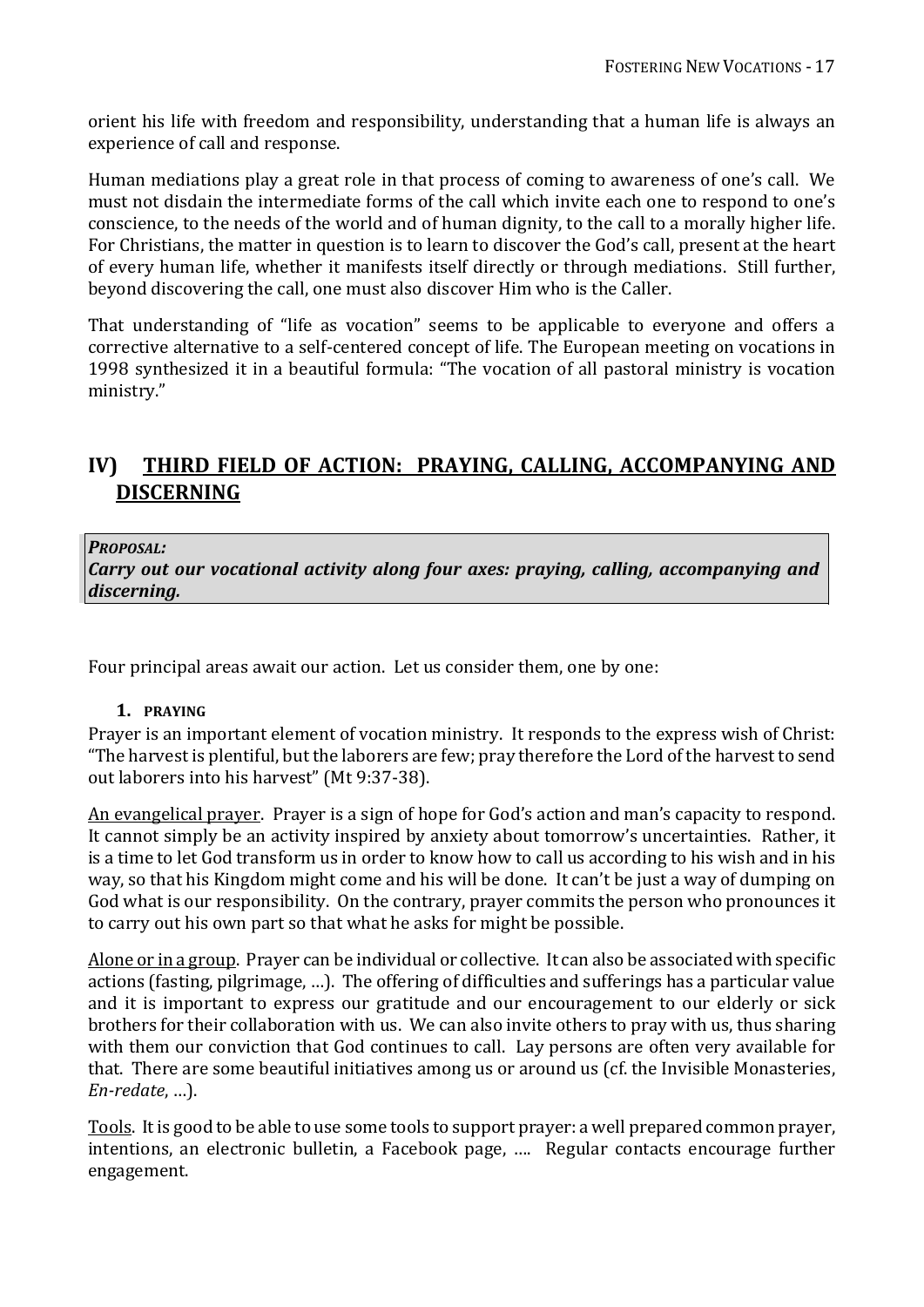#### *LET'S THINK ABOUT IT:*

#### *What are we doing, or what could we do,to support and encourage an evangelical prayer for vocations, among the brothers, in the Marianist Family, with other Christians?*

#### **2. CALLING**

If the Christian life is a response to a call from God, then we are touching upon a constitutive factor of our identity. Pastoral care helps each one respond to that call in his own life, with these characteristics: 

#### **2.1 From one call to another**

The demands of daily life prepare one's response to the more defining calls of one's life, those which commit to the long term. Each choice is part of a response given, little by little, according to one's surroundings, enlightened by conscience and by God. Human life is an on-going series of choices, the more important ones building upon the more ad hoc ones, or eliciting them. Helping one to become aware of his daily choices and their consequences, then moving gradually towards more definitive choices, is a part of vocation ministry. Forming the will and the moral conscience are two means for helping in that task.

#### **Some methods that can help:**

- Leading a reflection about the importance of choices in life.
- Offering activities that encourage commitment and fidelity, generosity, a sense of service, courage, openness to others, ...
	- Charitable or service activities
	- Christian commitments: groups, movements
- Times for listening and encountering God ... celebrations, prayer times, sharing about the Word of God, ...

Invite youth to choose and then take on responsibilities, at the level of their capacities, and in all possible areas. Dialogue preceding choice, discussion of motivations – above all service to others or to God, more than personal fulfillment, – review of praxis, are all means for leading reflection about motivations for life and commitment.

Taking on responsibility in religious areas helps to perceive the irreplaceable role each person has in helping others to know and follow God, in response to the missionary call of Christ addressed to all his disciples. Accompaniment for that responsibility is important.

#### **2.2 Witnessing and not proselytism**

<u> 1989 - Johann Barn, mars eta bainar eta politikaria (h. 1989).</u>

"It is not by proselytizing that the Church grows, but by attraction," as Pope Francis reminds us, citing Benedict XVI.<sup>10</sup> How do we live our own vocation, personally and as a community? Is it really religious life that we are living? Are our lives and our mission conformed to the spirit of our foundation? Is the presence of God manifest in the midst of us? Are we visible and accessible as individual religious and as a community? What is our relationship with those around us? Do we bear witness to joy? Each brother has a role to play, each life is the witness of the gift received through God's call. The brothers can attest to the joy of a long fidelity, in contrast to today's tendencies of avoiding long commitments.

We know, nevertheless, that many aspects of our life provoke questions in those who observe us because of:

<sup>&</sup>lt;sup>10</sup> Pope Francis, Apostolic Letter ... to All Consecrated People on the Occasion of the Year of the Consecrated Life, II.1.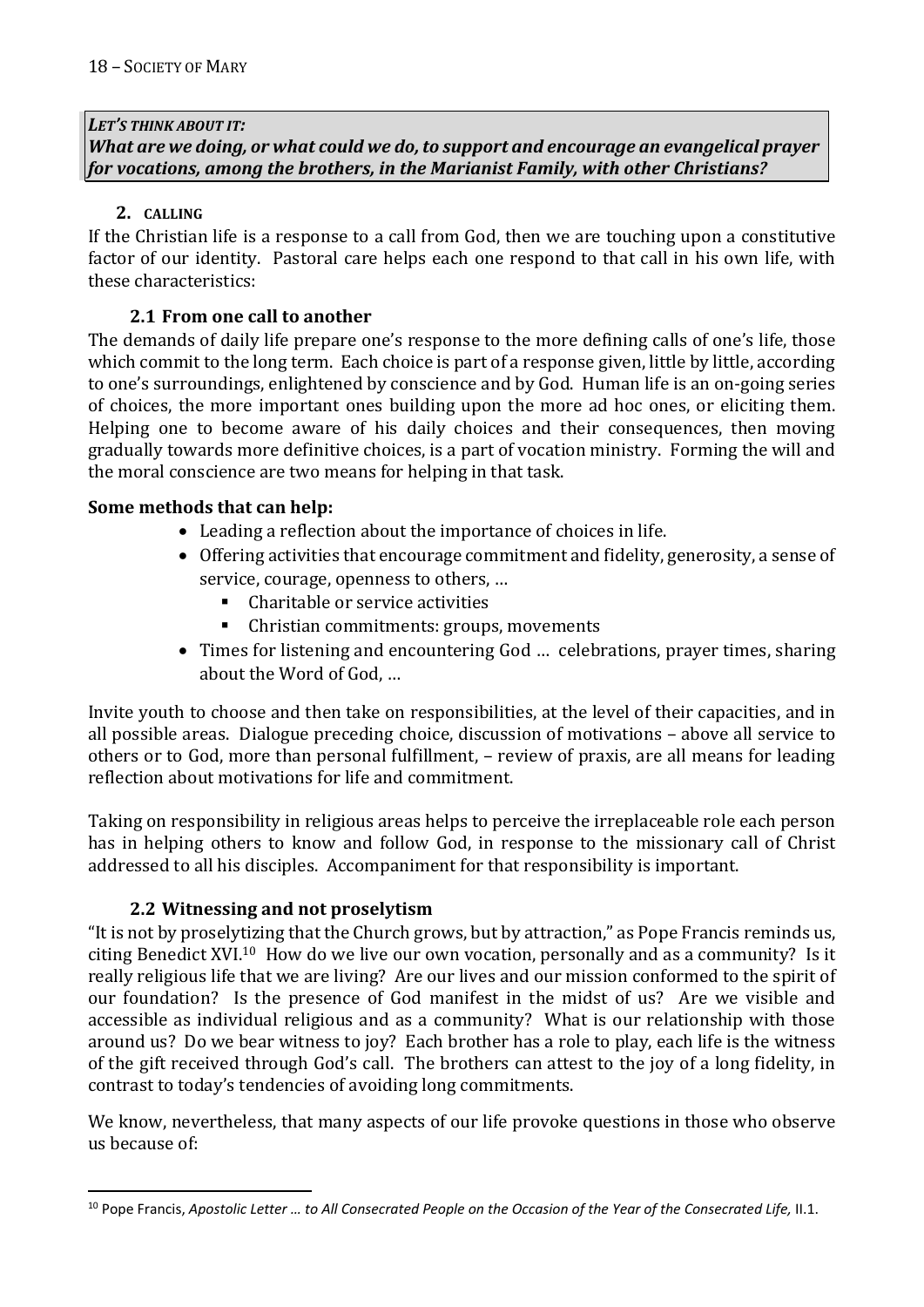- The manifest presence of Christ and Mary,
- A life-style marked by chastity, poverty and obedience,
- Our fraternal life,
- The carrying out of the mission wherever He tells us to go, especially among the young and the poor,
- Our mission with and at the heart of a diverse spiritual family.

These, too, form a part of our witnessing.

#### **2.3 The call to total consecration**

The religious community having assumed this responsibility for witnessing, and with frequent evaluation of this commitment, *de facto* serves as an invitation for certain individuals to consider for themselves directly the question of God's plan for their lives. That can be done on an individual basis, when the circumstances so lend themselves, or it can also be done in a more collective form during specific times for discovery of the religious life and of discernment:

- Times of contact with religious life, with sharing,
- Meetings with the community: meals, prayers, open house, visits, stays, "come and see" experiences…
- Times of reflection and discernment,
- ….

#### **2.4 Target audience:**

#### Whom shall we call?

With every life being a vocation, everyone is a possible target audience for this pastoral attention, under one form or another. The challenge would be to find a form adapted to each person and to each situation.

When the question arises regarding a call to a more specific vocation, and to that of the religious life, the circle is necessarily more restricted. Nevertheless, it would be useful for us to ponder whether or not we sometimes "sin" by default: do we put too many limits on God's grace? Does our selection rest more upon human considerations than upon spiritual ones? Surveys show that the number of young persons who have considered religious life at some moment or other is higher than we might believe. Doesn't God sometimes choose those whom we haven't even thought about? Has he not come to call sinners, and not the righteous? Has he not sometimes called even unbelievers or members of other religions? Would we have invited the 12 apostles, or Saul of Tarsus, to a vocational discernment? Shouldn't we offer more widely to young people some additional steps towards commitment and discernment?

Sometimes, we can also sin (and fish!) by excess. We are ready to welcome everyone with very little exigency or discernment. Being a good boy with good qualities (intelligence, kindness, dedication, efficiency, culture, ...) is not a guarantee of vocation. To accept into the religious life someone who is not made for it, is an injustice against that person, who will never be happy, and against the Congregation that will be weakened in such a case.

Our ministry must permit each person to respond to his own vocation, allowing all those whom God calls to the religious life to hear that call and to respond to it. In other words, we search only for those truly called by God; "neither more," by discerning their vocations with rigor; "nor less," by avoiding putting limits on the grace of God.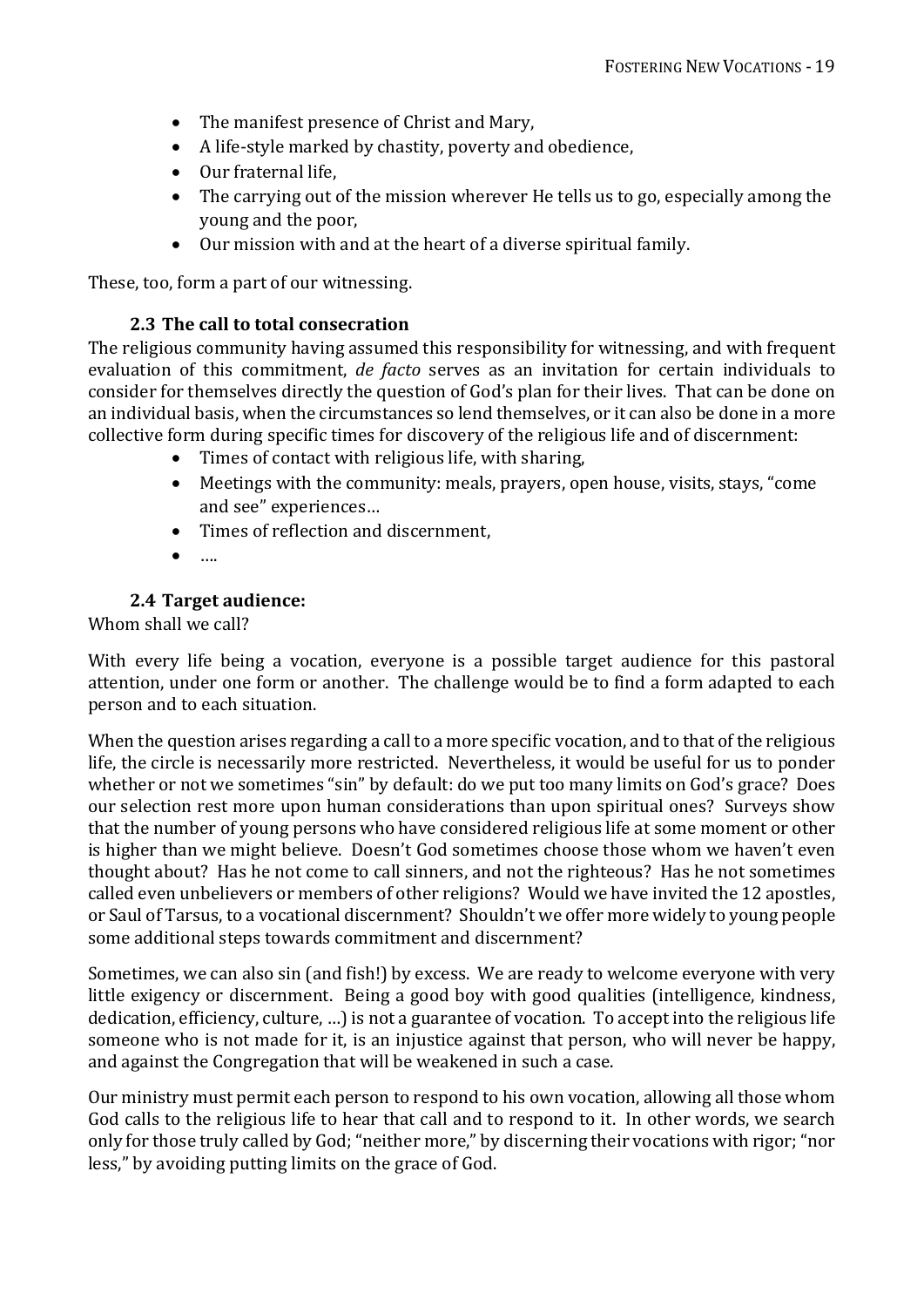#### **2.5 A preferred terrain: the places where the Society of Mary and the Marianist Family are present.**

What has been said up to now easily shows the advantage of prioritizing the approach to those who are already closest to us and have the most possibilities of being well acquainted with our Marianist identity: charism, spirit, life, apostolate. When this contact with the religious happens, then an immediate knowledge of Marianist religious life is added. Contact with another branch also offers many possibilities. This is the most natural and normal way for making who we are and what we do understood and appreciated. A very large proportion of those who have become religious in the course of our two centuries of existence have had such an experience. That seems to say that God himself willingly uses this path for leading a young person to discover his vocation.

Our works, and the places we habitually frequent with visibility, are those which allow us to work at the conditions favoring the possibility of sowing and the growth of a Marianist vocation (See above, Chapter II). It is also there that we will be most at ease in making the Marianist religious life known (See above, Chapter III). That, too, corresponds to Pope Francis' invitation to call more by attraction than by proselytism. Since it is possible to profit from length of time and repetition, these places offer the possibility of a slow implantation of the call and a development of the response to it.

It is always surprising when we see that the vocation ministry of many Units largely ignores this preferred terrain: our apostolic works and the places where there is an effective presence of one of the branches of the Marianist Family. It is not a rare occurrence to see that no type of vocation ministry is being carried out in our own works. All the plans of the vocation ministry of each Unit should list as a priority what will be done in these works and in these places. We should recall what our *Rule of Life* says about the choice of works: "We choose, by preference, those works which form apostles, stimulate religious vocations, and benefit by our community action and our mixed composition" (RL 73).

#### **2.6 Vocation ministry beyond our own works or places where the Marianist Family is** present.

This activity is not to be excluded, above all because God calls without setting boundaries or limits. Yet, it needs to be undertaken with the awareness of the drawback of not benefiting from the advantages described above  $(Cf. 2.5)$  and with an intentional effort, therefore, to compensate for this drawback. The recruitment of candidates who are not near to us can make it more difficult to come to a good understanding of the nature of the religious life and of the Marianist religious life. Our mixed composition is at risk to suffer, if the only solid previous reference point is that of the diocesan clergy, their life-style and mission, as admirable as they might be.

Accompanying candidates who have not had any previous contact with our works, our communities, or with the Marianist Family, and whose acquaintance with the religious life is sometimes too superficial, requires the development of a specific path that will give them sufficient understanding of these previously missing elements (for example, by more prolonged contacts with our communities or our works, live-in visits, contact with other, non-Marianist, religious communities, for those who live far from our establishments, etc. ....).

*LET'S THINK ABOUT IT:*

 $|$ How can we convey the call? How should we do it, and not do it, in our works and beyond *our works? What are the means and occasions to make each life be perceived as a life*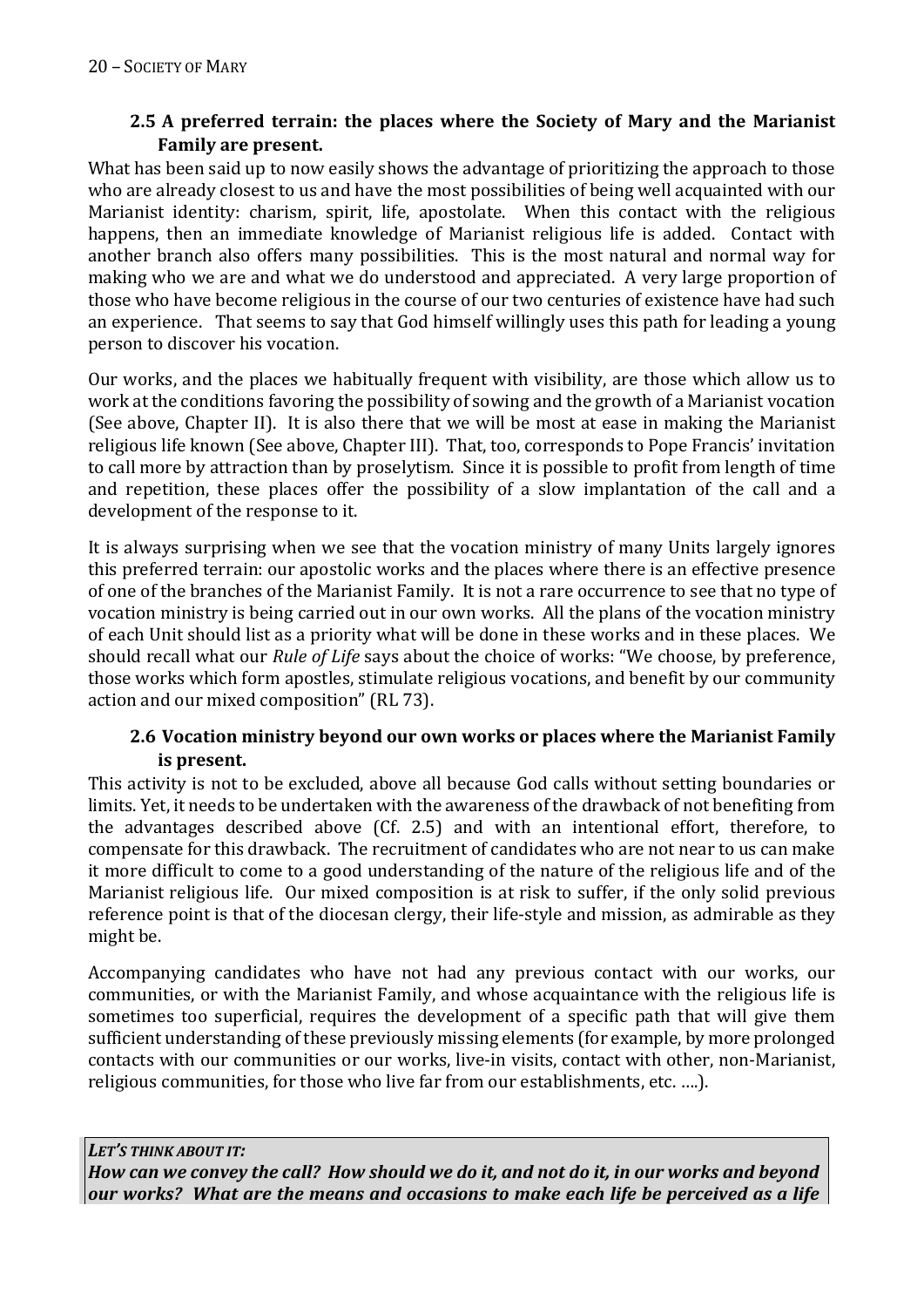*called to give a response? How can we show our religious life as understandable and desirable? What concrete projects can we carry out and with whom? What kind of collaboration can be envisaged with the other branches of the Marianist Family?*

#### **3. ACCOMPANYING**

He who receives God's call must learn to welcome it and respond to it. The primary means for helping him is to accompany him. The well-known example of the vocation of the young Samuel (1 Sm 3) shows how important it is that he who believes he has received the call from God find at his side a wise person to enlighten him along that road. That is true at the beginning, but also throughout life: accompaniment helps one to remain attentive and faithful.

The external listening by the person accompanying helps the traveler to:

- clarify what he perceives by talking it out:
- recognize, through his intermediary, that a vocation is never a uniquely personal matter, but that it is delimited under the eye of and with the approval of the Church,
- accept, through this dialogue and this common listening, the personal challenges that arise from that call (conversions, maturations, decisions, commitments, ...)

Various types of accompaniment are possible:

- In daily life, through attention to God's working in their hearts: signs of interest or curiosity, profound questioning, aspirations to generosity, etc. That attention allows the identification of those who may be interested in a more profound reflection.
- With those who have manifested interest (spontaneously or at our asking), through personal and periodic dialogue or through times of collective reflection.
- A progressive discernment for those who have become aware within themselves of a possible call from God. This will be the topic of the following section.

Setting up appropriate occasions:

- An "open door" policy: as practiced by Father Chaminade at the time of the Sodalities in Bordeaux ("One must always be at home, the door open to all comers, completely at the disposal of each one as though having nothing else to do" (*The Chaminade Legacy* I.154 [22]).
- Informal meetings, activities of groups, sports teams and other teams..., associations or movements, camps, workplaces, .... The time devoted to this type of activity is extremely important from an educational and vocational perspective.
- A welcoming community: this collective link completes and facilitates individual accompaniment. It combines informal occasions and specific times, shorter or longer, of the "come and see" meetings. The misunderstanding of our actual living is one of the obstacles for vocation ministry.
- Sharing of missionary activities in which youth are invited to take on increasing responsibilities.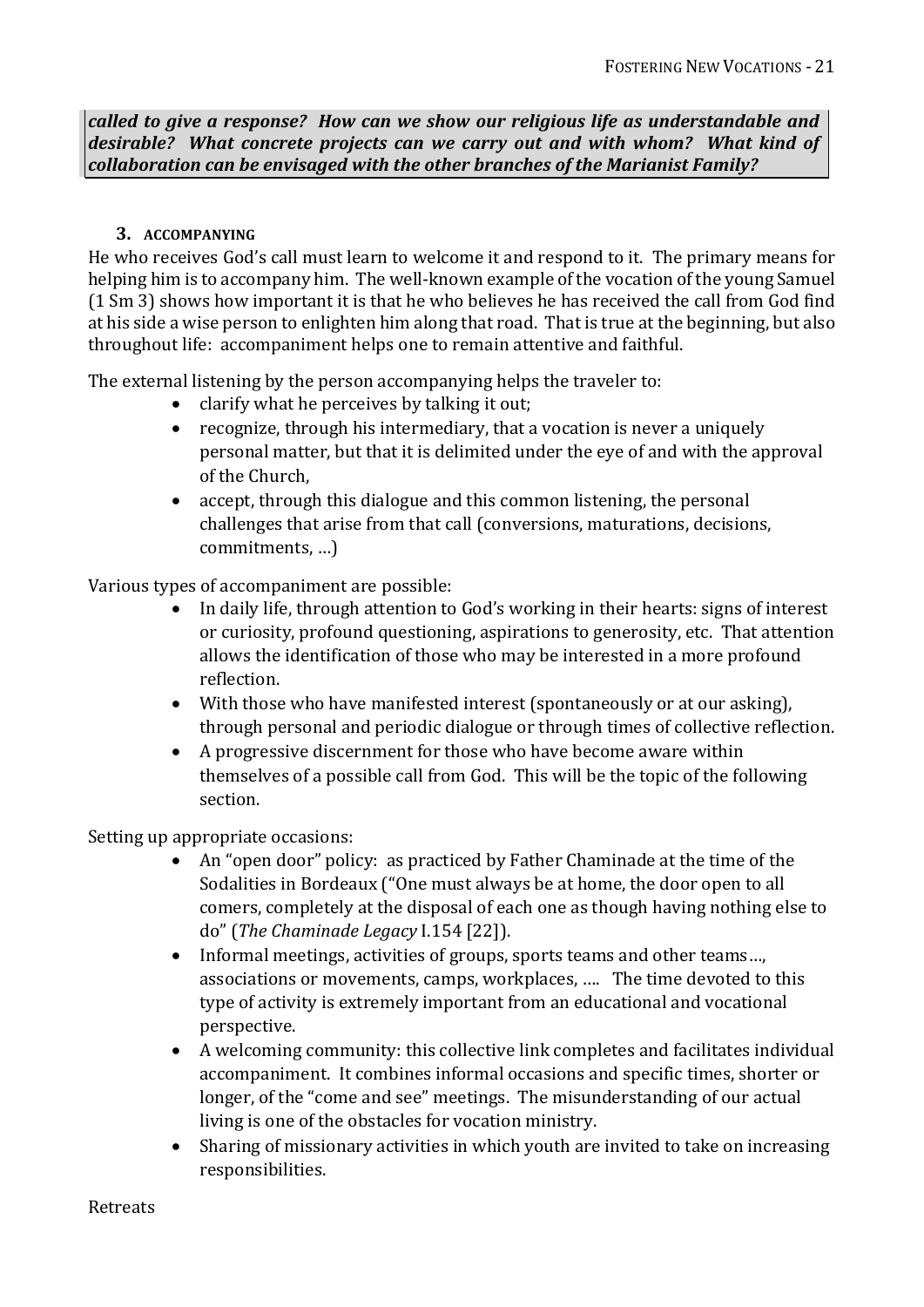• Because God is one who calls, retreats are important moments for this ministry.

As we already mentioned in the previous section, the accompaniment of candidates without previous prolonged contact with us requires particular attention. It is, therefore, appropriate to implement specific proposals of accompaniment of these candidates. A vocation which has not had time to become solidly rooted before undertaking the trajectory of formation can be lastingly weakened.

#### **4. DISCERNING**

There is another way of helping someone to accept and understand God's call. Discernment is exercised both by the person called and by the one accompanying him, in dialogue. The one accompanying contributes to it in order to help the candidate, but also as a service to the Congregation. 

Jesus himself played this role, reacting in different ways, posing demands that were accepted or not (Lk 9:57-59; Mt 19:16-22), proposing a new life-orientation (Mt 5:18-19) or calling to his following those who had manifested the desire or had not (In 1:38-39, 42; Mt 9:9; In 1:43).

Discernment is based in part on external criteria: attitudes, sociability, coherence, stability, transparency, sense of responsibility, etc. It is good, therefore, to be acquainted with the aspirant in real life situations. Certain contexts are very revealing of the personality: team sports, manual teamwork, group living (as member or animator), contact with the sick and the poor, etc. Within that framework, the candidate can better know himself and be known. So it may be necessary to set up these occasions in order to facilitate the discernment.

Discernment is also based upon an inner listening to God and a reflection about the events in one's life. The candidate needs to be encouraged in his life of prayer, in listening to the Word of God, in the frequent partaking of the sacraments and his involvement in a stable Christian community, especially in a parish. The dialogue with the person accompanying him assists his acceptance and understanding regarding what is going on in his life.

It is desirable that each Unit establish a discernment protocol that emphasizes the important points to be given attention by the person who does the accompanying.

The discernment of a candidate's vocation seeks the **answers to three questions**: Is there a vocation to a life consecrated to God? Is there a vocation to the religious life? Is there a vocation to the Marianist religious life? These three questions have a logical order because a negative response to the first determines the other two. It is important to be attentive to the real fundamental Christian life of a candidate, to his relationship with Christ, with Mary, and his attendance at Church. But they are also simultaneous because the signs of the call to the religious life and to the Marianist religious life can reveal themselves all along the way, or the contrary. 

This stage is described more precisely in the *Guide for Formation in the Society of Mary*, nos. 56 -67 (purpose, signs, contents, means, activities, persons responsible, guide lines). Nos. 68-71 also present some criteria for admission to the Prenovitiate and thus allow for a good connection between the two teams in charge and between the two stages, initial discernment and pre-novitiate, which is essential for the success of the one as well as of the other. Everyone is, therefore, invited to review that document for the task of accompaniment and of personal discernment.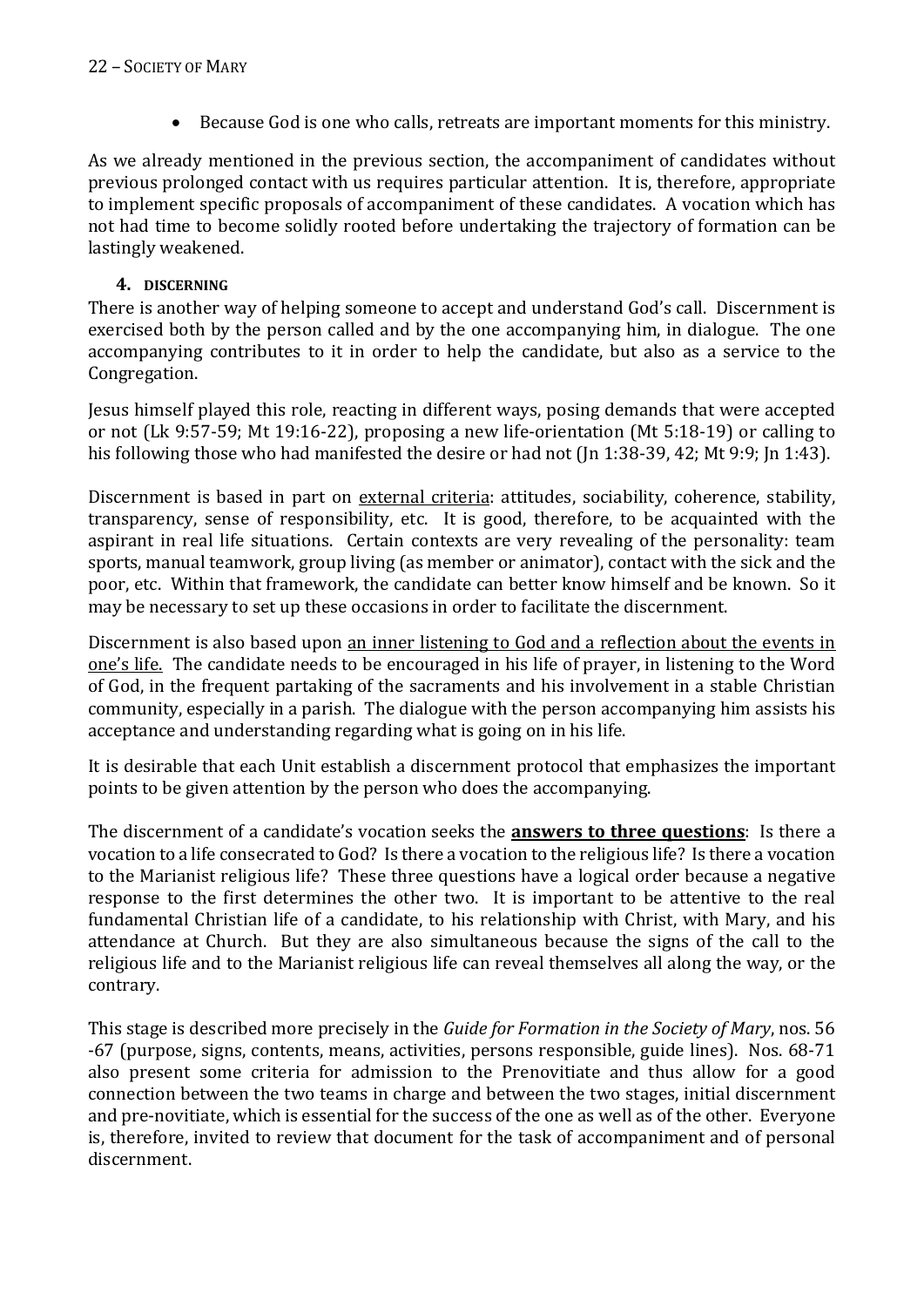Since the call does not come from within the candidate himself, but from the challenge he receives from God, it is not rare that all kinds of resistances to the call show up, be it in the form of a total "No!" or of all sorts of compromises. It is important to be aware of this in order to know how to discern in those resistances the signs of whether a vocation is absent or not. The stories of calls related in the Bible frequently mention such difficulties; they can help the person accompanying to refine his discernment on this point. For that reason, an important part of vocation ministry and personal accompaniment consists in facilitating the freedom of the candidate's response in the face of external or internal obstacles that show up for him. The obstacles described by our Founder with regard to the virtues of purification in his Method of *Virtues*, and his proposals for responding to them, can offer some important elements for accompanying such difficulties.

*LET'S THINK ABOUT IT: What are our competencies for accompanying and discerning vocations? How is formation to be done and by whom? Does our Unit have clear criteria for orientation and accompaniment? What connection is to be established with the other levels of formation, especially with that of the Prenovitiate?*

## **V) THE AGENTS**

#### *PROPOSAL:*

*Involve the greatest number of persons possible in this ministry, according to a common vision and seeing to a judicious distribution of each one's contribution.*

The agents of this ministry are varied and contribute in different ways. This diversity is a strength, but it presupposes good coordination and a common vision. Here we describe, very rapidly, the possible actors in this ministry. It would be very useful for each Unit, and each locale, to reflect upon the way of arranging that distribution of responsibilities so that the greatest number of persons might be associated with, and interested in, that activity, and that each one might have his appropriate place in it.

#### **1. EVERYONE**

Potentially all are concerned with vocation ministry: all should share contact with it, and appreciate its plan, its implementations and its results. All can deepen their own experience of life as response to a call and encourage that attitude among others. All can improve the human and religious context so that it becomes more open to certain humanistic values and to the presence of God. All can honor a vocation of consecration to God and encourage those who show a desire for it. Certain of these attitudes can be developed by every person of good will, even beyond his own faith options, or even by members of other religions who accept that collaboration with sincerity.

#### **2. THOSE WHO COLLABORATE WITH US FOR THE MISSION**

That collaboration gives them a competence and a particular interest in working with us at this task. Curiously, it is an area in which we rarely ask for their cooperation. People say that many persons want a strengthening of the presence of the religious, but almost all think that vocational activity is an area reserved only to the professed religious. Correcting their ideas and engaging them to work at it with us would be great progress.

#### **3. THE MARIANIST FAMILY**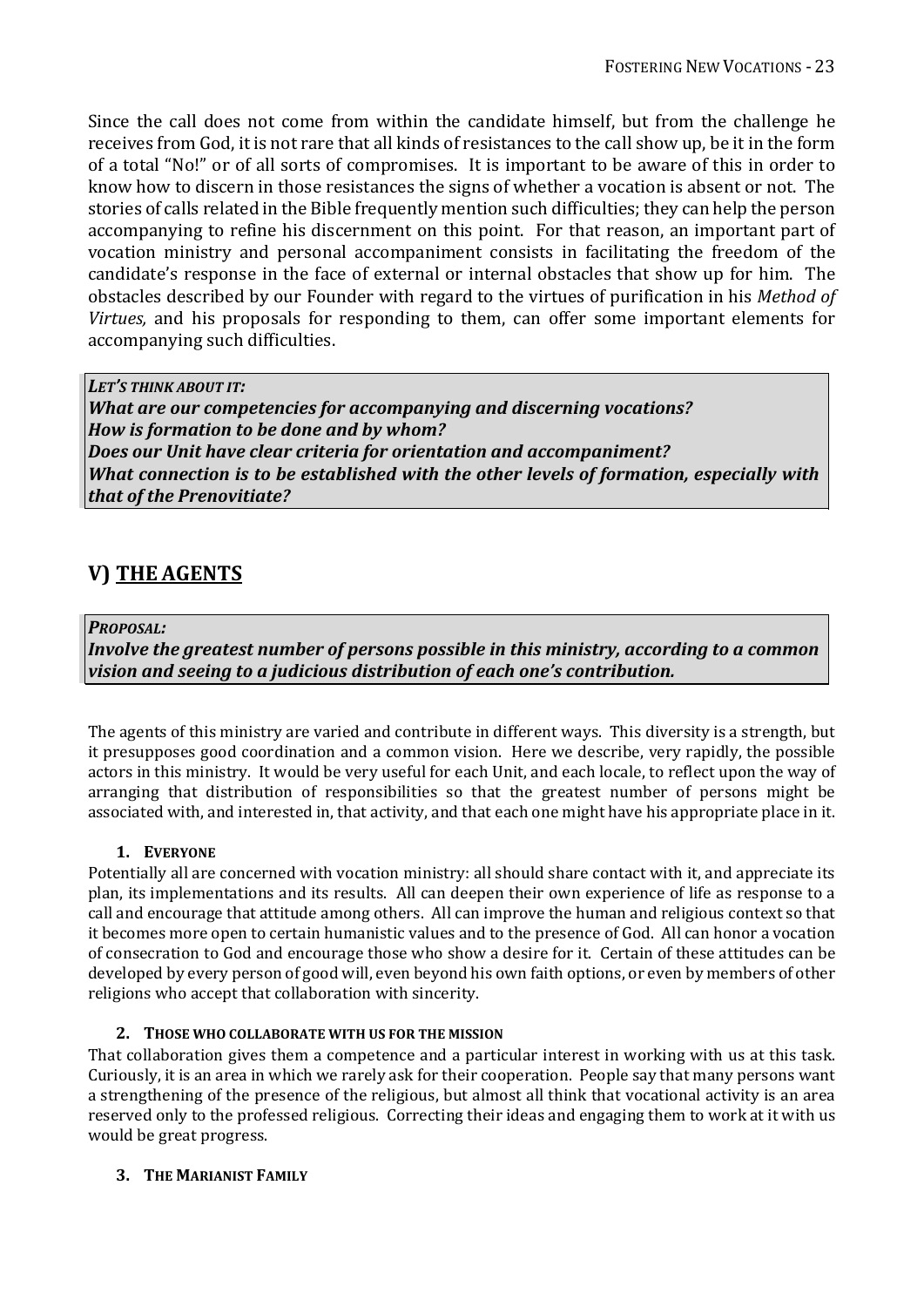It is no longer possible today to engage in a vocation ministry that is not, in part at least, thought out with the Marianist Family. It is in that context that our own vocation becomes understandable and original: we are religious Marianists at the heart of a Family in which the bonds that unite us are designed differently from those of other spiritual families. It is a part of our identity that we cannot hide without deforming who we are. The growth of each of the branches is the best guarantee of the dynamism of the other branches.

We are together responsible for that task and for all that promotes it, with one another and for one another. We need to think about that and to find common activities, presenting each vocation within the Marianist Family as four different paths, but united in responding to our primary call in baptism.

#### **4. THE RELIGIOUS**

Every brother should, with no exceptions, work at it. Our *Rule of Life* makes it a duty for us to profit from all occasions in order to spread our Charism (RL 5.4), especially in favoring the development of the other branches (RL 5.6;  $1.1 - 1.3$ ), but also in forming new religious vocations (RL 73; 5.7; 5.23). Everyone, therefore, must be impregnated with the vision of the pastoral and vocational ministry of their Unit and associate themselves with it, according to their capacities.

The witness of the community, its religious and missionary fervor, its openness and receptiveness, and its joy, are the primary elements of vocation ministry. That common witness relies upon each brother. That is how vocation ministry can be done by attraction and not by proselytism. It is the manifest presence of God at the heart of its life and of its activity that, more than anything else, makes a community attractive, whatever be its median age,<sup>11</sup> Also important is the capacity to unite, in one same fraternal life, a diversity of ages, of temperaments, of nations or of cultures. We need not seek to meet worldly criteria that praise only youth, power and the commodities of life. In following its Master, the religious life takes a completely different route.

In all that, the Congregation must bear witness, through the life of its members, that it is capable of offering a framework which genuinely allows for listening to God and for responding to his call and that, as Father Chaminade himself put it, the Society of Mary is capable not only of raising "each of its members to religious perfection"<sup>12</sup> and of presenting "the spectacle of a people of saints,"<sup>13</sup> but also of making our life serve the humanistic and spiritual good of the greatest number.<sup>14</sup>

#### **5. THE VOCATIONS COMMITTEE OF THE UNIT**

This is the driving element of vocation ministry. As its primary responsibility, it works out the plan, the program and the activities. It makes them known to the brothers and to all who are associated with this ministry. It provides dynamism and coordination of the activities that it carries out itself or delegates to others. It works at integrating the greatest number of persons possible in this ministry and sees to an appropriate distribution of tasks among them. Optimally it does not include only young brothers and it seeks to collaborate with the other branches. It relies upon local delegates, or sometimes it is these delegates who make up the committee.

#### **6. THE UNIT DIRECTOR OF VOCATIONS**

He is named by the Unit Superior. The length of his mandate and his responsibilities must be clearly established. It is desirable that changes of responsibilities be infrequent in order to assure a certain stability in this ministry.

<u> 1989 - Johann Barn, mars ar breithinn ar chuid ann an t-</u>

<sup>11</sup> Cf. RL 34‐38; 59; *To Enlighten the Fire…*, 31.d: "The witness of a long life of joyful fidelity is an attractive dimension to our vocational ministry."

<sup>12</sup> Constitutions of the Society of Mary [1839], art. 1.

<sup>13</sup> Chaminade, William Joseph, *Letters* no. 388 to Pierre Bienvenu Noailles, February 15, 1826.

<sup>&</sup>lt;sup>14</sup> This is what Father Chaminade intended to express in the goal of laboring "in the world at the salvation of souls" (Constitutions [1839], art. 1.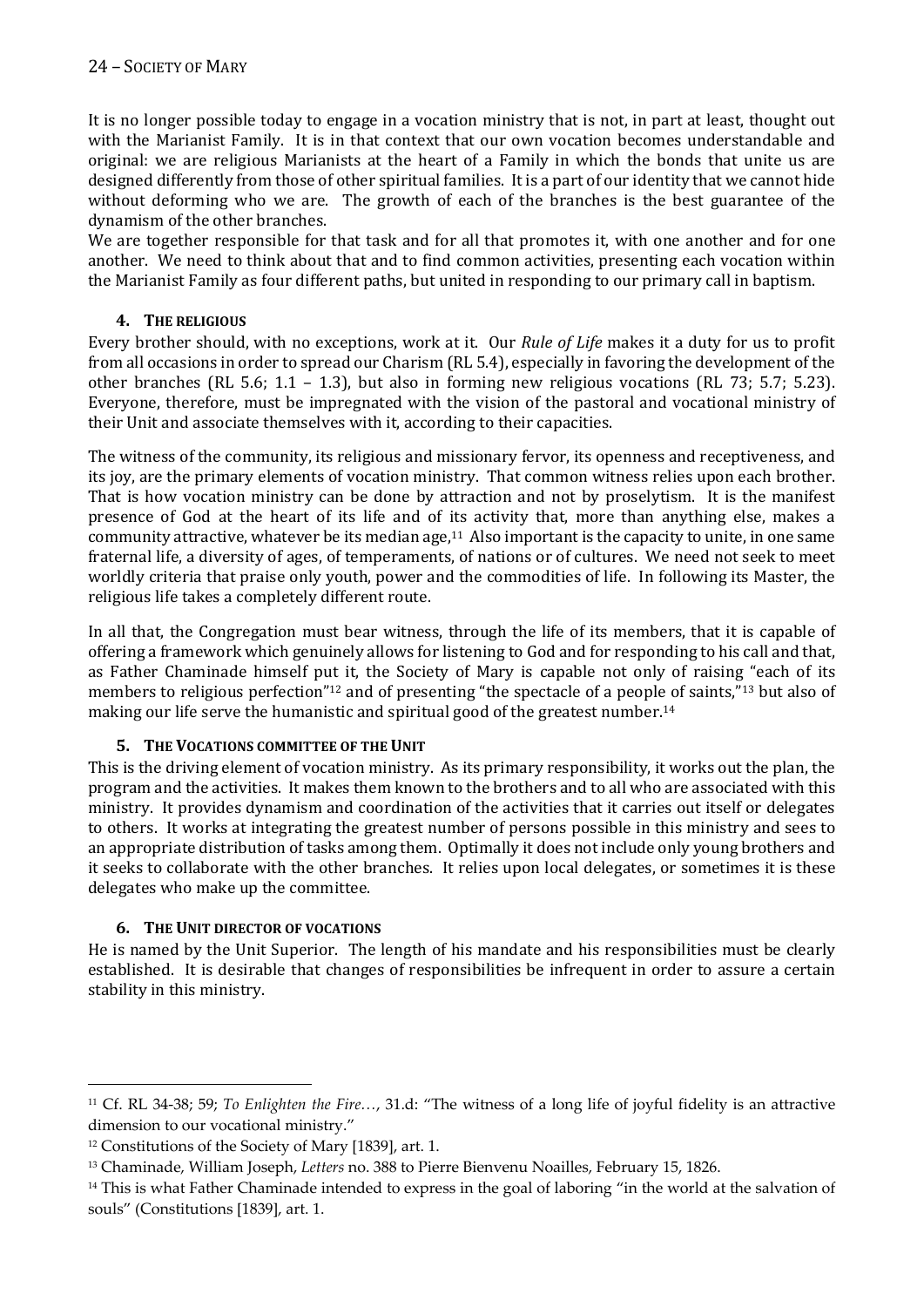By virtue of his responsibility, he needs to have a good understanding of the nature of vocation, of the specifically Marianist religious vocation, and of the formation pedagogy of the Congregation. Fundamental concepts about personal accompaniment are very useful for him.

He coordinates the Vocations Committee of the Unit and supervises all the vocational activities in accord with the vocation ministry plan of the Unit. He is also attentive to the choice and formation of those who have to accompany the candidates. He stays in regular contact with the brother in charge of the Prenovitiate and he works in close collaboration with the Unit Assistant for Religious Life, who guides him in his work and sees to his formation.

He presents a report of the activities of the past year and plans/budgets for future activities, at least once a year, to the Unit Council and to the Unit Chapter. He draws upon their guidelines. He is in contact with inter-congregational organizations or with the national offices of vocation ministry and, if necessary, he represents the Congregation at those. Thanks to these contacts he facilitates the collaboration of his own Unit with these various groups, with the dioceses and with other congregations. 

He is in contact with the leaders of the other Marianist branches, or with their person in charge of vocations, if they have one, in order to facilitate joint projects in vocation ministry. If one exists, he is a member of the vocation ministry council of the local Marianist Family.

He must have a personal acquaintance with all the candidates who are actually committed to a process of reflection with the Congregation. He is the one who presents to the Unit Council the candidates for the Prenovitiate by submitting a dossier that helps them to be clear in making their decision. His committee and he himself express clearly their opinion.

It is important that the vocation director be freed of other responsibilities in proportion to his task. 

#### **7. THE UNIT COUNCIL AND THE CHAPTER**

The Council stays in constant dialogue with the vocation director since it is essential that there be a substantial unity of views between them. This dialogue goes especially through the Unit Assistant for Religious Life, who supervises his activities and keeps the Council informed about them. The Unit Superior names the vocation director of his Unit.

It is desirable that a report on vocation activities be submitted to each Chapter, if possible in the presence of the vocation director. The Chapter can give guidelines for the work of the director and of the vocations committee and encourage the collaboration of all the brothers of the Unit.

#### **8. COLLABORATION WITH OTHER INSTITUTES AND WITH OTHER MARIANIST UNITS**

Vocation ministry is an area of **collaboration among religious institutes**. It is possible to work together to make the religious life known, to promote its place in the Church and in society, for certain stages of discernment, for stressing the variety of charisms, for offering certain spiritual or apostolic experiences to candidates, for the formation of the agents of vocation ministry. It is useless to do alone what we can do better with many. This collaboration can give birth to initiatives at the local level or under a national coordination.

**The international dimension** is very present in today's culture, especially among youth. The international character of our Congregation constitutes a significant part of our identity and should play an increasing role in our vocation ministry. Many ways of collaborating are possible for implementing together certain stages of the ministry, for offering certain experiences of life or of discernment. Collaboration can begin to be implemented among neighboring Units and be extended to an entire Zone. Each Zone should have an exchange at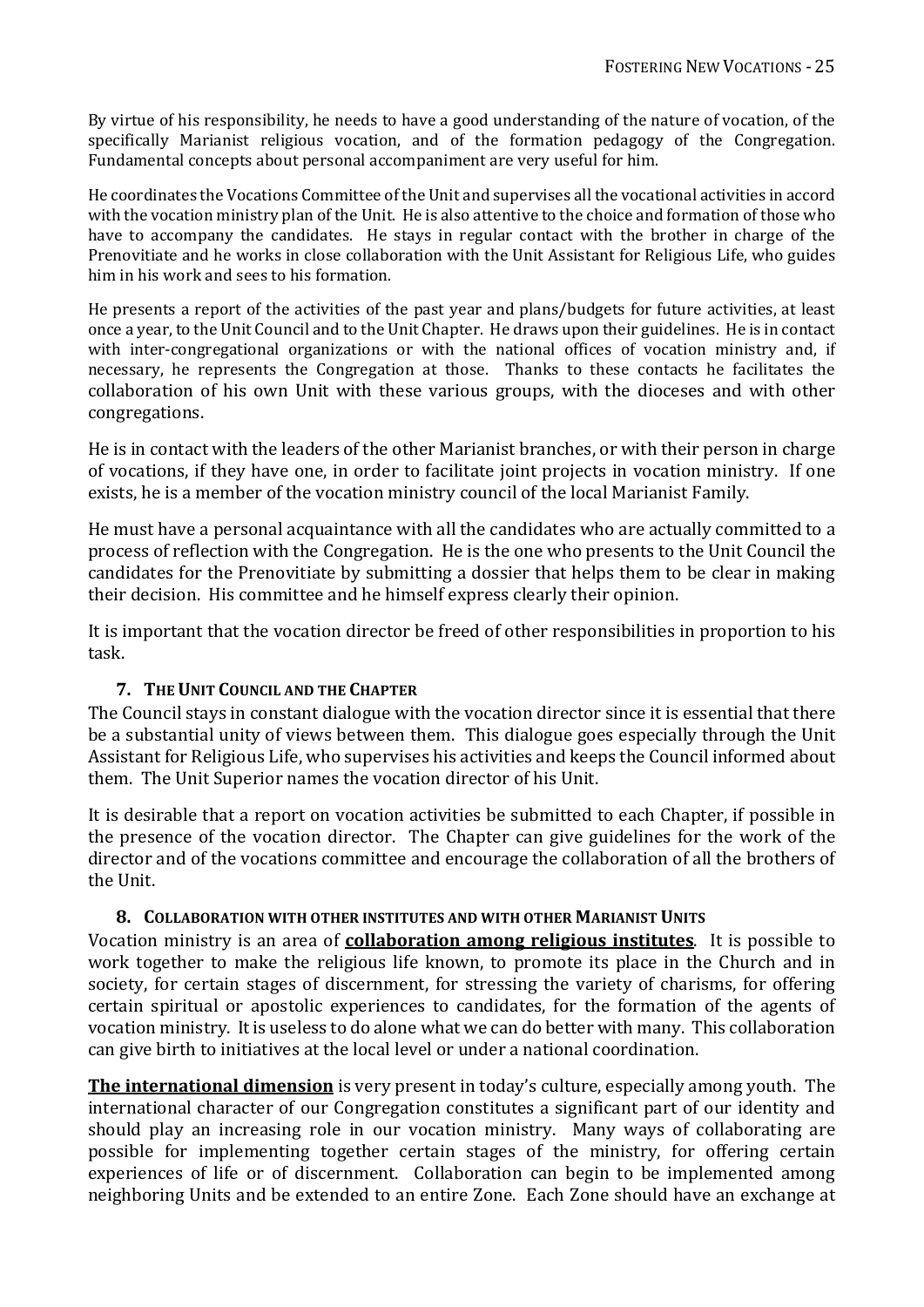least annually on this topic for encouragement in this work, for learning about others' initiatives and for organizing certain joint projects. Some among them can take part in projects placed under the responsibility of the Zone, when it looks like that level can provide the best development for them. Certain meetings like the *World Youth Day* offer good possibilities for collaboration. 

Certain Units no longer have enough dynamism to consistently maintain youth and vocation ministries, so this collaboration with others could give them a breath of fresh air. When one Unit can no longer accept or accompany candidates, it can continue a vocation ministry at the heart of a broader structure which would accept or accompany candidates. In this case, it would then be necessary to draw up the vocational and formational itinerary. A candidate can be invited to enter Marianist life in another Unit, according to an agreement established beforehand. No religious and no community, therefore, can feel themselves useless for vocation ministry. 

#### *LET'S THINK ABOUT IT:*

*Who is effectively committed to vocation ministry and how can we enlarge the group of those who work at it? What responsibility is to be confided to each individual in order to have the whole work harmoniously? Are those assigned to accompany the candidates in need of further formation?*

## **VI) AN ACTIVITY THAT IS EVER NEW**

Working for vocations means coming face to face with God's infinite creativity, with his capacity for renewal and innovation at the heart of the charism which he himself has raised up. Vocation ministry can never be a simple repetition or a work of preserving past securities. Neither does it ever tire of coming back to a task that is ever new, because of Him who is its source. Even if his faith and his hope can be put to the test by the difficulty of his job, one who is active in this ministry can never become disillusioned or sad because he is at the service of the God of life. Even when candidates are lacking, this ministry bears its fruits in allowing everyone to develop the awareness that God calls each individual, inviting them to listen and to respond to him with fidelity. 

As Pope Francis put it in his evangelical exhortation *Evangelii gaudium* (nos. 11-12):

*Christ is the "eternal Gospel" (*Rev *14:6); he "is the same yesterday and today and forever" (*Heb *13:8), yet his riches and beauty are inexhaustible. He is forever young and a constant source of newness. . . . With this newness he is always able to renew our lives and our communities, and even if the Christian message has known periods of darkness and ecclesial weakness, it will never grow old. Jesus can also break through the dull categories with which we would enclose him and he constantly amazes us by his divine creativity. Whenever we make the effort to return to the source and to recover the original freshness of the Gospel, new avenues arise, new paths of creativity open up, with different forms of expression, more eloquent signs and words with new meaning for today's world. Every form of authentic evangelization is always "new."*

*Though it is true that this mission demands great generosity on our part, it would be wrong to see it as a heroic individual undertaking, for it is first and foremost the Lord's work, surpassing anything which we can see and understand. . . . [T]he*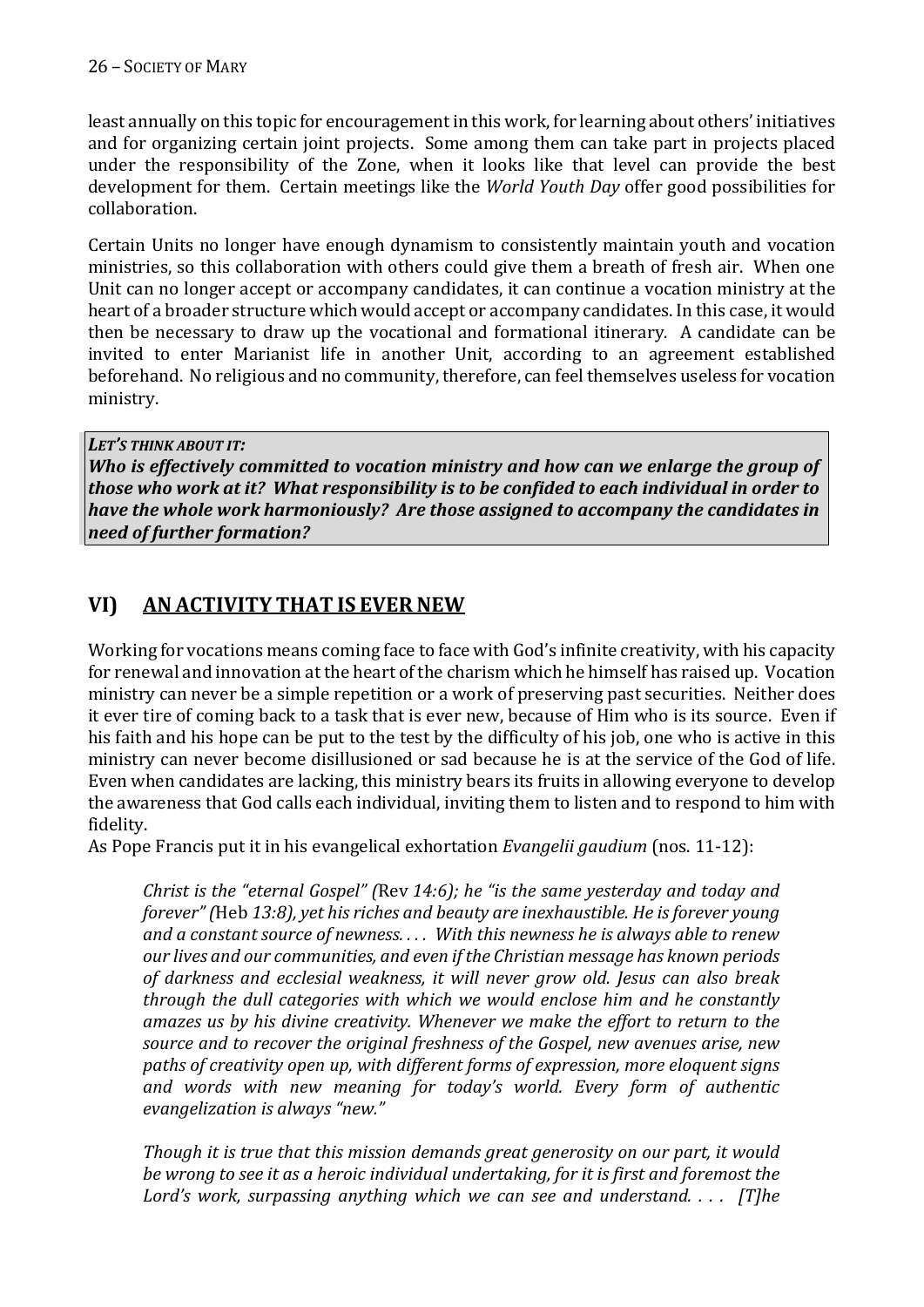*primacy always belongs to God, who has called us to cooperate with him and who leads us on by the power of his Spirit.*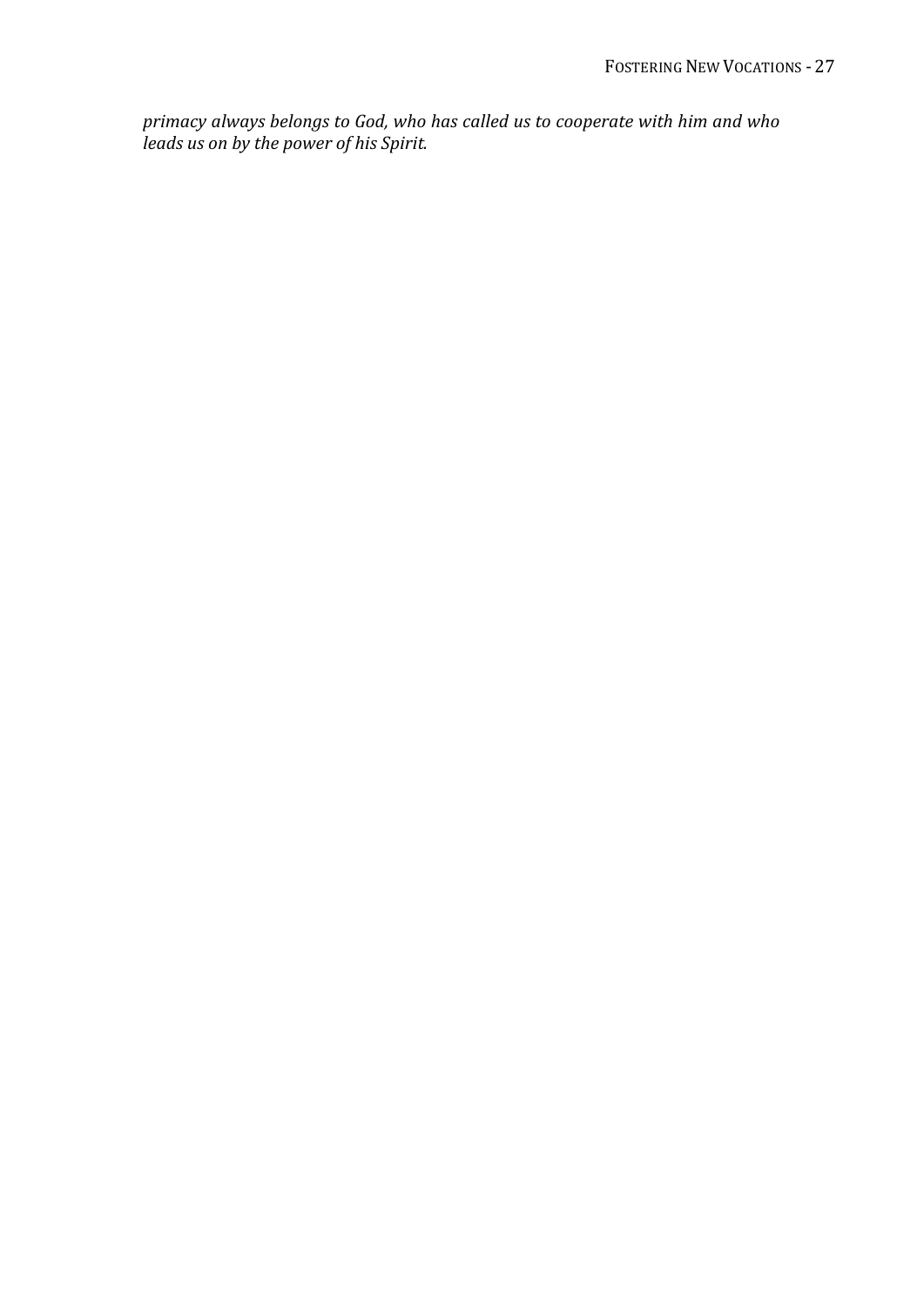## **SUPPLEMENTARY RESOURCES**

## **1. TEXTS OF THE MAGISTERIUM ON VOCATION MINISTRY**

#### **VATICAN COUNCIL II**

*Perfectae Caritatis, Decree on the adaptation and renewal of Religious Life,* 1965. 

24. Priests and Christian educators should make serious efforts to foster religious vocations, thereby increasing the strength of the Church, corresponding to its needs. These candidates should be suitably and carefully chosen. In ordinary preaching, the life of the evangelical counsels and the religious state should be treated more frequently. Parents, too, should nurture and protect religious vocations in their children by instilling Christian virtue in their hearts.

Religious communities have the right to make themselves known in order to foster vocations and seek candidates. In doing this, however, they should observe the norms laid down by the Holy See and the local Ordinary. Religious should remember there is no better way than their own example to commend their institutes and gain candidates for the religious life.

*Lumen Gentium, Dogmatic Constitution on the Church, 1964: 11; 32; 44.* 

11. The family is, so to speak, the domestic church. In it parents should, by their word and example, be the first preachers of the faith to their children; they should encourage them in the vocation which is proper to each of them, fostering with special care vocation to a sacred state.

32. Diversity of vocations and a common call to sanctity. "If therefore in the Church everyone does not proceed by the same path, nevertheless all are called to sanctity and have received an equal privilege of faith through the justice of God. (*cf.* 2 Pet 1:1) And if by the will of Christ some are made teachers, pastors and dispensers of mysteries on behalf of others, yet all share a true equality with regard to the dignity and to the activity common to all the faithful for the building up of the Body of Christ. For the distinction which the Lord made between sacred ministers and the rest of the People of God bears within it a certain union, since pastors and the other faithful are bound to each other by a mutual need. Pastors of the Church, following the example of the Lord, should minister to one another and to the other faithful. These in their turn should enthusiastically lend their joint assistance to their pastors and teachers. Thus in their diversity all bear witness to the wonderful unity in the Body of Christ. This very diversity of graces, ministries and works gathers the children of God into one, because "all these things are the work of one and the same Spirit". (*cf.* 1 *Cor* 12:11)

44. Nature and importance of the religious state in the Church.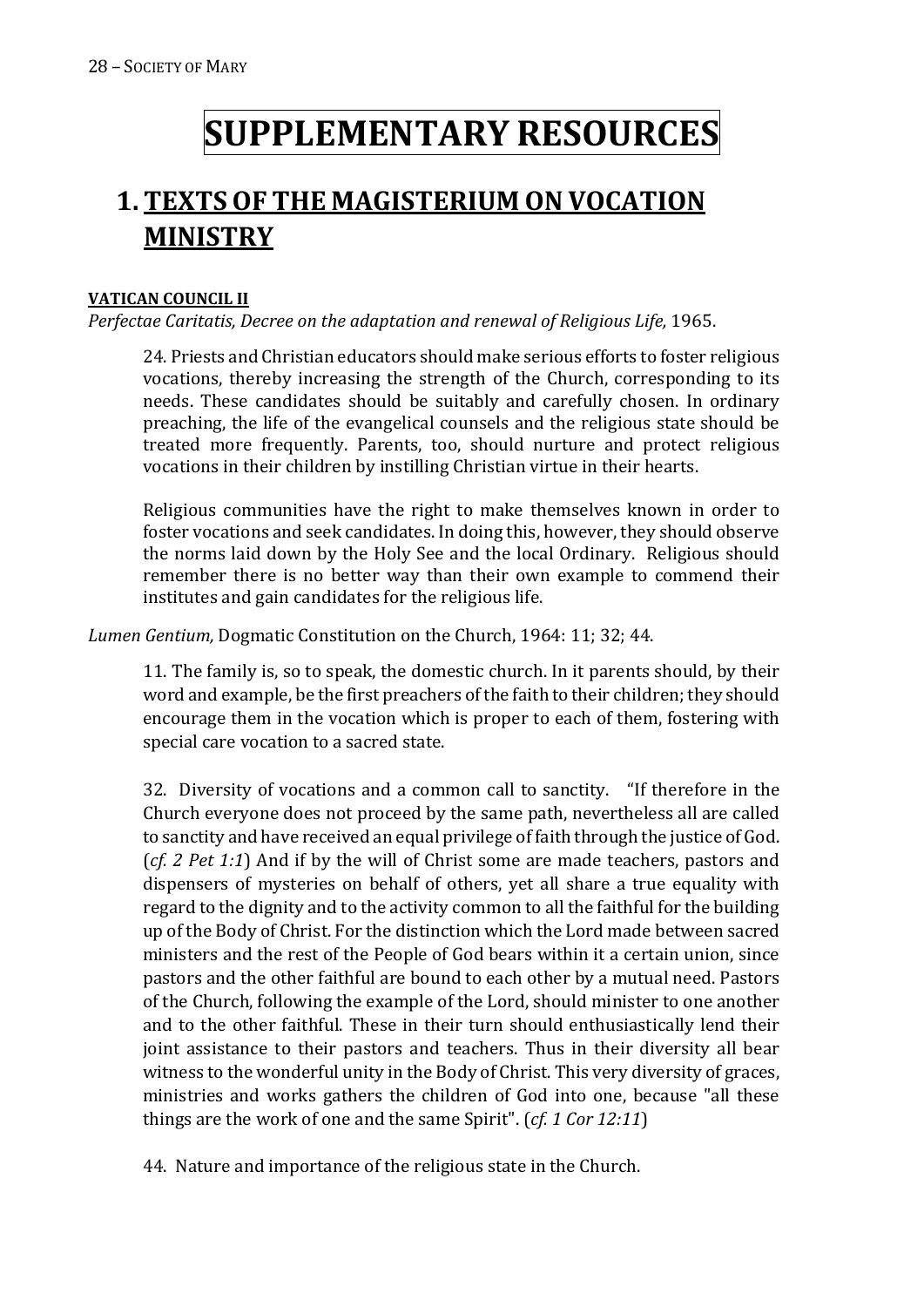## **POPES**

#### **ST. JOHN PAUL II**

- *Vita Consecrata, Post‐Synodal Apostolic Exhortation on the Consecrated Life and its mission in the Church and in the World*, 1996
	- 31: *Relationships between the different states of Christian life*
	- 32: *The special value of the consecrated life*
	- 64: *Fresh efforts in the promotion of vocations*
	- 105-107; 109: A call to pastors, to youth, to families, to consecrated persons.
- General Audience -October 19, 1994: "Prayer Is the Answer to the Vocation Shortage"
- Messages for the World Day of Prayer for Vocations,
	- $\bullet$  2001: "Life as a vocation" (September 14, 2000).
	- 2004: "Prayer for vocations" (November 23, 2003)

#### **POPE FRANCIS**

*Apostolic Letter to all Consecrated people on the occasion of the Year of Consecrated Life*, 2014.

II.1. We can apply to the consecrated life the words of Benedict XVI which I cited in the Apostolic Exhortation *Evangelii Gaudium*: "It is not by proselytizing that the Church grows, but by attraction" (No. 14). The consecrated life will not flourish as a result of brilliant vocation programs, but because the young people we meet find us attractive, because they see us as men and women who are happy! Similarly, the apostolic effectiveness of consecrated life does not depend on the efficiency of its methods. It depends on the eloquence of your lives, lives which radiate the joy and beauty of living the Gospel and following Christ to the full.

*Evangelii Gaudium*, *Apostolic Exhortation on the Proclamation of the Gospel in Today's World*, 2013. 

- 105-106: Youth ministry; make youth the protagonists of evangelization.
- 107: vocations and community fervor; motivations of candidates.
- 109: "Challenges exist to be overcome!"

*Amoris laetitia*, *Post‐Synodal Apostolic Exhortation on love in the family*, 2016. 

- Marriage as vocation (72; 88; 211), in the service of the vocation of the children (85).
- The family, place of transmission of the faith, of learning a missionary attitude  $(287, 289)$ .

289. "Children who grow up in missionary families often become missionaries themselves." 

Messages for the World Day of Prayer for Vocations,

- 2014: Vocations, Witness to the Truth.
- 2015: Exodus, a fundamental experience of vocation.

"At the root of every Christian vocation we find this basic movement, which is part of the experience of faith. Belief means transcending ourselves, leaving behind our comfort and the inflexibility of our ego in order to center our life in Jesus Christ. It means leaving, like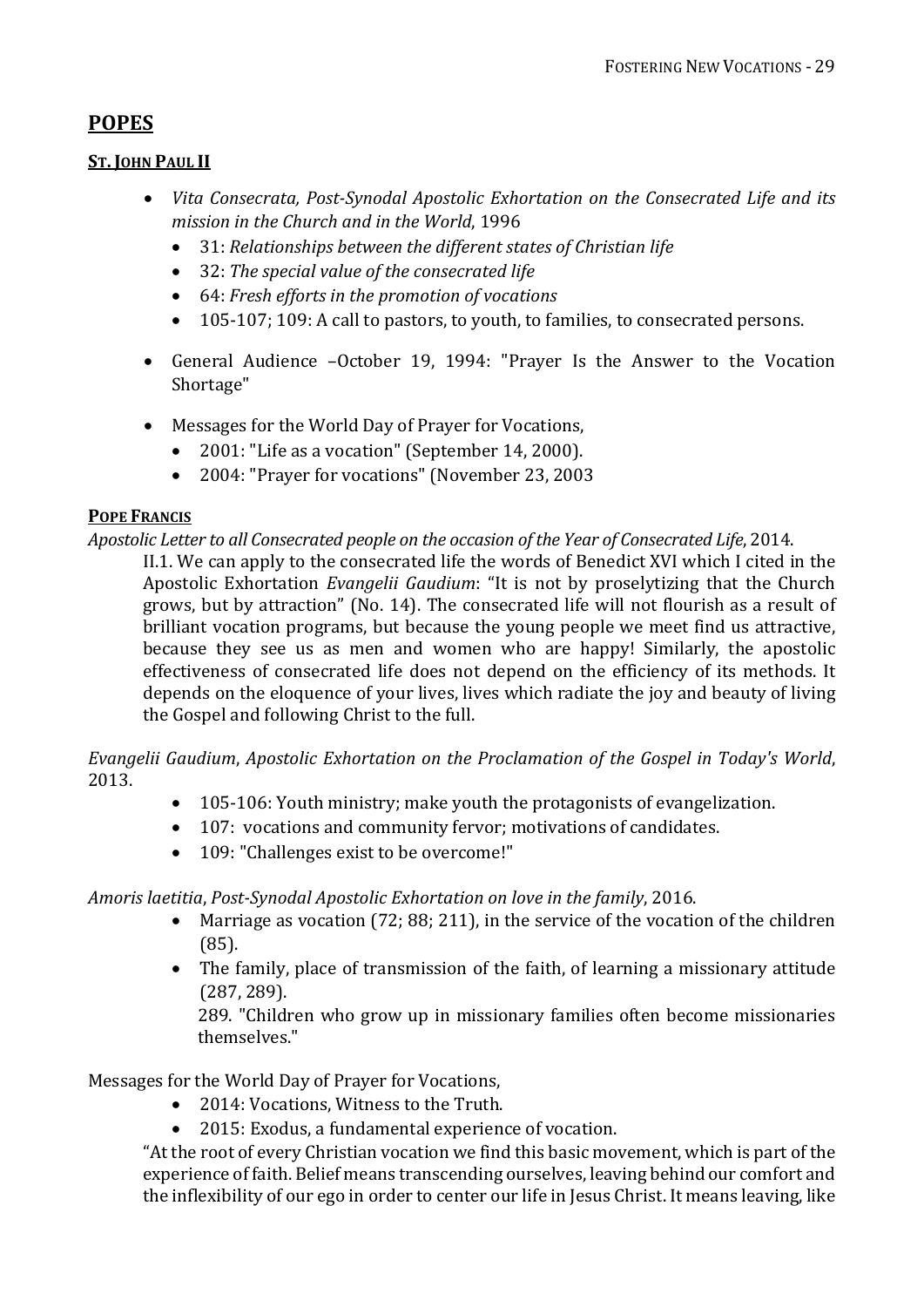Abraham, our native place and going forward with trust, knowing that God will show us the way to a new land.  $(...)$  All of this is profoundly rooted in love. The Christian vocation is first and foremost a call to love, a love which attracts us and draws us out of ourselves, "decentering" us and triggering "an ongoing exodus out of the closed inward-looking self towards its liberation through self-giving, and thus towards authentic self-discovery and indeed the discovery of God" (Deus Caritas Est, 6)."

• 2016: The Church, Mother of Vocations.

To the General Chapter of the Salesians, March 31, 2014:

The vocational dimension here is fundamental. Sometimes a vocation to the consecrated life is confused with a choice of volunteer work, and this distorted view is not good for Institutes. Next year  $-2015$  — which has been dedicated to the consecrated life, will be a favorable occasion to present its beauty to young people. Partial visions should always be avoided so as not to arouse vocational responses that are frail and based on weak motives. Apostolic vocations are ordinarily the result of good youth ministry. Caring for vocations requires specific attention: first prayer, then activities, personalized programs, courage in making the proposal, guidance and family involvement. The vocational geography has changed and is changing, and consequently more demanding formation, guidance and discernment is needed.

#### **Other messages:**

- Mass with the bishops, priests, religious, Rio de Janeiro, July 27, 2013: "Call by God".
- Prayer vigil with the youth of the World Youth Day, Rio de Janeiro, July 27, 2013: "The Lord needs you! Today too, he is calling each of you to follow him in his Church and to be missionaries."
- Meeting with WYD volunteers, July 28, 2013: "God calls you to make definitive choices".
- Dialogue with the religious participating in the Jubilee of the Consecrated Life (dialogue):  $1^{st}$  February 1, 2016 : discernment; hope; prayer.
- Audience to young consecrated persons, September 17, 2015: Dangers of "the culture of the provisional."

#### **CONGREGATION FOR INSTITUTES OF CONSECRATED LIFE AND SOCIETIES OF APOSTOLIC LIFE**

#### *Potissimum institutioni* – *Directives on Formation in Religious Institutes*, 1990.

■ "Young candidates to Religious Life and Vocation Promotion" (86-89).

#### *Congregavit nos in unum Christi amor – Fraternal Life in Community*, 1994.

• 28. (...) Such a testimony of joy is a powerful attraction to religious life, a source of new vocations and an encouragement to perseverance. It is very important to cultivate such joy within a religious community: overwork can destroy it, excessive zeal for certain causes can lead some to forget it, constant self-analysis of one's individual identity and one's own future can cloud it.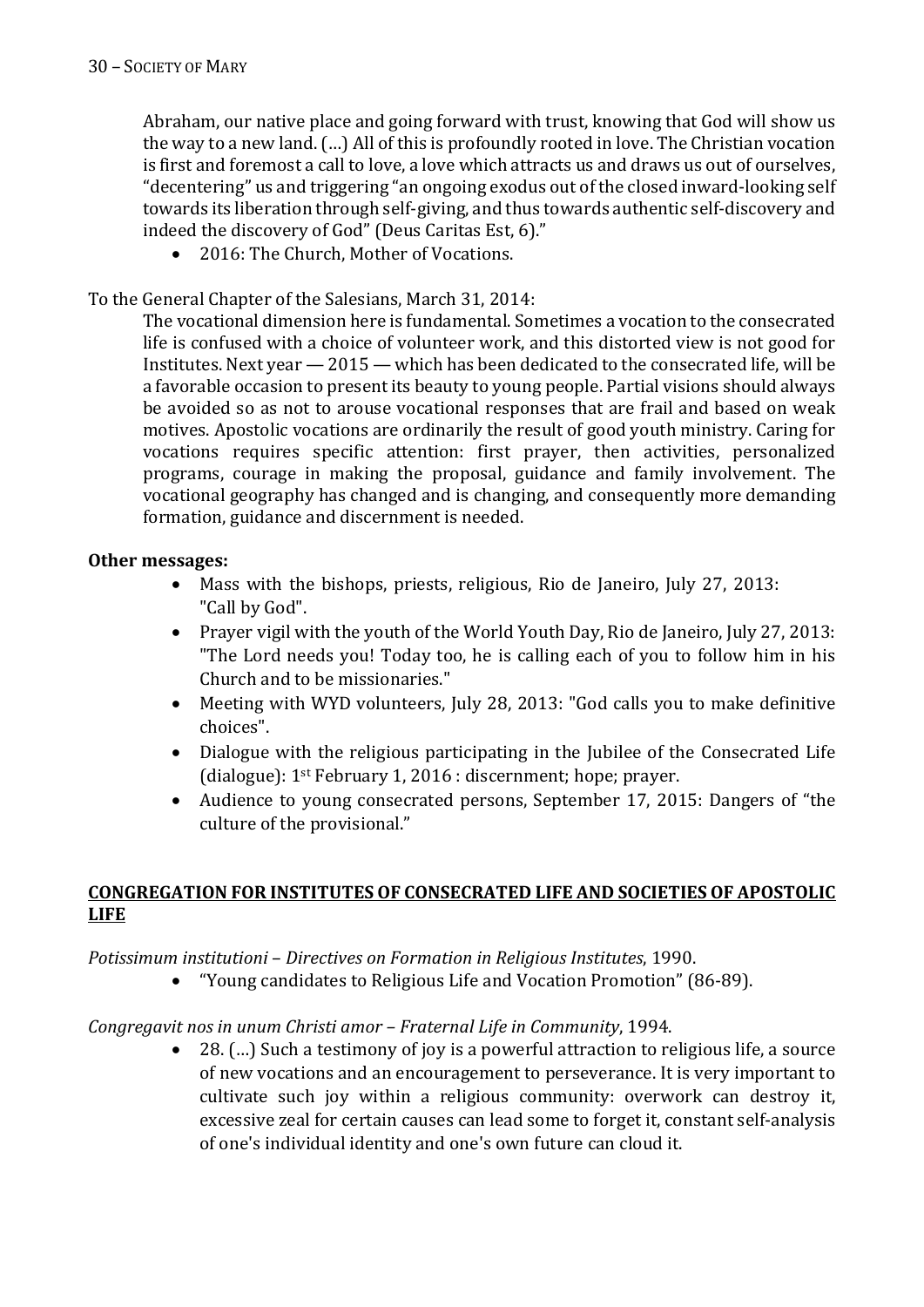PONTIFICAL WORK FOR ECCLESIASTICAL VOCATIONS [CONGREGATIONS FOR CATHOLIC EDUCATION, FOR THE ORIENTAL CHURCHES, FOR INSTITUTES OF CONSECRATED LIFE AND SOCIETIES OF APOSTOLIC LIFE]

*In verbo tuo – New vocations for a new Europe*, Final Document of the Congress on Vocations to the Priesthood and to Consecrated Life in Europe, 1998.<sup>15</sup>

## **2. CURRENT MARIANIST DOCUMENTS**

#### **Rule of Life of the Society of Mary**

In particular, articles:

- 73: preference for works which stimulate religious vocations.
- 5.7: our efforts to perpetuate the charism.
- $\bullet$  5.23: strengthening the Christian life among young Churches.
- 6.7: responsibility of each religious and of each community.
- 6.8: objectives of vocation ministry in each Unit.
- 6.9: necessary components of that ministry.

#### *Guide to Formation in the Society of Mary***, 1997**

In particular:

<u> 1989 - Johann Stein, marwolaethau a bh</u>

- Introduction  $(1-5)$ .
- I. Marianist formation in general (6-55).
- II. Stages of formation 1. First discernment (56-71).

#### **General Chapters**

- 1986, *Vision and Journey*, "VI Vocations to the Society of Mary", nos. 102‐115.
- 1996, *Partners in Hope*, "Vocation Ministry and Formation", nos. 59-67.
- 2001, *Sent by the Spirit*, "IV.1 Vocations and Formation", nos. 38-41.
- 2012, *To Enliven the Fire that Enkindles Other Fires*,
	- o 16.d: "a robust plan for vocation ministry in each Unit".
	- o 22‐a. 1 to 4: Vocation ministry and Mixed Composition.
	- o 31.d: with our older Brothers.

**Fr. David Fleming – Circular #5**, 12 September 1999: *Marianist Religious Vocations Today*. 

#### **International Meeting of Marianists in Charge of Vocations (June 30 – July 6, 1999)**

• "Revive the gift of God in order to share it."

**Marianist Family**: texts on collaboration for vocation ministry.

<sup>&</sup>lt;sup>15</sup>http://www.vatican.va/roman\_curia/congregations/ccscrlife/documents/rc\_con\_ccscrlife\_doc\_06011998\_new ‐vocations\_en.html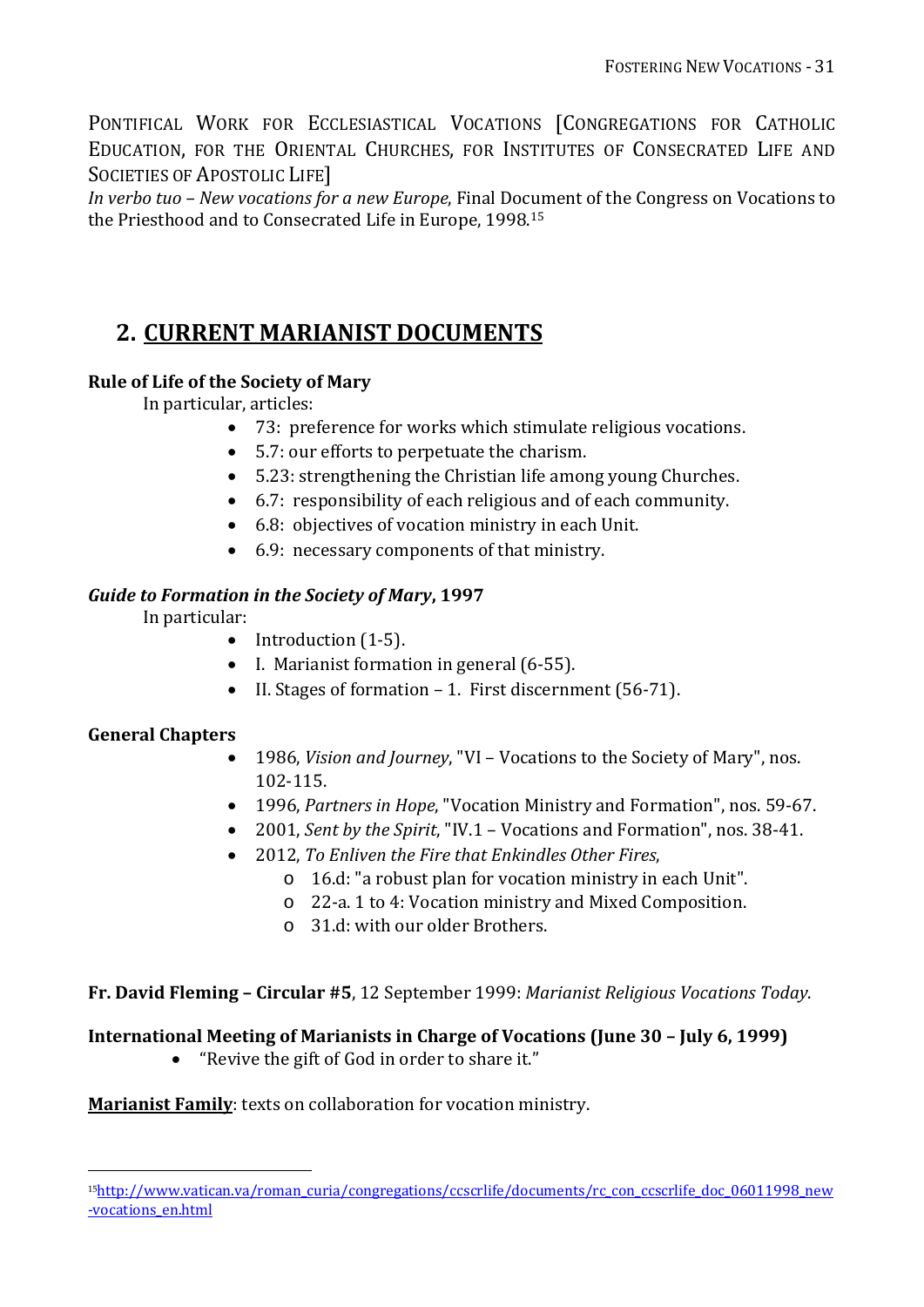## **3. WRITINGS OF FATHER CHAMINADE**

*Our Founder attached great importance to the new members of the Congregation. He offers in his writings a great number of counsels to help in discernment. Here is a synthesis accompanied by some of the most remarkable quotes.*

*The numbers indicate the number of the letter and then, if necessary, the number of the paragraph; in bold***,** *they refer to quotations placed at the end of this synthesis.* 

GENERAL COUNCILS on admission (216). It is important to begin well, with the first members solid and fervent (**1289.3**).

TESTING VOCATIONS:

- By "long tests and follow-ups"  $(728.4)$  and a "rigorous examination"  $(69;$ **76: 1184**), having respect for the planned process (1262.3.5<sup>–</sup>6). That avoids disastrous mistakes (**86**).
- Danger of too rapid admissions (108; 1262.3), but also of an exaggerated waiting period (1255).
- The ideal is to live with the candidates so as to know them well (1224.2).
- Test vocations to the priesthood  $(698)$ .
- Respect the orientation of a vocation, without forcing one into other directions (1232).

#### DISCERNING:

- If there are some major indications of vocations  $(76; 304; 728.3)$ ;
- $\bullet$  If the vocation is really inspired by God (632; 698; **716**; **1049**; **1206**; **1274.11**), by a true faith in Jesus Christ (728.3). A taste for religious life or a personal desire are not sufficient (6989; 871); the interior dispositions, not external appearances, must be examined (728.2);
- Piety and natural qualities don't be content with mediocre virtue 291) supported by faith (757; **1022**).
- The desire to let go of one's own will in order to follow God (728.7&9), to convert in order to live the vows (923);
- Trust in Mary (**923**);
- Apostolic zeal (923).
- Obstacles: worldliness  $(698)$ ; excessive attachment to family  $(728; 1266)$ .
- For a candidate preparing for the priesthood, examine his theology, "not only what he might have learned, but his judgment, his intelligence and his facility for learning" (618).
- The examination of candidates, three examples: the novitiate of Alsace at Ebersmunster (728; S 1194d); Sainte-Anne in Bordeaux (1274); the Third Order of Auch of the Daughters of Mary (1262; 1289).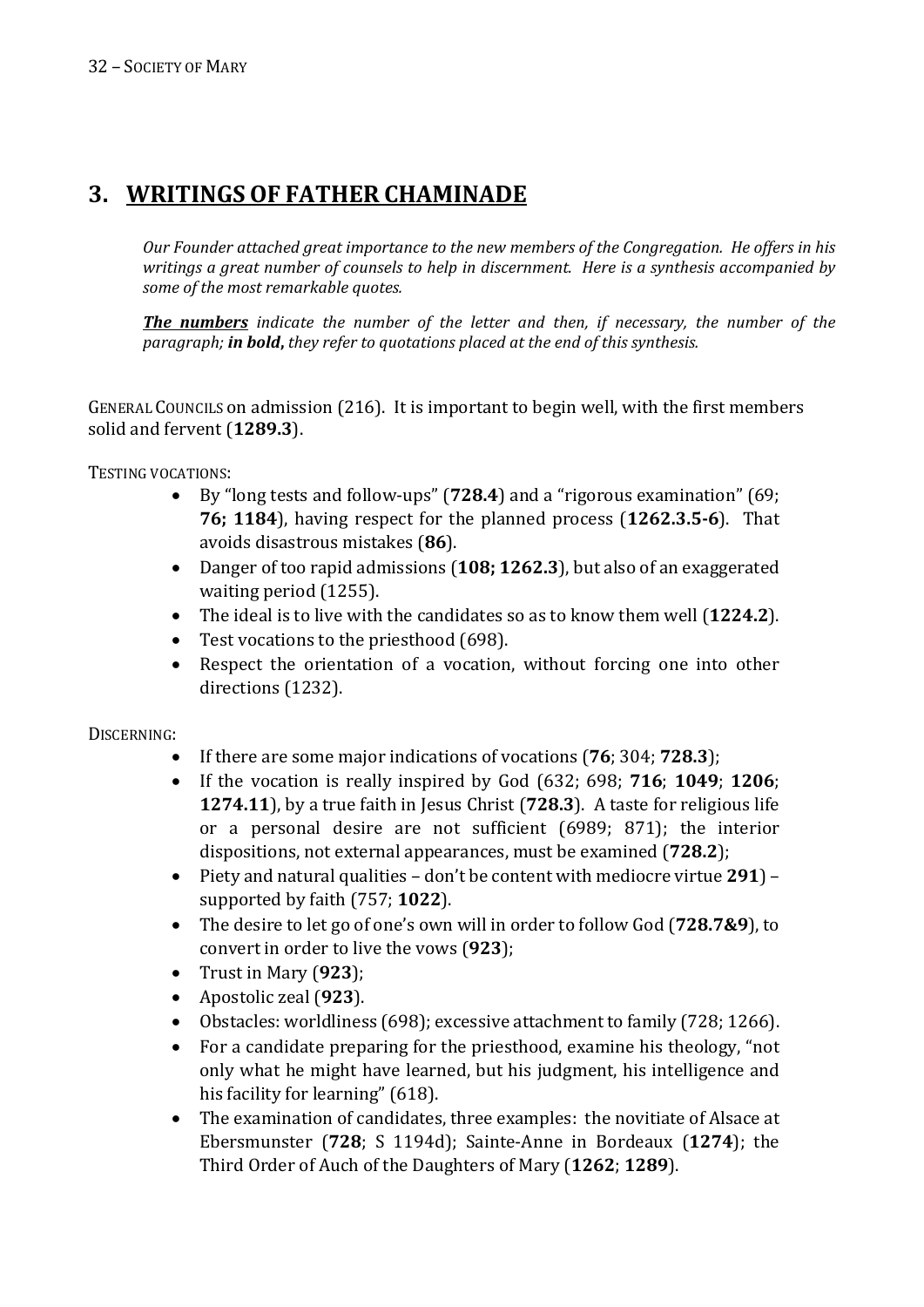PRAYING: 

The harvest is great: PRAY THE LORD OF THE HARVEST to send workers: **1209: 1274.14:** 1275). A new implantation needs vocations from the local area (1224).

THE NUMBER:

- Let it not affect the fervor of the Institute (51).
- Seek solidity more than numbers (87); and the unity of the members among themselves, and with Jesus (1289.7).
- Don't fear to send someone away; with decisiveness (185; 1184), but gently (**216**).
- Welcome good candidates without worrying about the lack of financial means on their part (236; 716; 794; 1274.12-13) or on the part of the Congregation  $(901; 950)$ ; have trust in Providence  $(950)$ .
- The religious and civil authorities can encourage recruitment (399);
- $\bullet$  But also the candidates themselves (445).

HELPING THE CANDIDATES:

- To recognize the signs of a divine call (716);
- To respond actively to God's call (757; 950);
- To overcome weaknesses  $(921)$ , and temptations  $(1005;1188)$ ; thanks to their openness which allows them to discern how to act (728.11; 1028);
- To understand the benefits received by them and by their families through a healthy detachment (1277).
- To motivate them in the service of Christ and Mary (728.4) in the religious life (927; 1190).
- To be always welcoming and loving towards them (962).
- An austere and poor formation encourages perseverance (950).

COUNSELS TO THE CANDIDATES:

- In view of discerning  $(147)$ .
- To decide for the religious life with courage and firmness  $(164; 179)$ .
- In a correct relationship with parents: respect  $(395)$ , and freedom  $(944)$ .
- Let oneself be guided:  $(307; 319)$ ; the Congregation accompanies them (388).
- Struggle against temptations to leave (384); love Mary more (445). Make decisions according to faith and not according to nature (384).

FIDELITY OF THE RELIGIOUS TO THE COMMITMENTS OF THEIR VOCATION:

- Renew one's fervor (1187); the good that the Institute will do depends upon that vigilant attitude – seeking to be "living examples of the Rule" – and upon the union of the members (1289.7). "The faithful soul can accomplish everything" (**1289.6**).
- It is not right to dispense for trivial reasons from commitments made (890).
- Repent of one's infidelities  $(1298)$ . With the departure of certain men, the Lord purifies the SM of its infidelities (796; 1001).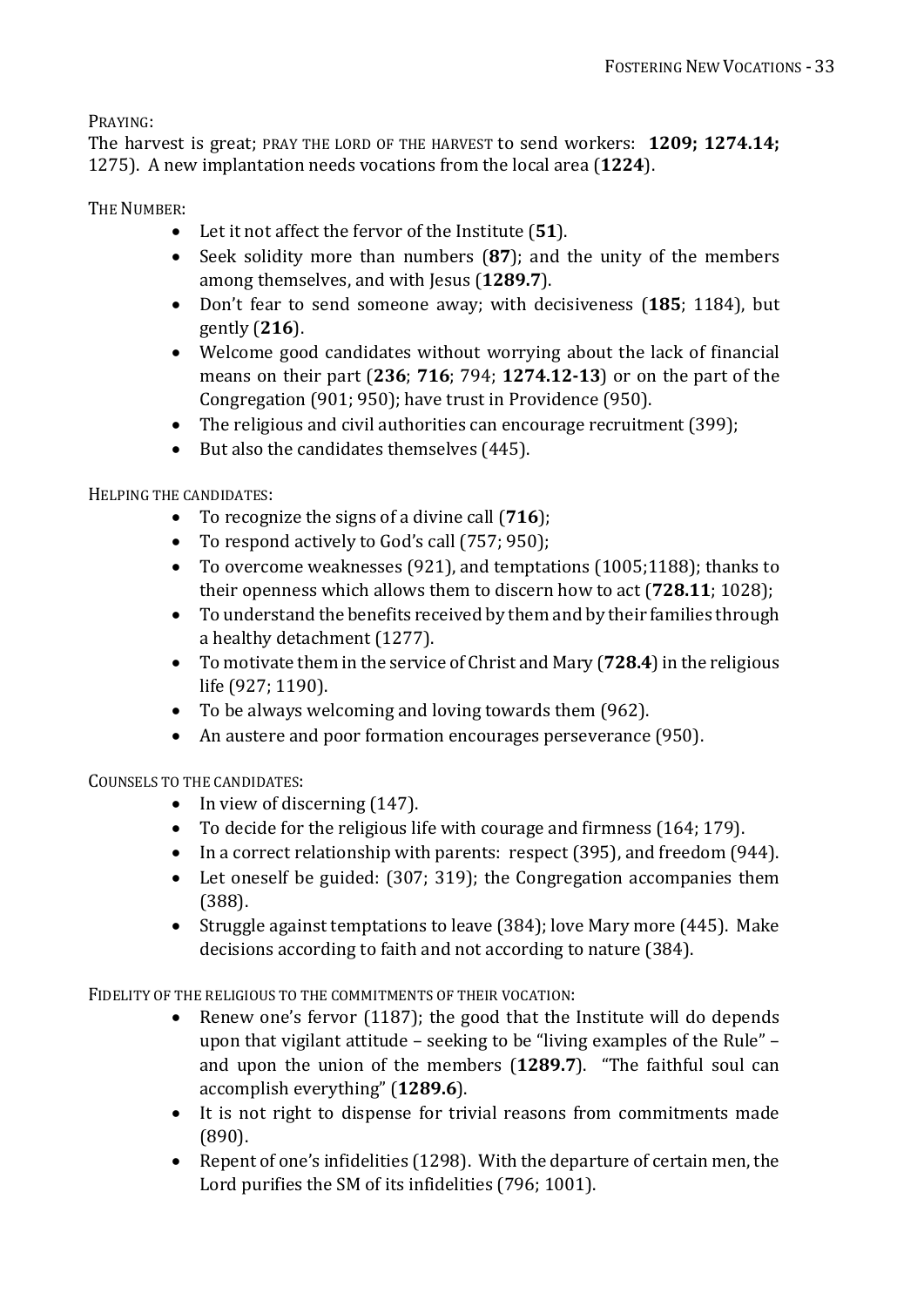## **ANTHOLOGY**

### **LETTERS**

### **51. – August 30, 1814 – To Mlle de Trenquelléon.**

(...) Be faithful, my dear Child, to your calling. Work at increasing the family of Mary, but take care, while swelling its number, not to neglect nourishing the piety of the older members and having them grow in virtue and in fervor.

#### **76. – November 10, 1816 – To Mother de Trenquelléon.**

(...) These should be the only [candidates] to be accepted, and even these only in case they give evident signs of a vocation and have a real aptitude for the education suitable for them.

## **86. – February 26, 1817 – To Mother de Trenquelléon.**

#### *Probation*.

(...) Constancy and a real vocation must be assured on the part of the candidates and their health must be strong enough to meet the requirements of the Rule. (...) The time of probation and its apparent severity will keep the convent from making harmful mistakes and the candidates themselves from believing to be a vocation what at times is nothing more than a masking of their infirmities from the rest of the world.  $(...)$ 

#### **87. – March 6, 1817 – To Mother Teresa, Agen.**

(...) it is less a question of attracting a great number than of admitting only solid vocations.

#### **108. – November 4, 1818 – To Mother de Trenquelléon**

May God be blessed at the departure of Sister Marguerite! On looking over all that happened, including her too hasty admission, you will gain experience. Sister Marguerite could have become a good subject. She showed several indications of a real vocation to the religious state. But she should have been tested a long time, outside of the community and before her admission, etc.

## **185. – December 20, 1821 – To Mother Saint Vincent, Agen.**

 $1$  You are right in fearing to see subjects enter if it will be difficult to dismiss them once it is recognized that they have no vocation, or, which is about the same thing, once it is assured that they are not good material for the Institute. (...) I want firmness in dismissing and quite an amount of facility in granting permission to enter when subjects show good will and otherwise seem to have the required good qualities. (...) The novice mistress speaks from her too good heart rather than from her judgment.

 $2$  (...) Now, why keep such sick ones? Your convent is not a hospital for incurables. In case we have been mistaken or deceived, as in the present case, let us take the measures dictated by charity and prudence before any dismissal. That is all right, but we must also seriously take care to get rid of such subjects. ...

## **216. – November 12, 1822 – To Mother de Trenquelléon.**

Concerning Sister Presentation,  $(\ldots)$  she ought to ask to withdraw. There are to be no reproaches, no grumbling, no punishing, except when subjects are to be kept. But once it has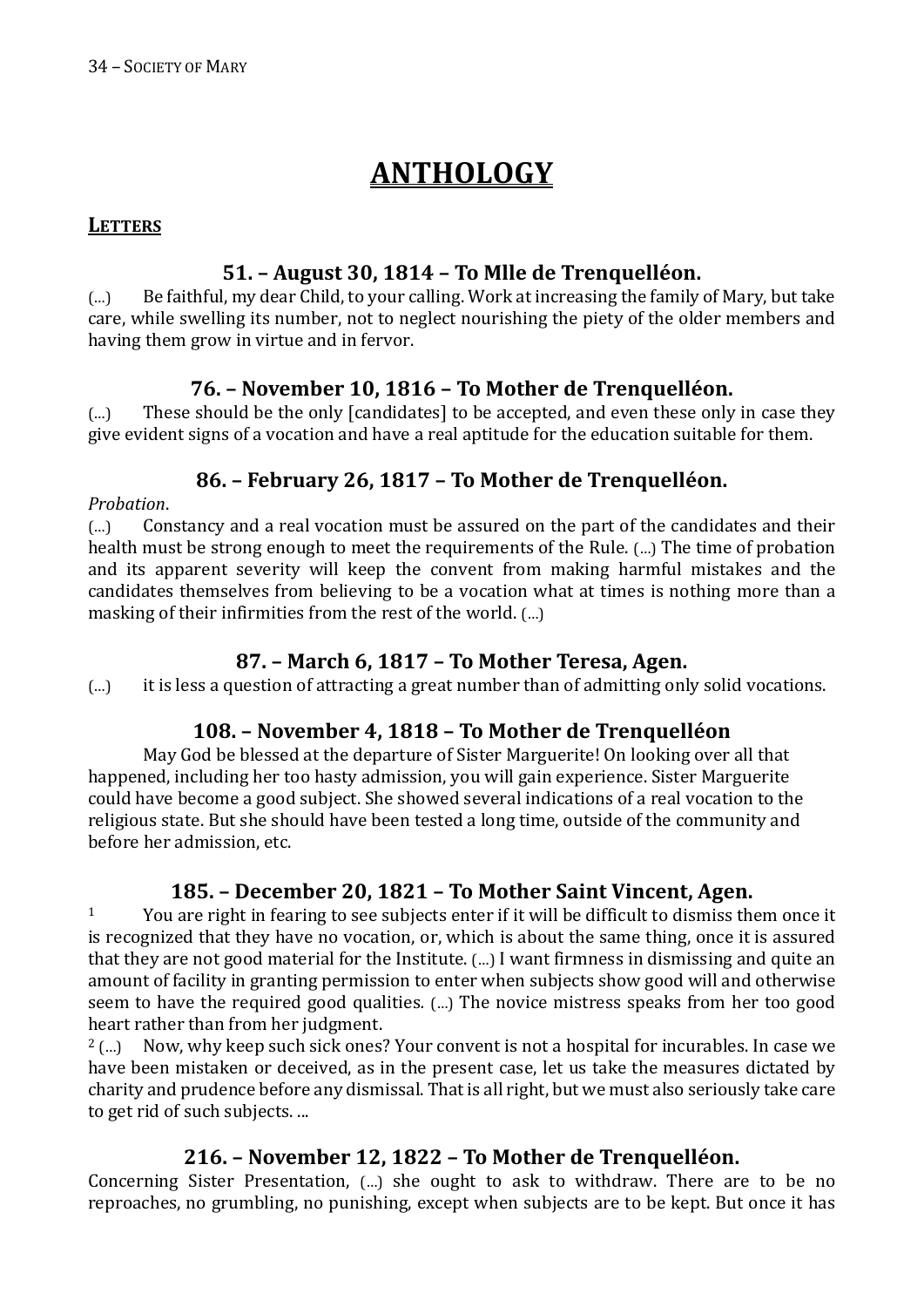been decided that someone is to be sent away, only mildness, persuasion, and honesty are to be used.

## **236. – May 21, 1823 – To Br. David Monier.**

[Trust in Providence], I refuse no subject who presents himself, however poor he may be, if he happens to have appreciable signs of a vocation, etc., etc.

### **291. – March 21, 1824 – To Mother Louise de Gonzague, Novice Mistress, Agen.**

 $(\ldots)$  It is the excellence of their piety and their more than ordinary natural qualities which must be for us the signs of their vocation, but it is evident that with such indications they would not remain postulants for any length of time. If we content ourselves with mediocre virtue, these girls will always be a problem, always capricious, with little strength to repress the sallies of their nature that have never been subdued by education, etc.

## **698. – August 11, 1833 – To Fr. Chevaux.**

If Brother Le Boulanger is still at St. Remy when this letter comes, tell him that he is taking a bad approach to knowing his state of life. It is not a matter of his likes or tastes that is the sign or mark of a vocation. He must rise higher. Let him meditate seriously on the great truths of religion, and, in the light of these truths, let him see which state will best assure his salvation. Let him also examine the state he would wish to have embraced, and in which he would have wanted to live, when the hour of death arrives, or when he will have to appear before the dreadful tribunal of the sovereign Judge, etc.

## **716. – December 4, 1833 – Circular to the entire Society.**

It is not proper for us to receive any subjects who are not sent by the Lord of this harvest. It is for this reason that I shall soon send instructions to all the Heads of our establishments, so that they may the more easily distinguish the signs of a divine vocation. But you, my dear children, should redouble your zeal for the maintenance and increase of the work which the Lord has inspired in us and to which we have entirely devoted ourselves. You will be able to find, among your numerous pupils, very good subjects whom God would call. but who, like Samuel, do not vet know the voice of the Lord. The Society is still too handicapped to receive them gratuitously as postulants or novices. Nevertheless, if you would find someone who would make up by extraordinary qualities for what they lack in economic terms, we would accept them, confiding ourselves to Divine Providence.

## **728. – March 11, 1834 – To Fr. Chevaux.**

*[A fundamental text about Father Chaminade's ideas on discernment of vocations, the postulate and the novitiate. In the first part ("Opinions") there is a long development on the novitiate which is practically entirely omitted here; of the second part, "Notes on the* Novitiate," only the first of the 14 points has been kept. This text can also be found in Marianist Direction II*, 37‐63. It was also taken up again in great part in the Constitutions of 1839, beginning with article 307:* cf*.* The Chaminade Legacy VII.28*.]* 

## **Advice to a Master of Novices**

 $1$  (...) If you have sometimes entered into the heart of our tender Mother, you have found there no other interests than those of the Sacred Heart of Jesus Christ, her adorable Son, her firstborn, our elder Brother. The fact is, that the ardent love which Mary has for us is all relative to our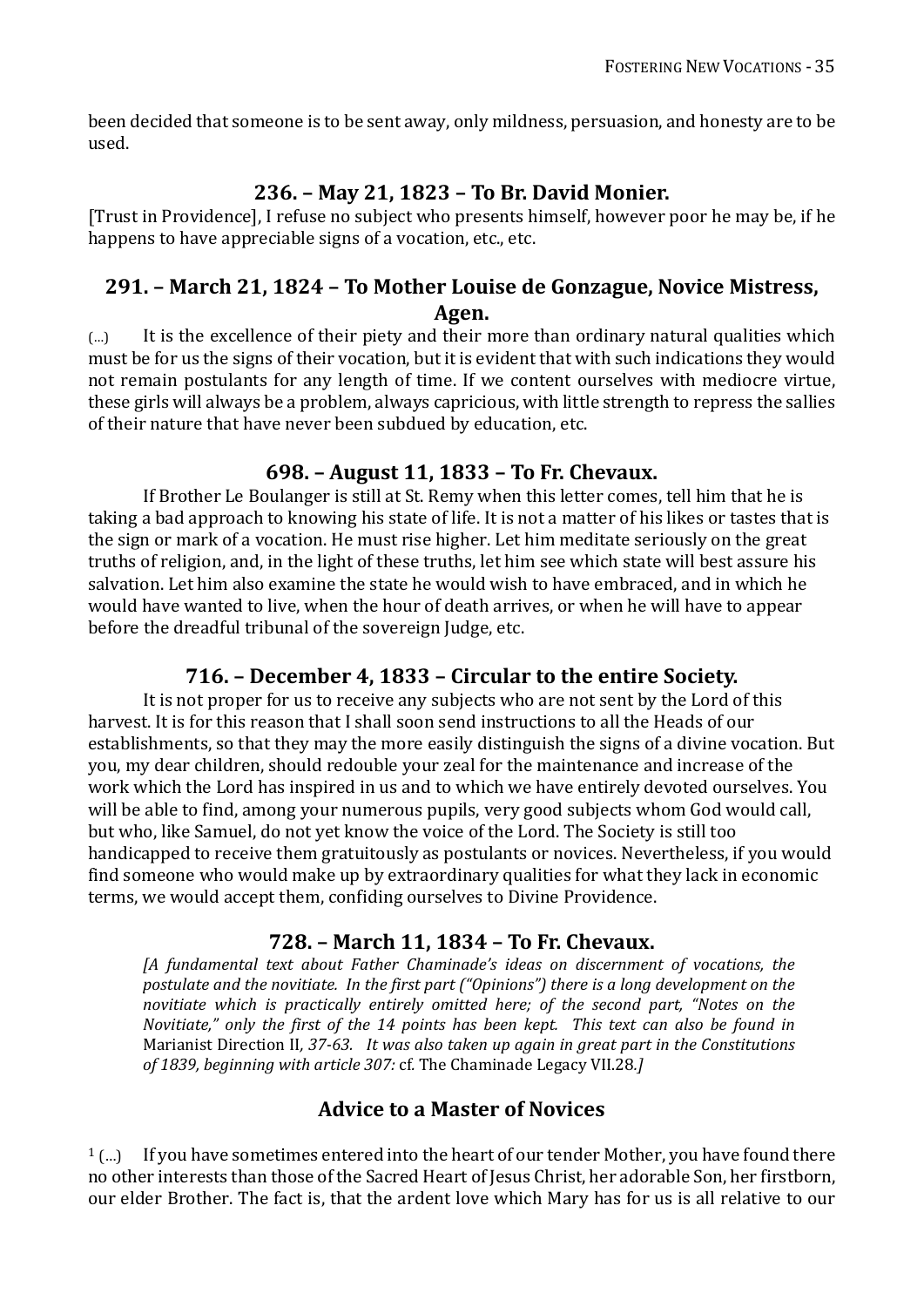conformity with this her firstborn. Her ambition—if it is permissible to make use of this term with regard to the most holy among all creatures—is that all the children which her charity has engendered after him be so united to him that with him they all form but one Son, one same Jesus Christ. 

<sup>2</sup> Animated with these sentiments, it will be very easy for you to know whom you are to admit, among those who present themselves to enter the Society. I beg of you, never to admit anyone in whom you do not recognize any sign of a divine yocation, any of the operations of the Holy Spirit. It is true that sometimes by a secret order of the mercy of God, several have first come to us with altogether human motives. We shall be happy when we know how to penetrate this secret of Providence and to make it known to others. But, in general, when the subjects present themselves to enter the Society, first raise your heart to God and lift it entirely to the Spirit of Jesus Christ and as another Samuel look at them and examine them, not only regarding exterior appearances, but much more particularly concerning interior dispositions: *Deus cor intuetur*. 16

<sup>3</sup> Yes, it is upon the heart that you must cast your eyes. If you do not see any operation of the Holy Spirit, by that very fact neither will you see any sign of vocation. Just as all the duties of religious life may be reduced to two: separation from the world and union with Jesus Christ, so are you to recognize in those who present themselves sentiments relative to these duties, such as, for example, fear and horror of the world, view of the incompatibility of the spirit of the world with the spirit of Christianity, the falsity of these maxims, etc. For those who might have participated less in the corruption of the world and who have not adopted its maxims, if their piety appears to be inspired by a real faith in Jesus Christ, if they manifest some devotion to the Blessed Virgin, you should see what part faith has in these sentiments. These signs may be more or less characteristic. In case of doubt, the subjects are to be received as postulants, if they have the other qualities required for admission.

<sup>4</sup> The postulate may be more or less long, but, in general, it is not to be longer than the time required to determine the signs of vocation. With some you will concentrate more on the imminent dangers of the world, where a devastating plague reigns and the need to determine what proceeds from the world and what from a Christian spirit. With others you can often speak of the grandeur and the kindness of Jesus Christ and of his holy Mother, of the happiness of being called to their service, to procure their glory, etc.

<sup>5</sup> When you believe that the signs of their vocation are sufficiently developed, when you have the moral assurance that they will persevere, draw up an account of all the motives that would lead you to recommend the admission of the subjects, as also of the fears you may still have, and send it to the Superior General.

 $6$  Up to now, we have spoken only of novices, properly so called.

<sup>7</sup> Upon entering into the usual tests, the novice is to bring a sincere desire to live in a total stripping of his mind and will. This is as a first step toward religious perfection, the total renunciation of oneself, not to want to judge again of anything according to one's own mind nor to want anything solely by personal choice. This is a maxim that easily convinces by its truth. Without this renunciation, in fact, the Spirit of God doesn't have prompt entrance. He wishes to occupy the souls of those he calls to his service, to fill their mind with his light, to supply what they lack and all that is unable to lead them. God takes his place within us only after an entire surrender of ourselves.

 $8$  From this I shall draw two practical consequences:

<u> 1989 - Johann Barn, mars ar breithinn ar chuid ann an t-</u>

 $9$  First, in view of this maxim, during the novitiate all disposal of themselves is taken from the young men; and they are gradually accustomed to place themselves in the hands of God alone, as unable to live or to do anything but by his good pleasure.  $(...)$ 

<sup>16</sup> Allusion to the choice of David by Samuel, such as it is reported in 1Sm:16.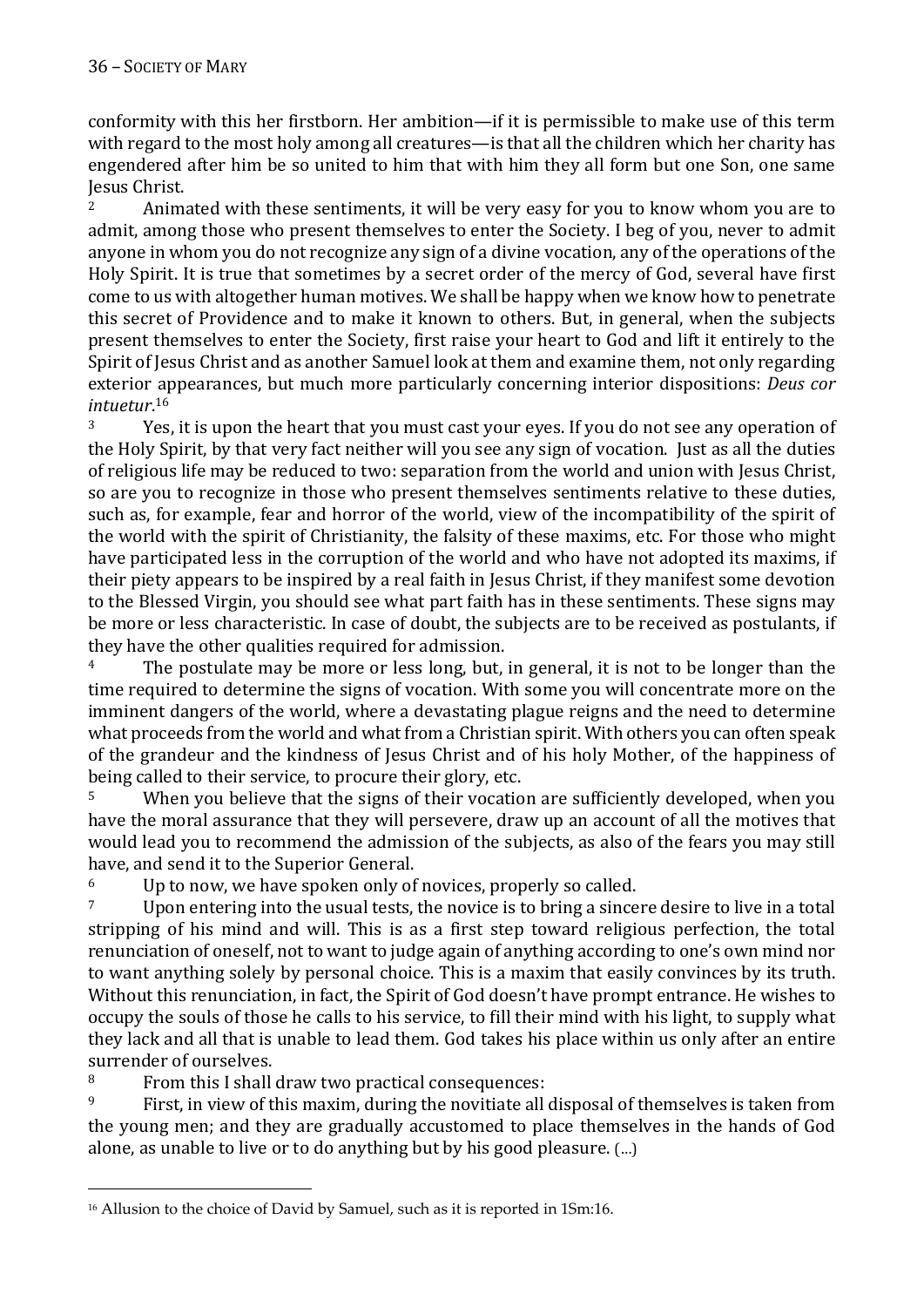<sup>10</sup> Second—In regard to studies, spiritual reading, the exercises and practices of piety, the novices must be very distrustful of their self-love, of their curiosity and of their self-will. (...)

<sup>11</sup> "However enlightened and however elevated we may be," said Father Olier, "we must always expose our sentiments and submit them to the one who holds the place of God for us on earth. Such was the fidelity even of Jesus Christ, who submitted the lights and the movements of the Holy Spirit in himself to the direction of the most holy Virgin and St. Joseph, in whom God his Father resided, to have them approve the interior sentiments which he communicated to them. After Jesus Christ has given to his entire Church such an example of submission, who will be the man presumptive enough to dispense from submitting his judgment and his will to the wisdom and authority of his superiors!"<sup>17</sup>

#### **Notes on the Novitiate**

 $12 \t11$ . The first months after the arrival of the novices should be particularly used to develop in them a spirit of penance, a purification of the heart, meditation suitable to their capacity and to general or extraordinary confessions.

#### **757. – September 3, 1834 – To Fr. Leo Meyer.**

What you tell me about your young brother Benedict pleases me very much. Try hard to give him the foundation of a practical faith. I always greatly fear for a piety which, so to say, is only superficial and which has not for basis the pure motives of faith.

#### **810. – December 12, 1835 – To Fr. Leo Meyer.**

Be very careful not to introduce into the Novitiate any subject whose sentiments you are not sure of, for it is much better, if difficulties do exist, that they be resolved in the Postulate rather than in the Novitiate.

#### **923. – date uncertain – To a novice in Courtefontaine.**

I would have been very glad to know the more positive signs which have led to your admission to the Novitiate of the Society of Mary. I call more positive signs the desire to do penance, which is the ordinary fruit of an entire conversion; the desire to enter into the narrow way of the evangelical counsels, that is to say, to practice poverty, chastity, and obedience; and whether the Society of Mary is the kind of religious state to which you are called. I would have been very glad to see in you some signs of a true confidence in Mary, the Mother of Jesus and ours, and finally, some signs of a compassionate charity towards those who are still engaged in the way of the world, in order to withdraw them from it, and to preserve from it those who are not yet its slaves. This last sentiment is one of the principal signs of the vocation to the ecclesiastical state.

## **1022. – January 13, 1838 – To Fr. Leo Meyer, Courtefontaine.**

Remain devoted to the novitiate! I hope to be able before the end of winter to hand over to you a fixed plan of spiritual direction. The basis of the plan is always the same: to form men who can be called men of faith, and by faith, come to a total abnegation of self. (...)

<u> 1989 - Johann Barn, mars ar breithinn ar chuid ann an t-</u>

<sup>17</sup> (…) This passage and the one following are drawn from the *Maxims Concerning the Seminaries*. (*Complete Work of Father Olier*, Migne, pp. 1142 and 1144).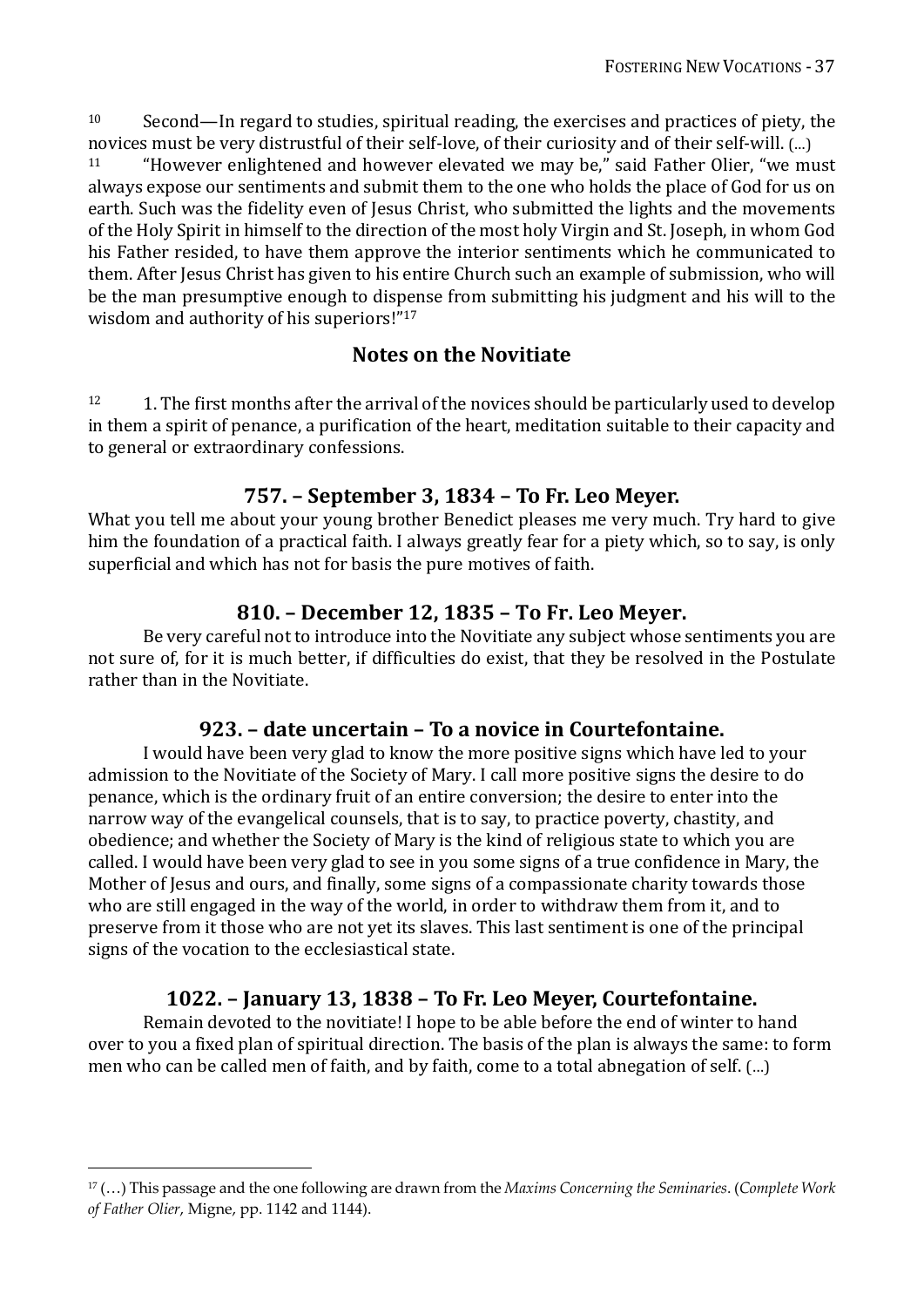## **1049. – May 26, 1838 – To Fr. Bardenet.**

(...) I desire to have Father Perrodin only because I believe that I have found him possessed of a real vocation. I want no subjects other than those whom God wishes to send.

### **1098 – December 3, 1838 – To Mother Saint‐Vincent**

(...) Superiors must look upon themselves only as ministers of the Lord in regard to personnel, and His stewards in regard to matériel. (...)

The education of the postulants and novices is a very delicate affair. The making of a good religious Sister calls for a novicemistress who is completely dependent upon the operations of the Spirit of the Lord in her soul. The art of forming religious Sisters is an art altogether divine. Nevertheless, we must not be disconcerted, my dear child, by the experience of our miseries and incapacity. Let us always tend to the pure love of God and to the profound contempt of ourselves, and the Holy Spirit will enable us to work wonders.

It is a blessing of God, my dear child, that so many postulants are presenting themselves, provided they are of the right kind. However good they may seem to be, their formation will demand much work. Although they may have no fortune, you are not to worry about them as soon as it is clear and evident that God has sent them to you. Anyhow, and as much as possible, do not employ them before they are sufficiently formed, otherwise you have only half-religious and the Institute would degenerate very quickly. (...)

## **1184. – November 13, 1839 – To Fr. Chevaux.**

(...) Study all your men well in their character, their habits, their natural tendencies, their religious vocation.

## **1206. – May 26, 1840 – To Fr. Perrodin.**

It is, doubtless, you, my respected son, who attracted to the ceremony the two young priests, twin brothers [the Perillat brothers]. Mother Hyacinth thinks that they would willingly enter the Society of Mary, but that they would have many obstacles to overcome. It is up to you, my dear son, to look into the matter and see if they have a real vocation. However great the obstacles may be, if God is really calling them he will remove them sooner or later.

## **1209. – June 26, 1840 – To Fr. Perrodin**

All that I have learned and all that you yourself tell me of the brothers Périllat, makes me thank God for having inspired them with the desire to enter the Society of Mary. But, my respectable son, you must not stop there, you must join me to say together the prayer which our Lord prescribed for His Apostles: *Rogate ergo Dominum messis ut mittat operarios in messem suam!* The good Lord is showing us an abundant harvest; we are altogether insufficient to gather it all in; and so, let us try to recruit good workmen, such as we can take for granted God wants to attach to his service, be it as priests or as laymen. (...)

## **1224. – October 17, 1840 – To Bro. Enderlin, Fribourg.**

 $1_{(-1)}$  If establishments of the Society are desired, subjects from the country must be supplied. Now, how will they be trained if they are not first tried to verify their vocation, but then exposed to useless and vexing traveling expenses?

 $2$  (...) but what is still more annoying, is to have postulants to be examined without means of receiving them into the Community to follow them at closer range and to get to know them better. What do you expect me to say in regard to the three of whom you speak? To send them to Ebersmunster without having tested them sufficiently is imprudent, and on the other hand, it is hard to test them without having them under one's hand and eyes. . . . In the meantime, look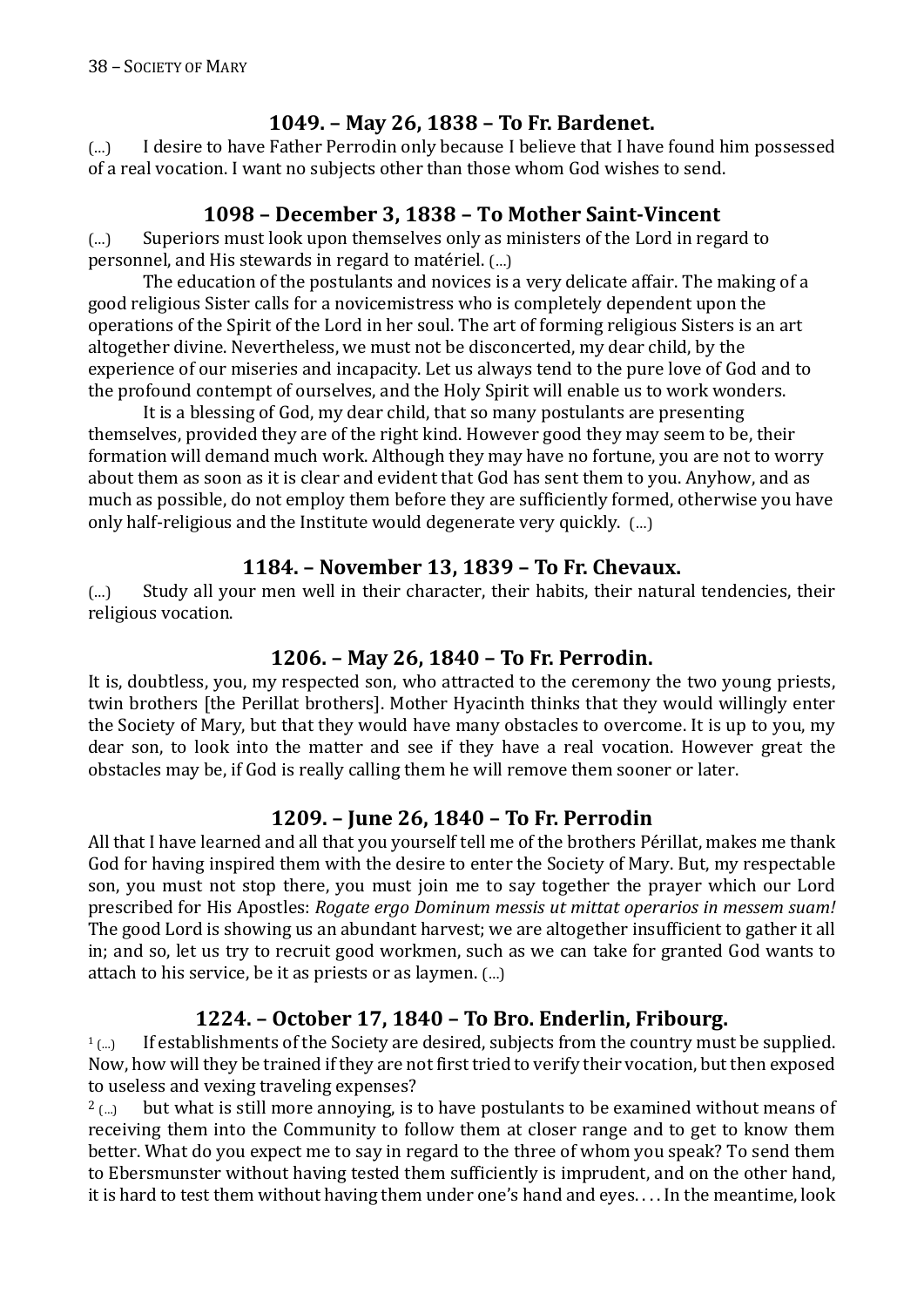into the matter yourself, my dear son, and do the best you can. Examine the situation according to our Constitutions and in concert with the Reverend Pastor  $(...)$ .

## **1262. – December 10, 1841 – To Mother Saint Vincent**

My dear child,

 $1_{(m)}$  Mother Léocadia submits two difficulties to you which, although distinct, really form but one, because at bottom they derive from the same source. Let us try to remove their cause and we shall no longer have reason to fear their bad effects.

<sup>2</sup> In the first place, Mother Léocadia places before you the limited ability of the subjects employed in the House of Help, the complaints made by the Commission concerning this matter, and the very meager resources which the Novitiate is actually offering to do justice to these complaints which are evidently well founded.

<sup>3</sup> It seems to me, my dear child, that this evil which is only too real, comes 1. from the nonobservance of our holy Rules as regards the admission of subjects; 2. from the imprudence with which consent was given for the too rapid formation of the little establishments asked for. If, on the one hand, you showed vourself too easy about admission, and if, on the other, in subscribing too soon to the numerous requests that have been made, you put yourself to the point of exhaustion in the case of employing all the available good subjects, without bothering too much about how they would be advantageously replaced in the House of Help, for example, you must have questioned the cause of the drawbacks that are being pointed out to you today.

Now I see only one remedy for this evil, and this remedy will be effective, although slow. It must be forbidden to form any new establishment before having sufficiently provided for those already existing, by replacing in proportion as they are needed, those who do not offer all the desirable qualities with the good subjects which Providence will send. It is thus that, little by little, the House of Help will be repeopled with more suitable subjects. It is up to you and to Mother Léocadia to see to it that this is done.

<sup>5</sup> Furthermore, it is necessary that the rules that control the admission of subjects be very exactly observed. Here is the order traced by the Constitutions. The subjects whom the august Mary calls into her privileged family are first examined by the Superioress of the Novitiate according to the prescribed method. If the result of the examination is favorable, the subject is presented to the Council, presided over by the local Superior. In the contrary case, she is not presented. The subject is definitely admitted only when, on the verbal examination drawn up by the Mistress of Novices, the Council, presided over by the local Superior, has pronounced on the fact of the aptitude of the religious vocation.

 $6$  (...) these subjects may not be presented to the Council by any other except by the Mistress of Novices, and after the previous examination of which she had to draw up a report. In following another method, it could happen that the subjects admitted do not always have the aptitude and the qualifications desired. I then engage you, my dear child, to inform Mother Léocadia exactly about the steps to be followed in the admission of the subjects, and I have no difficulty in answering that, henceforth, if she is faithful to it, there will be no further reason to sigh over the limited aptitude of the subjects admitted.  $(\ldots)$ 

<sup>7</sup> Finally, what does His Excellency ask [the archbishop of d'Auch]? It is that the religious vocations be well verified, so that unsuited or even dangerous subjects not be admitted into the communities. This solicitude must justly preoccupy the bishops. Now, His Excellency finds all the desirable guarantees, first, in the exact observance of the rules regarding admission to the holy profession, and then in the decision of the Council presided over by the local Superior. (...)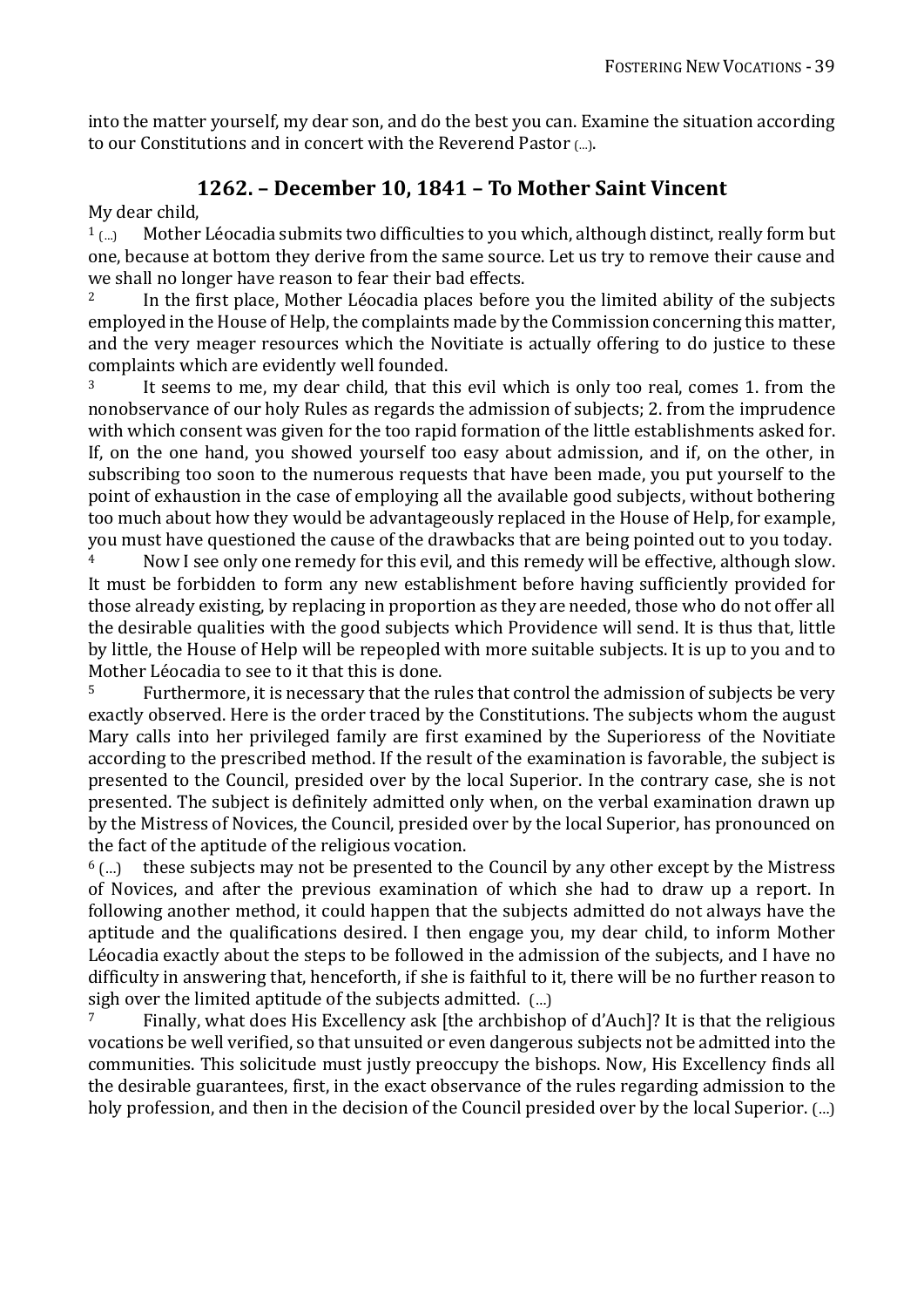## **1274. – September 4, 1843 – To Msgr Donnet, Archbishop of Bordeaux.**

*[Fr. Chaminade presents the conditions for admission to the Sainte Anne Novitiate in Chemin Saint‐Genèsin Bordeaux. Intended to form future teaching brothers, that novitiate combined both secular and religious training, as distinct from a modern novitiate.]*

Your Excellency,

 $1 \tI$  come to place at your feet the few notes which you have had the kindness to ask of me concerning the novitiate that we have started under your auspices, (...) on the Chemin de Saint-Genès,  $N^{\circ}$  62. (...)

 $2\,$  The Society of Mary is vowed especially to the work of primary instruction.

<sup>3</sup> It has central Houses in which it trains teaching Brothers. It had one in Bordeaux on the Chemin du Tondu,<sup>18</sup> but the Revolution of July forced us to suppress it. Thanks to your cares, and I dare say it, to your pressing solicitations, we have retaken it, on the Chemin Saint Genès,  $N^{\circ}$ . 62, in a place Your Excellency knows under the name of Sainte Anne.

 $4$  Our purpose is then to train, at the same time, in secular knowledge, and above all in the religious virtues, the young men whom Providence will send us, and who will join to a pronounced vocation the sincere will to follow it.

 $5$  The novitiate lasts two vears, devoted, as I have said, in part to study and in part to prayer. 

 $6$  The subjects, once they are sufficiently formed, present themselves before the ordinary examining Commissions to obtain the various certificates desired and needed, and are then sent three and three to the Communes, doubtless to teach human letters, but mainly to teach the faith and the Christian virtues.

 $7$  (...) Our living conditions are as modest as possible. Faithful to the maxim of the great Apostle, provided we have the means of livelihood and wherewith to be covered according to our holy Rules, we are content.

<sup>8</sup> Doubtless, you desire to know the general conditions under which we admit subjects to the novitiate.

It is necessary: 1. That they be apt for the work of teaching, and that they be at least fifteen years old, and never more than twenty-five, unless in case of a dispensation;

 $10$  2. That they already know the first elements of reading, writing, grammar, and arithmetic; 

 $11$  3. Especially that they really have a religious vocation and that they have led a good moral life;

<sup>12</sup> 4. That they have sufficient clothing and can pay the novitiate for board and maintenance, but only for two years. The minimum price is two hundred francs per year.

<sup>13</sup> We grant a dispensation only when the subjects compensate for the lack of money, by more than ordinary physical and moral qualities.

<sup>14</sup> There you have, Your Excellency, the conditions for admission to the novitiate. The work undertaken is surely in the most direct interests of the diocese and of religion. Our one great ambition is to do good to youth, for that is our great and good fortune here below. We are being called upon from all sides; we can say with the divine Master that the harvest is truly great, but that the laborers are few in number. May Your Excellency bless us and procure some for us, for then you will have a new claim on our love and on our respectful gratitude!

<sup>15</sup> I have the honor of being, with a profound respect and boundless veneration, of Your Excellency, the very humble servant.

<u> 1989 - Johann Barn, mars ar breithinn ar chuid ann an t-</u>

<sup>18</sup> Saint Laurent.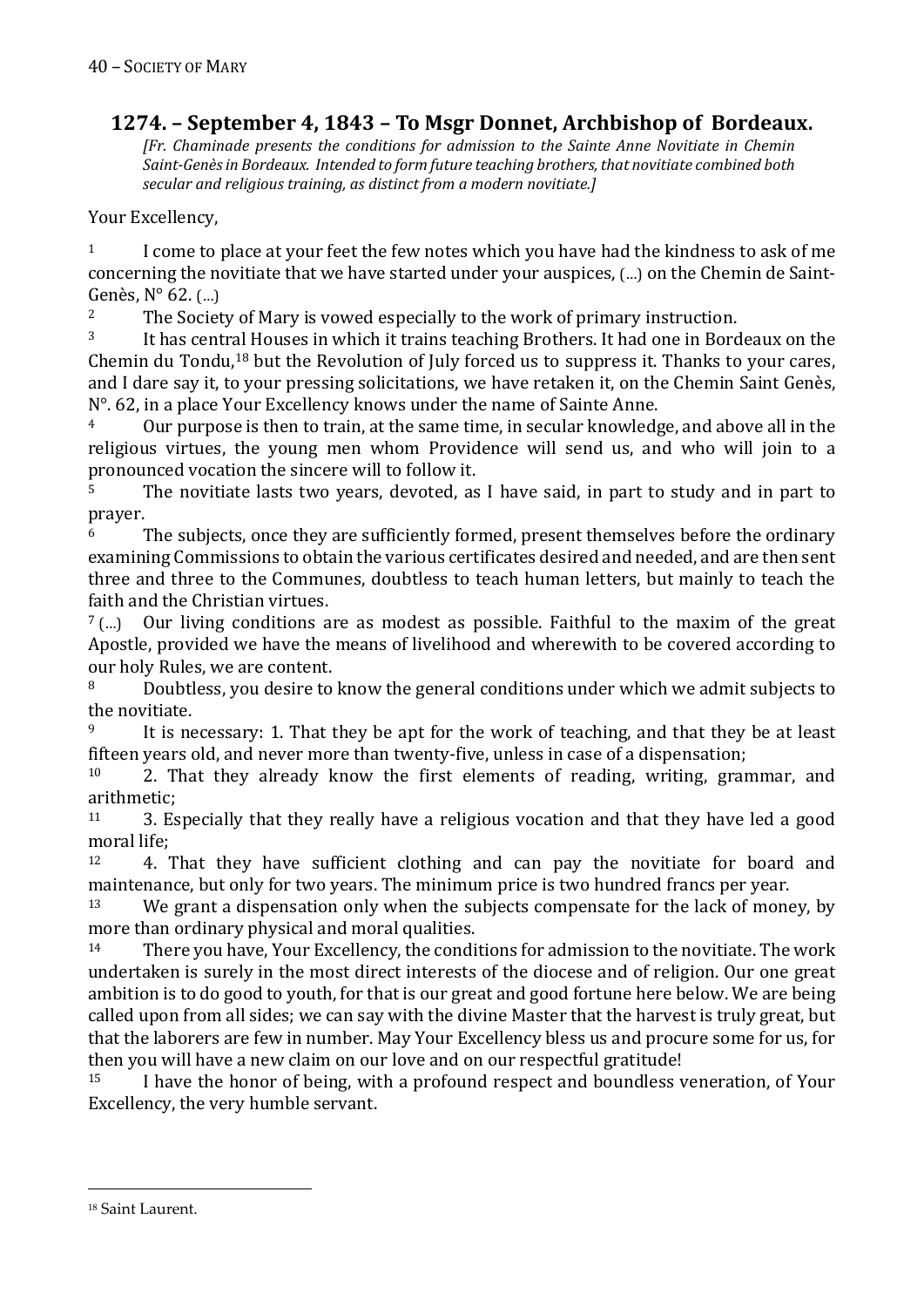## **1289. – January 2, 1844 – Circular to the Third Order of the Daughters of Mary.**

 $1$  Religion smiles, my dear children, at the future of the Third Order. What good it is called upon to do, and how we must congratulate ourselves in God because of our holy vocation!

 $2 \,$  Yes, my dear children, much good will be done by you and by those who will walk in your footsteps in the beautiful paths of the religious life in the general Institute of the Daughters of Mary. But let us not lose sight of the fact that the good which interests the salvation of souls in the highest degree, that this so very consoling future opening before us, depends upon us, upon our religious conduct, and upon our fidelity to our vocation.

<sup>3</sup> Oh! my dear children, in this regard, great is our responsibility. Does it not frighten you? We are only at the beginning, we are opening the road. If we begin well, with perseverance, we shall, by the mercy of God, attain the ends of the foundation. However, if we begin badly, that is to say, if at the beginning we are not living examples of our holy Rules, if fervor, if regularity, if all the religious virtues of the Institute do not distinguish us, the blessings of Heaven will be reserved for others, and the consequences of this misfortune will be awful in the sight of God as in the sight of religion.

<sup>4</sup> See then, my dear children, see then, I say to you with the Apostle, with what prudence and with what wisdom you are to walk in the holy paths of the religious life. The world and religion, heaven and earth have their eves fixed upon you, whilst the enemy of all good, jealous of your work, because it is dear to the heart of the divine Mary, prowls about you as a roaring lion, seeking to devour you. The devil, my dear children, will do the impossible to turn you from the Lord. He will take each one of you at your weakest point, and he will do all he can, by all the means in his power, to sow cockle in the Community, to introduce disorders under specious pretexts, to breathe prejudice into hearts, to ruin fervor and regularity, and were it needed for all this to transform himself into an angel of light, he would not stand back or hesitate. Oh! if for this he could take hold of a single soul, of a single heart, he would flatter himself as arriving at his ends, and religion and the Institute in desolation would be shedding inconsolable tears.

5 See then, I repeat, my dear children, see then with what prudence you are to conduct yourselves in the difficult but consoling labors of your beautiful work. Spouses of Jesus Christ, you must remain intact in the midst of the world, uniting the practice of the active life with that of the contemplative life, you must give evidence in yourselves of the virtues and perfection of the cloister. Therein lies your duty, my dear children; it is great, it is difficult, but the faithful soul can do all in him who strengthens her.

 $6$  Yes, the faithful soul can do all. It is the divine Master himself who is kind enough to assure us of it, and nothing resists the humble heart which the love of God and of neighbor inflames. Let us only be faithful, and we shall know how to baffle all the efforts of the devil and of the world.

<sup>7</sup> *Now a first condition to be fulfilled in order to be faithful is union with Our Lord through charity*. In union there is strength. When two or three are united in the name of Jesus Christ, the good Master is there with them, and when he is with us, who shall be against us? In fact, how very strong we are, my dear children, when our Lord Jesus Christ is with us! Master, we are his servants and he watches over us and protects us. Father—he occupies Himself with us and provides for all our needs with a tender solicitude. Friend—he accompanies us everywhere, never leaving us and constantly warning us of possible dangers. Spouse—he unceasingly showers upon us his divine caresses and defends us against the seductions of the world. Savior—he calms and heals the wounds of our souls and frees us from the yoke of Satan. This divine Jesus is our all. It is he himself, it is his divine Spirit that prays in us, that continues in us, by the practice of his virtues, the renunciation and immolation that he practiced in his adorable person on the altar of the Cross. But we are not only strong when our Lord Jesus Christ is with us; we are happy, we have peace. Peace follows the steps of Jesus, it reigns there where he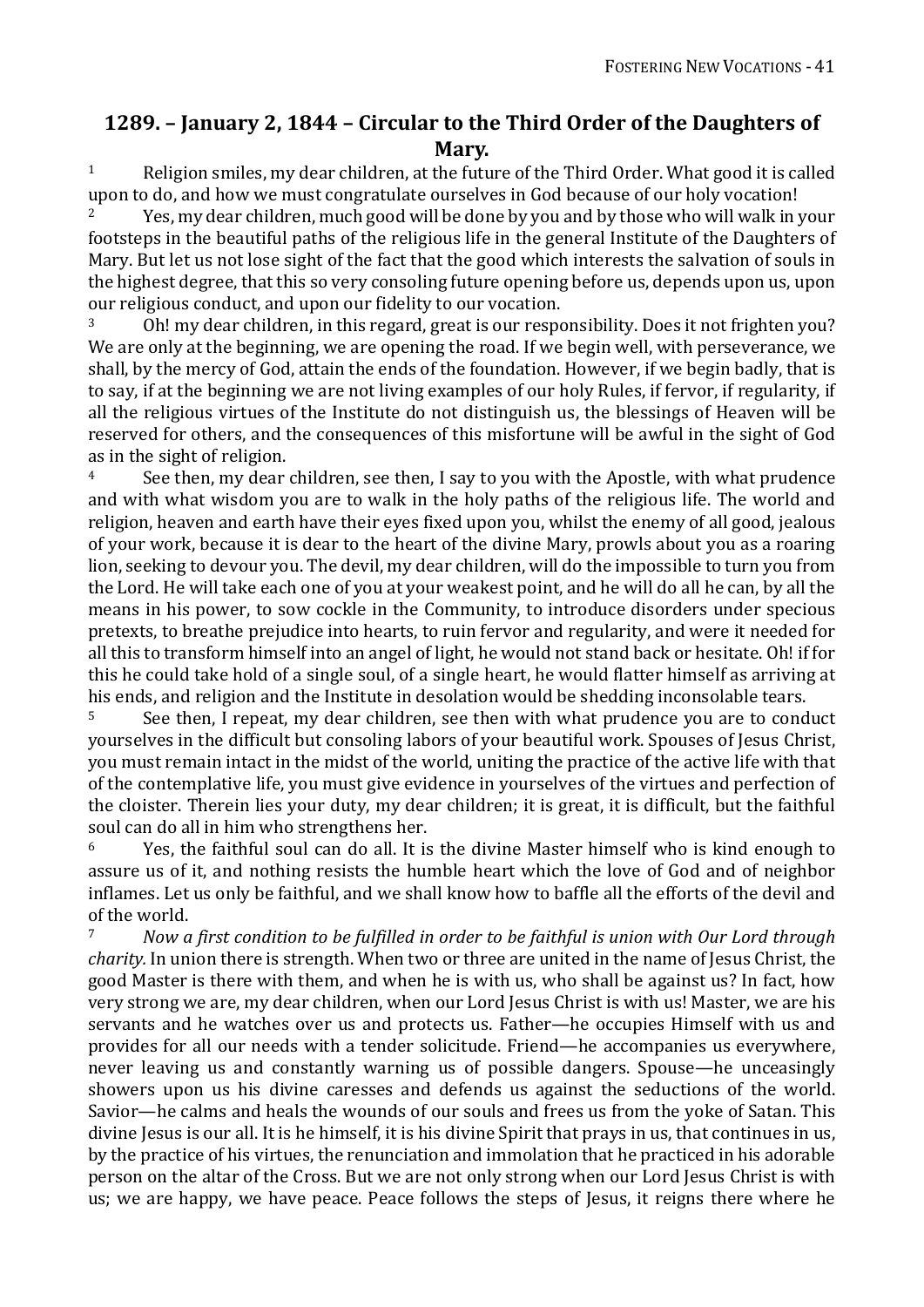reigns. Oh! how happy the Communities are that are with Jesus! You have peace, not that peace the world gives, but the peace of God which surpasses every idea of worldly joy.

## **CONSTITUTIONS of 1839 [***Ecrits et Paroles* **VII.28]**

#### **CHAPTER II**

#### ON THE RULES FOR THE ADMISSION OF SUBIECTS AND ON THEIR PROBATION

275. Not every person may be admitted into the Society. Among the incapacities that render a subject unfit for entering there are some that are absolute and others that are simple impediments from which the Superior General can dispense.

276. The absolute incapacities are the following: 1. absence of signs of a vocation, which constitutes the first probation (Art. 281); 2. bad health, incurable infirmities, a too hideous deformation; 3. feebleness of mind bordering on idiocy; 4. disgrace of the person himself or of his near relatives brought about by a court sentence; if the disgrace would exist only in public opinion, the Superior General would be consulted; 5. the recent state of a servant as an adult.

277. The incapacities from which the Superior General can dispense are: 1. being more than twenty-four years of age; 2. an infirmity that would not be too hideous nor too inconvenient; 3. having made a novitiate in another community; 4. having been married; 5. having been born of an illegitimate marriage or of a family affected with a hereditary disease; 6. having debts; 7. not being able to leave one's family (father, mother) [sic] brother, sister or children, without exposing it to absolute indigence; 8. not being able to pay even half of the board and lodging of the novitiate; 9. being a servant without yet being twenty years old.

278. The Superior dispenses in the preceding cases only inasmuch as the subject compensates for his incapacity by good qualities and, in the sixth and seventh cases, by assuring satisfaction to creditors or aid to his family.

279. The admission into the Society of Mary of subjects who are not included in the cases of incapacity enumerated above requires three probation periods: 1. the examination of the vocation; 2. the postulate; the novitiate.

#### *§ 1. Examination of the Vocation.*

280. The entire future of the Society depends upon the discernment with which it chooses its subjects. Great care is taken, therefore, in the examination of the vocation.

281. The subject who presents himself is examined by the superior of the place or by one of his delegates on the following points: 1. whether there is any one of the incapacities which render [him] unfit for the works of the Society or which require a dispensation; 2. whether he is attracted to the religious life only by natural sentiments; 3. whether he is well informed as to the duties that he imposes upon himself upon embracing the religious life; 4. whether he has felt some reason for giving himself to the Society of Mary rather than to any other Society.

282. The account of what he does with his life should be clear, complete and worthy of full confidence. He should prove by certificates what he cannot attest in another way.

283. If, after his examination, the subject is considered good and interesting, he is given a retreat of at least three days and never more than eight. This is the first probation, after which the postulate begins; it has for object to make known the religious state in general and the first book of the constitution of the Society, as well as to develop the supernatural motives that should lead to a final decision.

284. The subjects who are too young to undergo this first probation are dispensed from it.

285. Every head of a house may receive applications for admission and have the first probation gone through. If he cannot conveniently keep the subjects for a retreat, he contents